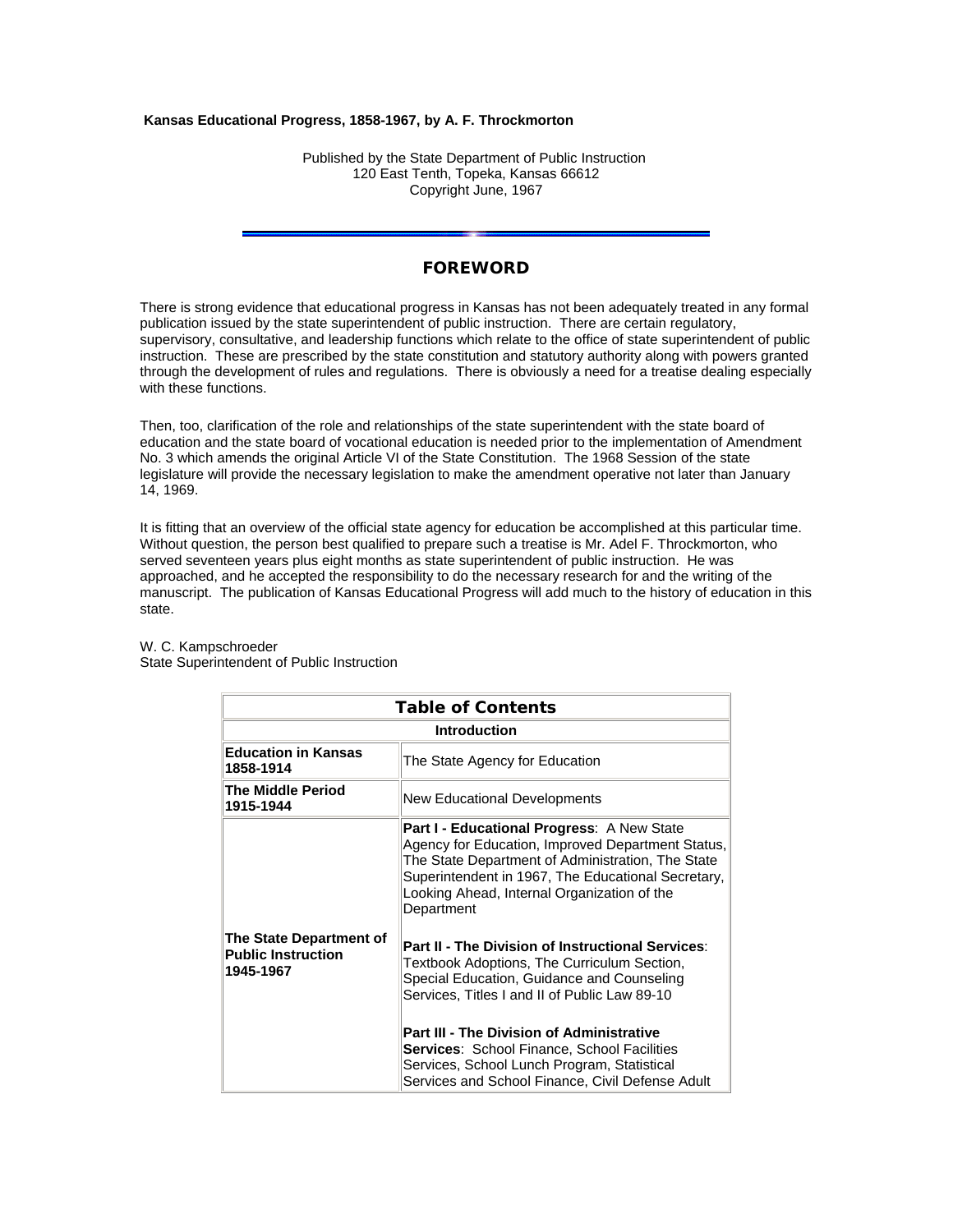| <b>Education, School District Unification</b> |                                                                                                                                                                                                                               |  |  |  |
|-----------------------------------------------|-------------------------------------------------------------------------------------------------------------------------------------------------------------------------------------------------------------------------------|--|--|--|
|                                               | <b>Part IV - Division of Certification and</b><br>Accreditation: Teacher Certification, Elementary<br>and Secondary School Accreditation, Driver<br>Education, Kansas Junior Colleges, State<br>Scholarships, Adult Education |  |  |  |
| <b>Federal-State Relations</b> and Appendix   |                                                                                                                                                                                                                               |  |  |  |

## **INTRODUCTION**

This review of education in Kansas, which also presents the role of the state agency for education, falls into three defined periods. First: 1858-1914, the foundations of the state's public school system were begun. The offices of state and county superintendent were established, school districts were organized and provisions made for governing and financing t and the School Fund Commission was created to manage the permanent school fund, a state board of education was formed, and the School Textbook Commission was set up to administer a uniform textbook adoption program.

The second, which was a kind of middle period, began with formal establishment of the State Department of Education in 1915. From that year until the Department was restructured in 1945, and designated as the State Department of Public Instruction, the groundwork was laid for achieving many important objectives that were not immediately attained. Throughout the middle years state superintendents; educational organizations; and study groups, some of which were formed by legislative action, worked for a better system of school district organization, higher qualifications for teachers, equitable and adequate financial support for schools, high-school extension courses, improved instructional programs, vocational education, better working conditions for teachers, and a stronger state agency for education, better working conditions for teachers, and a stronger sate agency for education.

The third period, which opened in 1945, introduced what has been referred to as an educational revolution in Kansas, so pronounced were advances made subsequent to that year. Between 1945 and 1967 most of the goals envisoned during the 1914-1944 period were realized, and the endeavors of more than three decades were rewarded. Better organizational patterns for school districts evolved, the degree standard for all beginning teachers was reached, a school foundation finance act provided more adequate sources of school support, area vocational schools were established, the 1941 teacher retirement act was greatly improved and supplemented with social security benefits, additional services were provided by the State Department of Public Instruction, a state system of junior colleges was developed, and a constitutional amendment approved, which sets up an elective state board of education with authority to appoint a state commissioner of education.

This account of educational progress in Kansas has many shortcomings. In the interest of brevity, numerous significant details have been omitted, and but scant recognition has been given to legislators, organizations, and individual citizens for dedicated service that made possible educational gains of the last two decades. Neither have state superintendents or staff members been given the credit due them for their contributions to the expansion of educational opportunity in Kansas.

Fortunately, photographs of all territorial and state superintendents are available, and have been reproduced in this publication as part of the official record. One objective sought in presenting this outline of educational developments, with some documentation, is to provide a starting point for other and more detailed studies of education in Kansas. Perhaps a review of this nature will help mark the close of the era in which elected superintendents of public instruction served as the chief state school officers in Kansas.

-----A. F. T.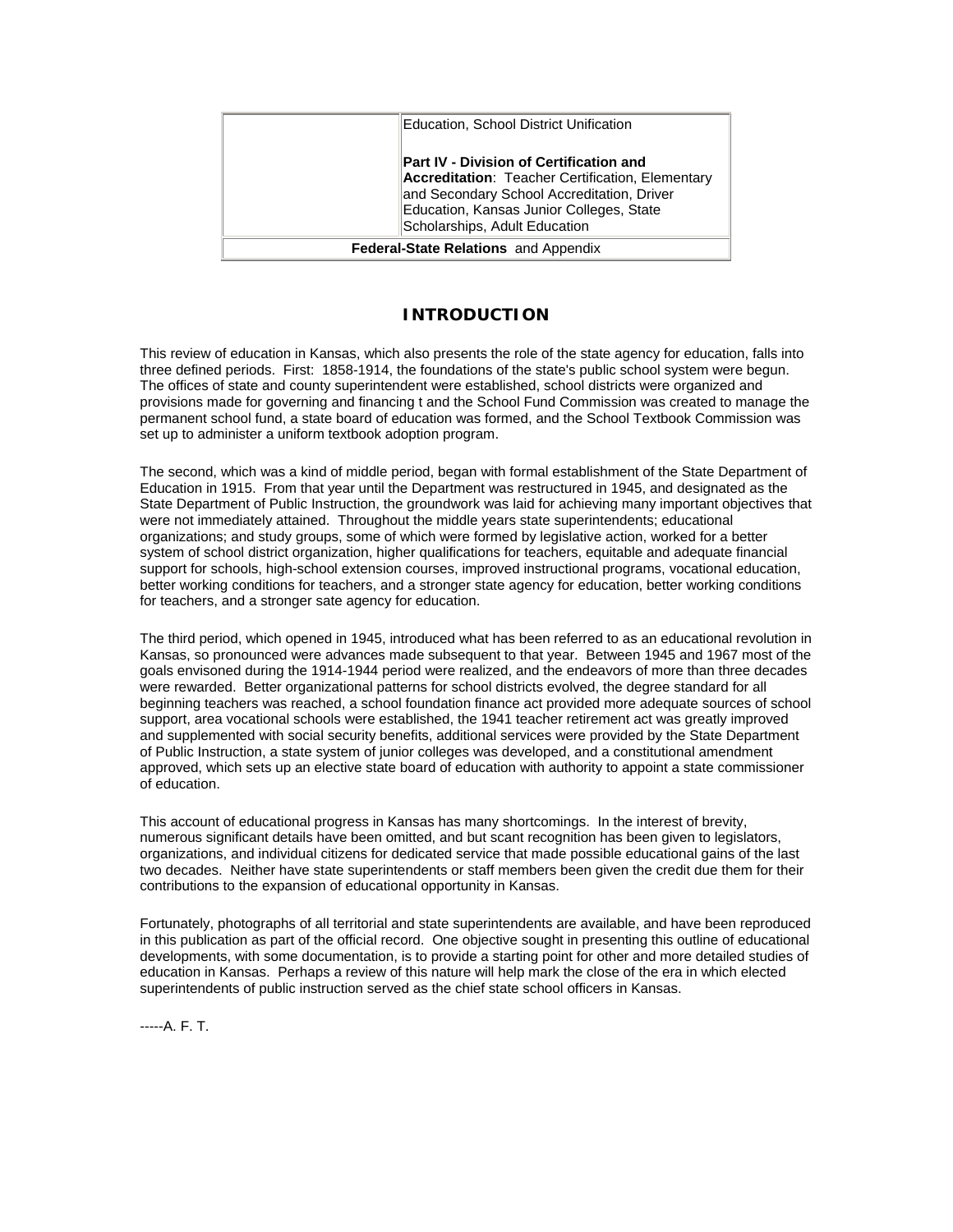### **Chapter 1**

# **Education in Kansas 1858-1914**

What is thought to be the first free school in Kansas for white children only was established in 1851 at Council Grove, a trading post on the Santa Fe Trail in what is now Morris County. About fifteen children of government employees, traders and families connected with Indian affairs attended this school, which was held in the Old Kaw Mission building taught by Mrs. T. Huffaker.

This was a stormy, unsettled period with pro-slavery and anti-slavery forces contending for control of the Kansas Territory, which was formed under provisions of the Kansas-Nebraska Act of 1854. As evidence of these struggles, three constitutions were adopted by the voters before the Wyandotte Constitution, under which Kansas became a state, was approved. In spite of these difficulties, a legal system of schools existed in the territory although the quality of instruction and the number of schools established depended on the interest and support provided in each local community.

Life was hard in this undeveloped region where survival depended on courage, brawn, and endless toil, with academic achievement playing a minor role. The task of starting a school in the northwest part of the state in the 1870's typifies the problems faced by pioneers as they sought educational opportunities for their children: "The pioneers brought with them a desire for education and the hope of religion. School houses of rude pattern, built of logs or sod, sprang up everywhere. They were used for the dual purpose of education during the week and devotional exercises on Sunday . . . . The building of the schoolhouse in any neighborhood was an event of more than passing interest. They were frequently built before a regular organized district was set apart and before any taxes were levied for schools or school buildings."

Reports of the state superintendents of that era also give some indication of the primitive conditions under which schools operated. Superintendent Peter MacVicar, 1867-1871, made a survey of sanitary conditions in schools of the state after which he reported: "It is evident that very great neglect extensively prevails. Very many of the edifices have no outhouses at all. Only a few have one each; and rarely are schoolhouses provided each with two such conveniences."

In 1874 a compulsory attendance law was enacted upon recommendation of Superintendent McCarty, 1871- 1875. The law was not very rigid as children were required to attend school only from ages eight to fourteen, and many schools operated only three or four months of the year. The school board had authority to exempt pupils from provisions of the law, and home instruction could be substituted for school attendance as a means of preparing for examination. These exemptions also were allowed in 1903 revision of the law.

Two agencies which were to make significant contributions to the expansion and improvement of education were established during this period. They were the Board of Commissioners for the management and investment of the permanent school fund and the School Textbook Committee. Both included the State Superintendent of Public Instruction in their membership.

The first legislative session after Kansas attained statehood created the Board of Commissioners under constitutional authority. The State Superintendent as secretary, the Secretary of State as chairman, and the Attorney-General have constituted the membership of this board from its creation to the present time. The permanent school fund, the earnings of which must be appropriated for the support of common schools, consists of proceeds from the sale of school lands and the estates of persons dying without heir or will. With minor exceptions, the school lands consisted of sections 16 and 36 of every township given by act of Congress to the state for the support of its schools. All of these lands have been sold and the proceeds constitute a major portion of the permanent school fund.

One concern of early state superintendents was that the educational benefits to be derived from schools not be dissipated. One such official was Peter MacVicar, who reported how speculators attempted to gain possession of these lands for their own profit through questionable practices. One weakness of the sale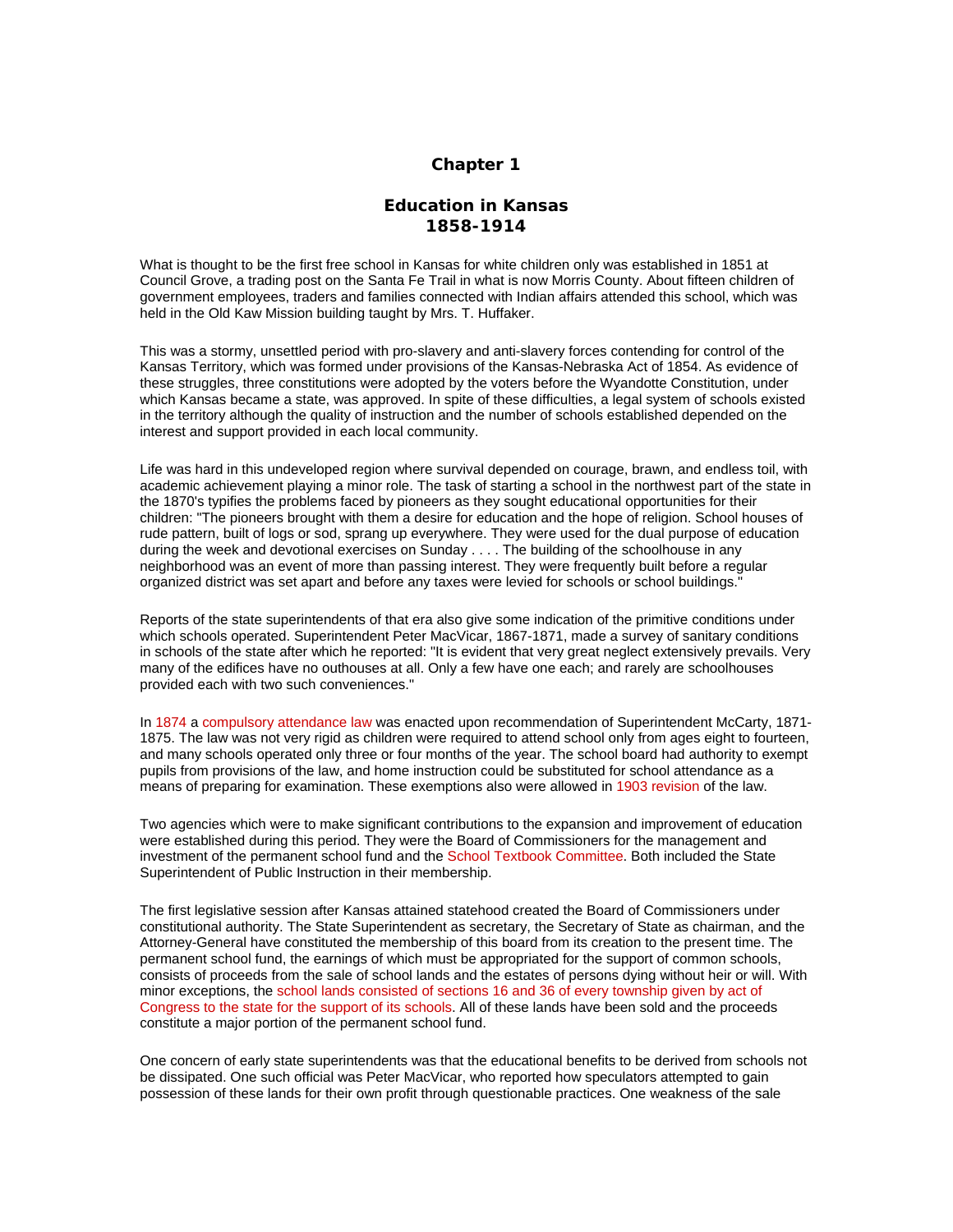procedure was the authorization possessed by county treasurers to sell these lands at private sale when no bids equal to the appraised value had been received.

An action destined to have a profound effect upon education in Kansas for sixty years was taken in 1897 by Legislature, upon the recommendation of several state superintendents, when it established the School Textbook Commission. This agency was charged with the administration of a uniform statewide textbook adoption system. This act, together with later supplemental legislation, served worthwhile purposes until the World War II era, after which new techniques of instruction, better prepared teachers, and the availability of many kinds of instructional materials outmoded the use of uniform textbooks throughout the state. The state superintendent served as ex-officio chairman of the adoption agency until 1945 when its responsibilities were assigned to the lay state board of education, leaving the state superintendent without jurisdiction in this important activity. This assignment was a factor that led to the end of the state textbook adoption program sixty years after the original system was established.

In 1858, the Territorial Legislature created the office of county superintendent, and gave that official the authority to certify teachers. One year later he was assigned the task of organizing school districts in the territory. The Wyandotte Constitution, under which Kansas became a state, followed the pattern set by the Territorial Legislature, and reinstituted the office of county superintendent, which served for one hundred years as a foundation stone in the state's educational structure. He was authorized to continue organizing school districts by dividing the county into a convenient number of such units. With convenience as the only stated criterion to guide county superintendents, schools were established within walking distance of most pupils. The general practice was to build schoolhouses at two-mile intervals, each within a district governed by a three-man board. By 1896, thirty-five years after Kansas became a state, 9284 districts had been formed. The operation of this system required a veritable army of board members, which at that time numbered more than 27,000. As late as 1945 board members outnumbered the teachers in the state by several thousand.

The basic principles upon which the Legislature developed a statutory framework for governing school districts were brought to Kansas by thousands of immigrants from the New England states, who were familiar with the town meeting form of government. Within this kind of structure school district issues, which included the election of board members, determination of how much was to be spent for operation of the school, and some decisions of a trivial nature, were by law placed in the hands of an annual meeting of electors of the district, who conducted business in town meeting fashion.

Only a handful of electors attended the typical annual meeting but, when patrons and taxpayers had been aroused by some highly controversial issue, everyone made it a point to be there. Then the meeting could, and often did, get out of hand and proceed to crucify an unpopular teacher or board member. Before this type of school government was abandoned, districts in urban areas with population running into the thousands found the annual meeting to be an anachronism painfully illustrative of how difficult it is to revise governmental procedures.

The elected board employed the teacher, kept the building in repair, and purchased the meager supplies sometimes provided for the school. Most board members faithfully performed their duties, but in hundreds of one-room school districts they paid little attention to Roberts Rules of Order, failed to keep minutes of their meetings, and made many decisions outside legally called sessions of the board. It was not unusual for two board members to employ the teacher, simply notifying the third man of their action. Many boards were dominated by one man, who assumed that his election gave him a kind of divine right to dictate policies of the school without the formality of a board meeting. There were enough of these practices, and other exceptions go good school government, to condemn the system of fragmenting responsibility for the state's educational program among thousands of ineffective districts. This type of school government, found among all districts except those in first and second class cities, remained in effect until a district unification program eliminated the annual meeting.

The county superintendent not only created school districts, but certified teachers, conducted programs for upgrading instruction, kept statistical records of the schools under his supervision, gave assistance to the **state superintendent**, answered questions about school law, made needed changes in school district boundaries, conferred with school boards, and supervised educational activities in the county. In fact, he was the chief school officer of the county from pioneer days and continued to fill that role until importance of the office declined when rural population shifted to urban areas, and a more efficient plan of school district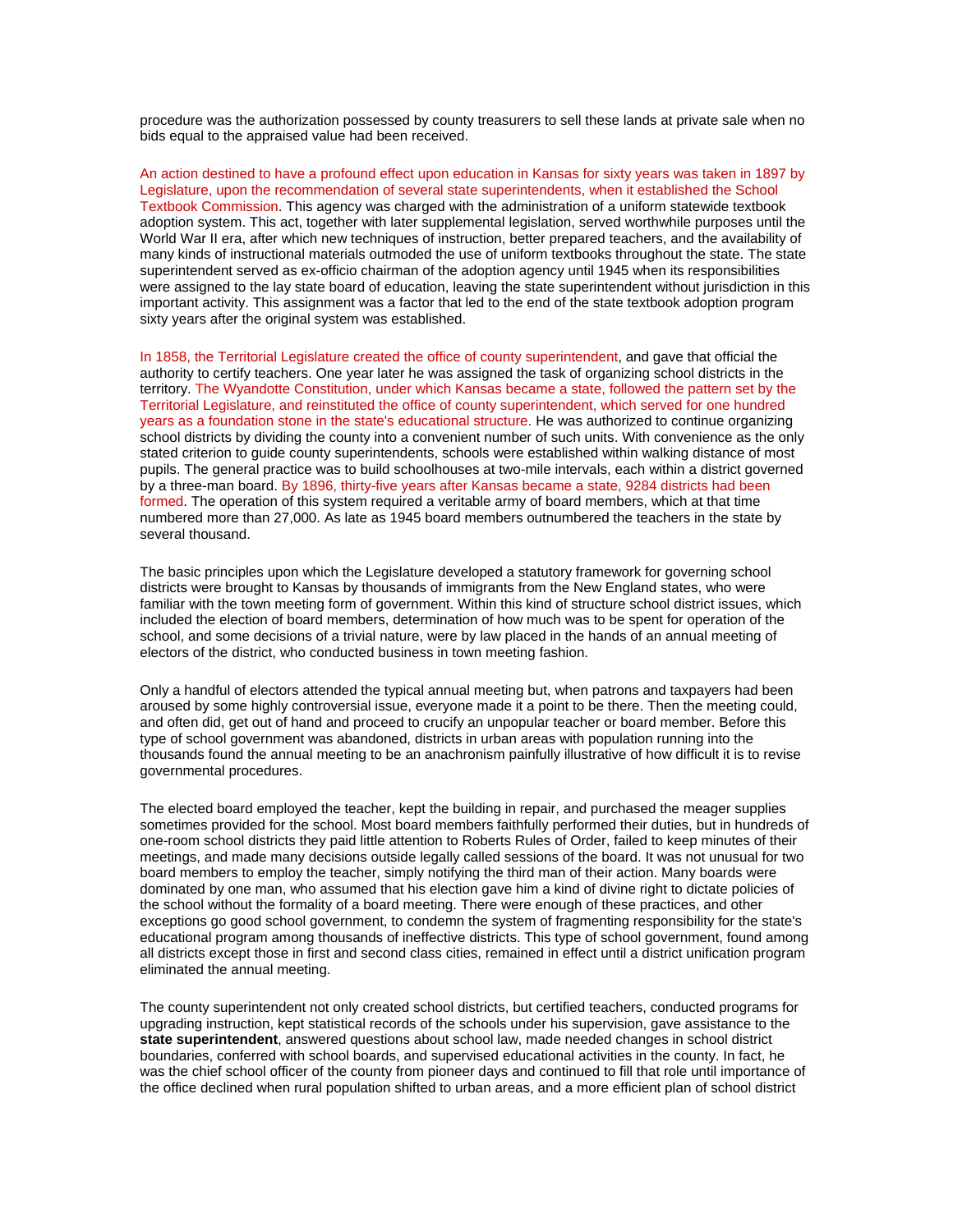organization developed. Unfortunately, adequate support of the county superintendent was withdrawn at a faster rate than responsibilities of the office were eliminated.

By 1900 most of the legal structure within which Kansas education developed during the ensuing forty-five years had been established. The Constitution had created the offices of State and County Superintendent, and a Board of School Fund Commissioners to manage the permanent school fund. By that date, the Legislature had formed a State Board of Education to certify teachers; made provision for a uniform system of textbook adoption under the direction of a commission; and carried out the requirements of Section 2 of Article 6 of the **Constitution** by establishing a system of common schools and schools of higher grade, embracing normal, preparatory, collegiate, and university departments.

### **The State Agency for Education**

Although the first Kansas schools were established prior to organization of the territory under the Kansas-Nebraska Act of 1854, it was 1858 before the first Free-State Legislature created the office of Territorial Superintendent of Common Schools. The pro-slavery Legislatures of 1855 and 1857 had made no provision for such an office. James H. Noteware, the first superintendent appointed under this act, served only nine months. He was followed by Samuel Wiley Greer, who was the first elected territorial superintendent. The third man to hold this post was John C. Douglass, who was in office only one month before the first state superintendent, William Riley Griffith, replaced him in February, 1861.

Little is known about Superintendent Noteware's work as he left no record of his official acts, except a textbook recommendation. On the other hand, Superintendent Greer, who traveled extensively over the territory and recommended many educational improvements, has been credited with initiating the work of the Kansas education superintendency during his term of office from October, 1858 to January, 1861. In general, duties of the territorial superintendent consisted of visiting schools, conducting meetings, preparing report forms, collecting statistical information, recommending textbooks, acting upon appeals from school districts, and distributing funds to the counties according to the number of children of school age.

The state superintendent was the official state agency for education from the creation of that office until the first state board of education was organized under legislative authority in 1873. The duties of this board were limited by law to issuing state diplomas and certificates to teachers. The diplomas, granted upon examination, were valid in any school district of the state during the life of the teacher. Prospective teachers who could not qualify for a diploma might meet requirements for a certificate upon passing an examination but, unlike diplomas, the certificates, which were of two grades, were valid only three and five years, respectively.

A concluding provision of the act creating the State Board of Education reflects the frugal mind of the Legislature. Included in the law was the limitation: *"That the provisions of this act shall be carried out without expense to the state."* It was not until twenty years later that \$300 annually was appropriated to cover the expense of members in attending meetings of the board.

Evidence of hard times and reverses for education in the first two decades of the state's history are revealed in the *First Biennial Report of Superintendent Allen B. Lemmon in 1878*. According to this record, 1875 legislation was prejudicial to schools. County superintendents' salaries were reduced, and in 1876 there was an attack on the three normal schools. The Legislature refused to make appropriations for any of them and thereby forced the closing of the two at **Concordia** and Leavenworth. The **Emporia Normal** was able to continue as a private enterprise. The state superintendent also received rough treatment during this period when the Legislature reduced his annual postage allowance from \$225 to \$150 so the Fifteenth Annual Report of 1876 could not be distributed. To top off all this retrenchment, the state superintendent was required to return to the Commission of Insurance the desk he had borrowed from him.

The relationship between the state superintendent and the state board of education from its organization in 1873 until 1915, when the Legislature created the State Department of Education, was not clearly defined by statute. In some instances the board made policy which was administered by the superintendent, but in many activities the board carried out the department's administrative functions, thus relegating the state superintendent to a kind of chore boy, except as he was able to exert leadership outside specific statutory authority, and fill his roles as a member of the state board of education, the school fund commission, and the textbook adoption agency.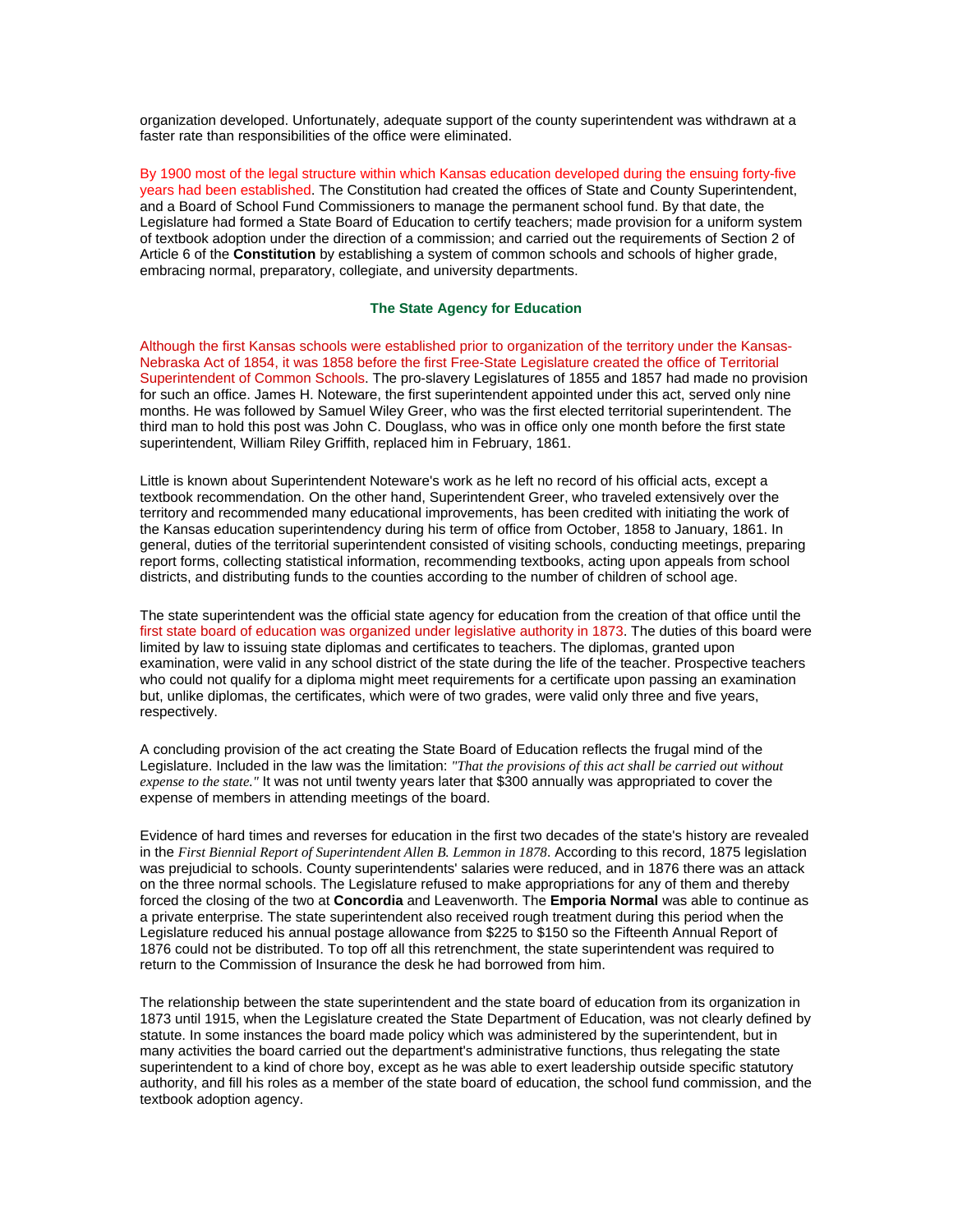This relationship is discussed in a study of the State Department of Public Instruction by John L. Eberhardt at the University of Kansas, and published in 1955. "Both the board members and the state superintendent par6ticipated in administering such programs as the preparation of courses of study for country institutes and the public schools, and in the accreditation of colleges. In many cases both the superintendent and the board seemed responsible for developing policy. The actual practice for dividing duties and allocating responsibility remains obscured in the informal practices. Coordination of effort was achieved, apparently with success, by the dual role of the state superintendent as the leading member of the state board of education and as an independent officer responsible for the Department of Education.

Until 1870 the state superintendent had no staff, professional or clerical. Besides writing letters, attending to the clerical work of the office, conferring with officials on legislative and educational problems, and providing leadership for the schools, State Superintendent Goodnow, 1863-1867, reports that he visited 29 counties, traveled more than 4,000 miles, and lectured from one to four times in each county. He made detailed recommendations regarding school district organization, and worked against legislation that tended to misappropriate funds derived from the sale of school lands. He contended that the new state *should build a university, an agricultural college, and a normal school* rather than encourage weak denominational schools at the expense of strong state institutions. Superintendent Goodnow also advocated that school districts be compelled to use uniform textbooks. When one considers that there were no telephones, automobiles, improved roads, or clerical assistance for the office, it becomes obvious that the state superintendent did not schedule his program in a forty hour week.

The first appropriation funds for clerical services in the state superintendent's office was made in 1870, and an assistant state superintendent was provided in 1879. Expansion of the office did not keep pace with educational development or the state's growth along other lines. In 1910, 40 years after the first clerical assistance had been allowed the state superintendent, his staff was limited to the assistant superintendent, an inspector of normal training high schools (this position was dropped in 1912), a bond clerk, a statistician, an index filing clerk, and one stenographer. *The state agency for education did not rate very high during most of the first century of its existence.*

Although he had a limited staff, the list of activities engaged in by the state superintendent during the period from 1861 to 1914 is an imposing one. It included collecting statistical data regarding schools from county and city superintendents by means of quarterly and annual reports on forms prepared by the superintendent; engaging in field work, which was required by law during early years of the period; lecturing at county institutes and teachers' meetings; holding conventions for county superintendents; issuing reports; publishing school laws and interpreting them; cooperating with the Kansas State Teachers Association and other groups; keeping an eye on school lands and the methods used in selling them; and, until 1873, serving on governing boards of state institutions of higher education. He also acted as administrative officer of the state board of education; accredited colleges; conducted examinations; prepared courses of study; served as chairman of the School Textbook Commission, as secretary of the School Fund Commission, and as a member of the State Board of Education; and, most important of all, *provided educational leadership for the state*.

The state superintendent of public instruction has always been a busy individual but, until recent years, he has not had fund, personnel, or facilities with which to help carry the responsibilities placed upon him by the Legislature and citizens of the state. Moreover, the salary paid this official has never commensurate with the burdens placed upon him. Until 1947, the highest salary paid a state superintendent was \$3,000 per annum, a figure set in 1915. Today, some students of government content that the chief state school officer is one of the two or three most important officials in state government. Apparently, the word hasn't gotten around.

# **The Middle Period 1915-1944**

The major contributions to educational progress between 1915 and 1945, which might appropriately be referred to as the Middle Period in Kansas education, were innovations that laid the groundwork for major gains in later years. Illustrative of these developments were:

• The founding in 1917 of the **first junior colleges in Kansas**, that climaxed in 1965 with the establishment of a state system of community junior colleges.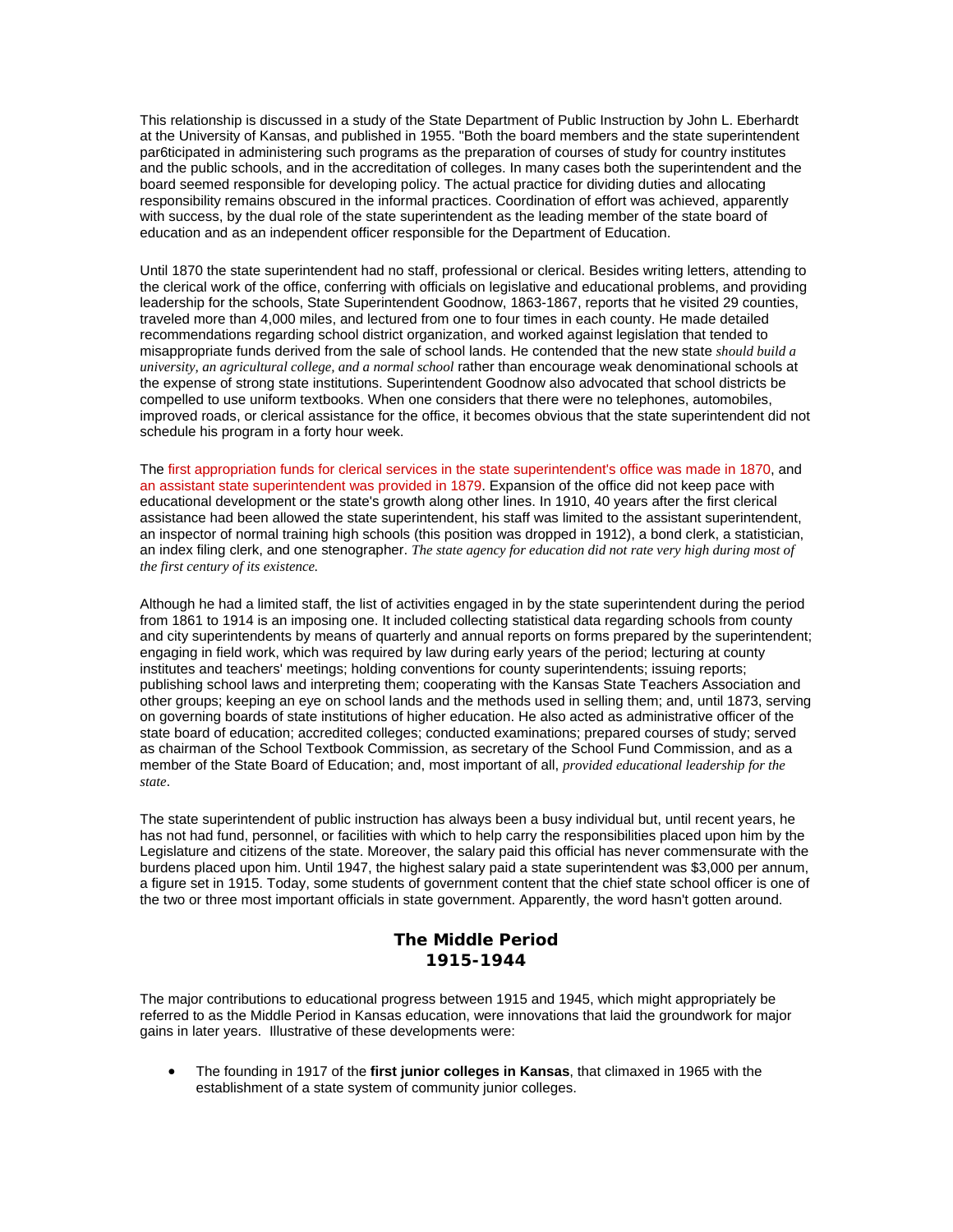- The enactment of a law in 1917 that authorized schools to participate in federally reimbursed vocational education programs. which by 1965 included a state system of **vocational technical schools** and a state technical institute.
- Legislation in 1925 that provided for junior high schools led to increased expansion of that segment of education following school district unification after 1963.

Other achievements of this period included legislation that created a **State Department of Education**, composed of the state superintendent and a state board of education, thus partially clarifying the relationship between those two branches of the state agency for education; enactment of a law that provided for the organization of rural high school districts; revision of a library law to require minimum purchases of books from approved lists for school libraries; and legislative action that annulled authority of the 105 county superintendents and the 86 first and second class city boards of education to certify teachers, thus leaving only the State Department of Public Instruction and the three teachers colleges with such authority. [Annotation: At Hays, Emporia and Pittsburgh there are Kansas State Teachers' Colleges. From *The National Encyclopedia for the Home, School and Library*, Vol. V., National Encyclopedia Company, Chicago, 1927. ]

Following the recommendations of State Superintendent W. Ross, the 1915 Legislature established the State Department of Education. This legislation was designed to meet the state's educational needs arising from population growth, an increasing number of high schools, the expansion of institutions of higher education to prepare more teachers, the desirability of better procedures in the accreditation of high schools and teacher education programs, and the demand for improving instruction at all levels.

Prior to creation of the Department of Education, the statutes did not make clear where the duties of state superintendent and the state board of education began and ended. In fact, policy making and a great deal of administrative authority had been in the hands of the state board of administrative authority had been in the hands of the state board with the state superintendent exercising leadership functions as best he could. The 1915 legislation did clarify many points but most policy making and some administrative functions were left with the state board of education.

One significant feature of the law that created the Department of Education was failure of the Legislature to take seriously the constitutional provision that *"The State Superintendent of Public Instruction shall have the general supervision of the common school funds and educational interests of the state . . ."* by placing such supervision and policy making powers in the hands of the state board of education. However, the 1915 organization of the Department of Education was, for the most part, logical although later there were challenges to the constitutionality of giving the state superintendent a minor role in relation to the state board of education. In 1947 and again in 1965, the Kansas Supreme Court ruled against delegation of legislative powers to certain boards, but did uphold the Legislature in delegating such powers to the state superintendent of public instruction.

In addition to creating the Department of Education, the Legislature made provision for enlarging the staff by authorizing the state superintendent to appoint elementary and two high school supervisors whose duties included a school visitation program as part of the accreditation procedure, in a move to improve instruction in the schools. The state board of education also received an appropriation with which to employ a secretary who, in words of the statute, "shall be an expert in education." The secretary was directed to serve as an inspector of colleges and secretary was directed to serve as an inspector of colleges and universities accredited by the state board of education, and have charge of all matters relating to teacher certification.

A major share of the credit for creation of the Department of Education and expansion of the state superintendent's staff of Education and expansion of the state superintendent's staff belongs to State Superintendent W. D. Ross. He was appointed to that position in November, 1912, and, after election in that same month, continued in office until January, 1919. In addition to the many programs initiated during his administration, he made many recommendations which did not materialize in action for many years. Among these were his suggestions for expanding health and physical education programs in the schools, the establishment of a teacher retirement system which finally materialized in 1941, and for appointment of the state superintendent by a state board of education This recommendation was carried out when the Kansas electorate, at the general election of 1966, approved the adoption of a constitutional amendment that provides for an appointive state commissioner of education.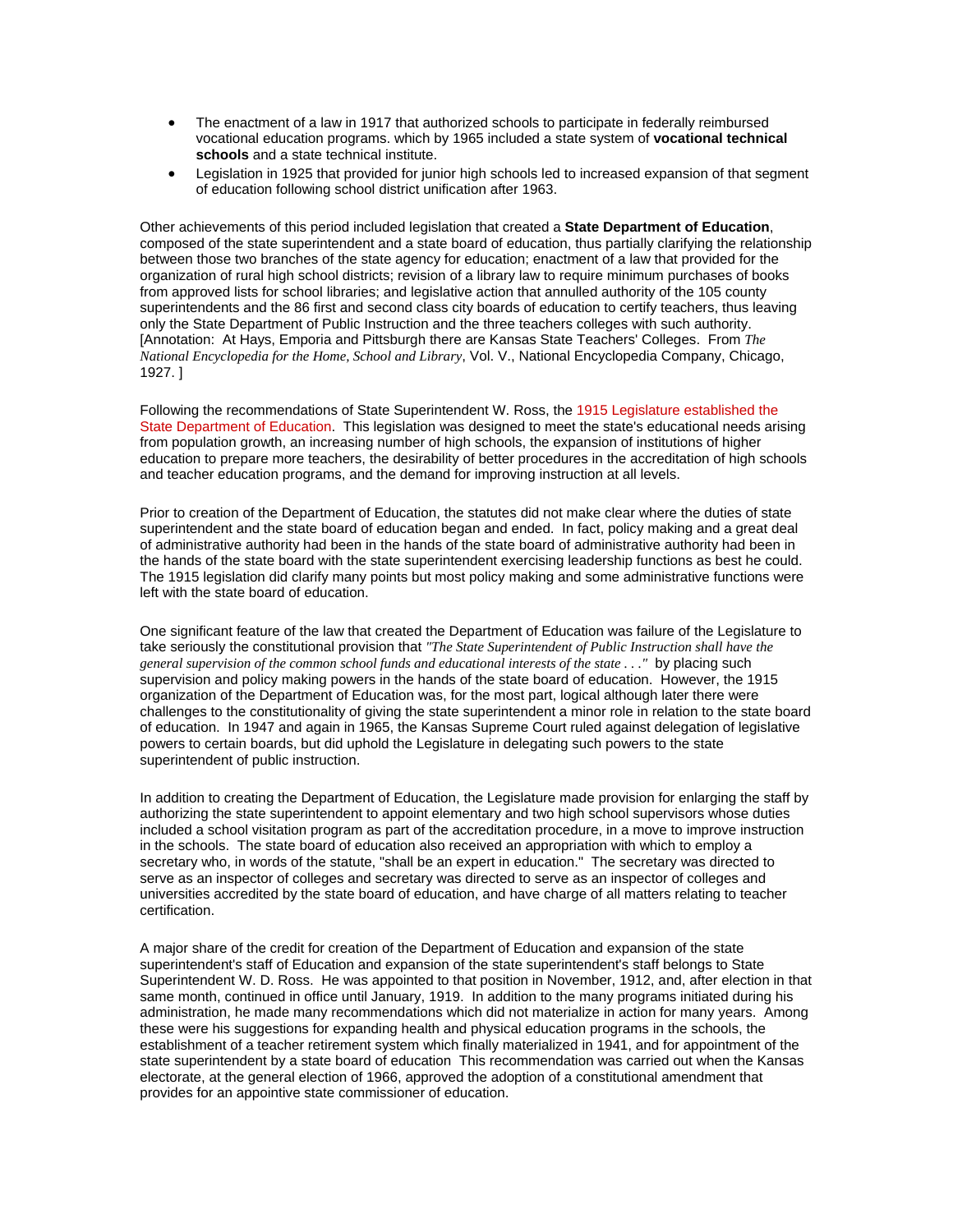One of the more significant responsibilities assigned the new Department of Education was the task of accrediting high schools. The University of Kansas was the first accrediting agency for Kansas high schools, having administered that activity from the 1870's until enactment of the 1915 legislation. Transfer of this authority to the Department of Education followed the criticism of public school officials, who charged that the University overemphasized college preparatory work in its accreditation program.

In 1876, the University issued a circular to all school boards urging establishment of high schools with a definite and uniform course of study. A committee appointed by the Board of Regents prepared a three-year course of study that year. The University catalog listed four accredited schools, the only standard being the adoption of a uniform course of study. The four high schools schools listed as accredited were Atchison, Emporia, Lawrence and Winchester.

By 1883, high schools desiring accreditation were required to send the University a copy of the adopted course of study in use and copies of examination questions. Thirty-six high schools qualified for accreditation in 1886 with seventy-seven acquiring that status by 1896. About that time there arose a demand for definite standards for school accreditation but it was not until 1905, when W. H. Johnson was appointed to serve as a high school visitor, that more effective accreditation procedures were adopted. W. D. Ross, later to become state superintendent, was appointed to assist Johnson during the latter years that accreditation was administered by the University.

The accreditation standards, which were adopted by the state board of education in 1917 and revised in 1919 and 1924, provided for the classification of high schools. The standards covered buildings and equipment, course of study, the teacher, graduation requirements, a limitation of four solids as a normal pupil load, length of school year, length of recitation, class size, and community support of the school. Accreditation procedures changed but little between 1915 and 1955.

Standards adopted under the 1915 legislation for elementary schools were not used for accreditation purposes but to stimulate improvement by issuing certificates and door plates to schools as recognition for having met the prescribed standards. There was little variation in the program of standardizing elementary schools until about 1945 when self-evaluation activities were initiated.

#### **New Educational Developments**

An innovation was added to Kansas education in 1917 with initiation of federally subsidized vocational programs. In that year the Legislature authorized schools to participate in benefits provided under the Smith-Hughes law, which had been enacted that year by the United States Congress. As early as 1900 a few high schools had expanded their programs to include some non-academic courses. In his report of 1902, State Superintendent Frank Nelson said: "Manual training and industrial education are coming, and coming soon." This prediction began to come true just one year later when legislation was enacted authorizing first and second class cities to levy a tax of one-half mill, and other districts a tax of one mill, for industrial training schools of department. The Legislature also appropriated \$10,000 to help pay the cost of such programs on 1 50-50 matching basis in an amount not to exceed \$250 to each participating school. The state raised the appropriation to \$25,000 in 1911. These activities were forerunners of a marked expansion of vocational education in the 1960's.

Another advance made during this period was improvement of legislation relating to school libraries. Kansas was only fifteen years old in 1876 when the Legislature saw the wisdom of providing school libraries, and authorized school districts to levy from one-half to two mills, depending upon valuation of the district, to be used for school library purposes. These funds were to be used exclusively for the purchase of books in the fields of history, biography, science, and travel. The district clerk was to serve as librarian unless the governing board appointed a competent person living in the district to perform that service.

This library law was revised in 1919 by expanding authority of the district board to purchase library books in the fields of arithmetic, geography, history, literature, biography, travel, and science. In addition, the board could provide two monthly journals, one for primary and one for advanced grades. State Superintendent Jess W. Miley recommended further amendment of the library law, which was acted upon by the 1925 Legislature. Under that act, each school was required to expend annually at least five dollars for the purchase of library books from a list approved by the state superintendent. If more than one teacher was employed by the district, this amount was to be expended for each class room.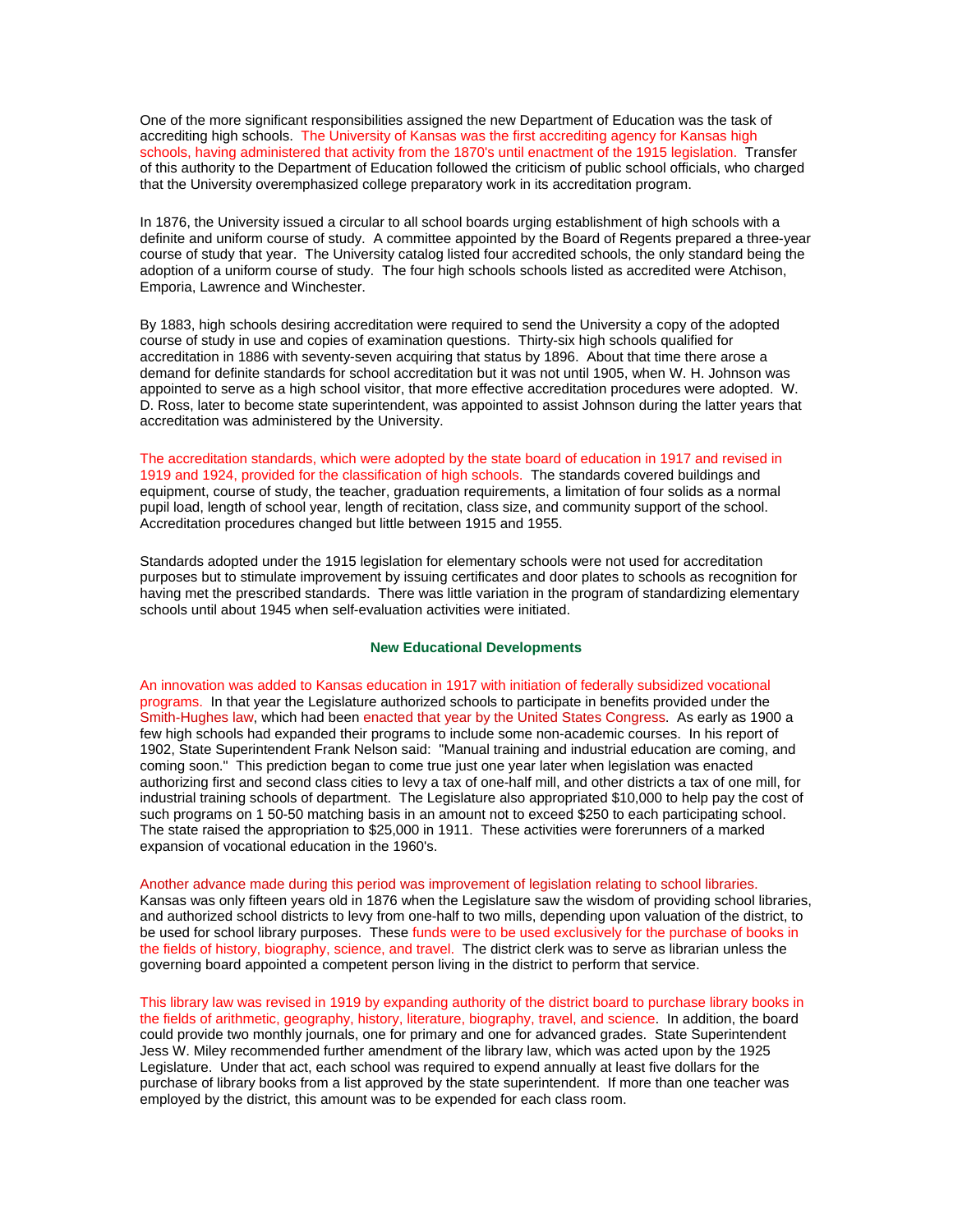This requirement has been hailed as stimulating library growth and development, but one might question the wisdom of withdrawing from school boards the authority to levy from one-half mill to two mills of tax for the support of school libraries as was provided in the 1876 legislation, and substituting the requirement that they expend only five dollars per teacher for that purpose. The answer could be found in the thousands of oneroom schools where library books were virtually non-existent because few school boards had made the library tax levies between 1876, when they were first authorized to raise such funds, and 1925 when purchase of library books became mandatory.

In addition to working for the 1925 library law, Superintendent Miley made many other recommendations for school improvement, among which were provisions for better prepared teachers, simplified tuition laws, increased support for vocational education, removal of inequities from tax laws, annuities for all teachers, **legalization of junior high schools**, improved qualifications and salaries for county superintendents, authority for community high schools to vote bonds for buildings, and authorization for the state board of education to participate in the approval of school building plans. Most of these recommendations have long since found their way into law.

It was during the 1915-1944 period that the first elementary aid law was enacted. In 1937, during the administration of State Superintendent W. T. Markham, legislation was enacted which provided that the state pay the difference between \$675 in one-teacher districts and \$27 per pupil in graded elementary districts, and the amount which the district could raise by a three-mill levy on the assessed valuation of the district. Unfortunately, as school enrollment declined and district valuations increased, the formula under which these state funds were distributed resulted in state aid declining from \$2,113,993 in 1937-38 to \$1,200,681 in 1944-45. However, this first provision for state aid from non-ad valorem sources was another innovation in financing Kansas schools which finally increased the amount of state support to \$86,600,000 under the school foundation finance law in the school year 1966-67.

Superintendent Markham's administration also was marked by the contribution he made to the improvement of instruction in Kansas schools. Prior to World War II most teaching was textbook oriented because that was the traditional source of instructional material, and the supply of other sources was limited. It was, therefore, *a pioneer venture when the Department of Public Instruction published the first elementary course of study that was not based on the textbook*. The new course, developed by Miss May Hare an elementary supervisor in the Department of Education, was published in 1934, introducing Kansas teachers to the social studies concept that presented history, civics, geography, and some phases of science in unfamiliar patterns.

Unfortunately, few elementary teachers were prepared, either by schooling or experience, for this approach to teaching. Moreover, instructional materials with which to carry on the new program were not available in thousands of small elementary schools. At that time most of Kansas was rural. In those areas patrons and teachers alike, who had been taught under the textbook method, resisted the innovation and for several years "social studies" was all but a subversive term.

By 1950, when more teachers had the benefit of some college preparation and the social studies approach became better understood, there was general acceptance of the new concept. Today, Superintendent Markham and Miss Hare are highly regarded for having broken with tradition by introducing methods of teaching now almost universally used. Publication of the Unit Program in Social Studies also served to introduce a five-year study and research project in which all state institutions of higher education and the State Department of Education participated. Results of these studies in the field of curriculum were published in a series of bulletins that cover lines of research on growth stages of children, innovating practices at the elementary level, innovating practices at the secondary level, ways and means of determining scope of the curriculum, the purposes and aims of education, present curriculum practices in Kansas, and differing philosophies of education underlying curriculum programs.

Before the project was fully completed, Mr. Markham, who stood for reelection in 1938 was defeated. The loss of his leadership, widespread opposition to the social studies guides, and pressures for return to textbook instruction by subjects all but shelved the studies which, with aggressive leadership, could have served as a model for curriculum improvement thirty years ago.

Enactment of legislation that provided for a state teacher retirement was another forward step taken during the middle years, 1915-1944. Passed in 1941, during the administration of State Superintendent George McClenney, the law laid foundations for a program that, by 1965, provided substantial benefits which,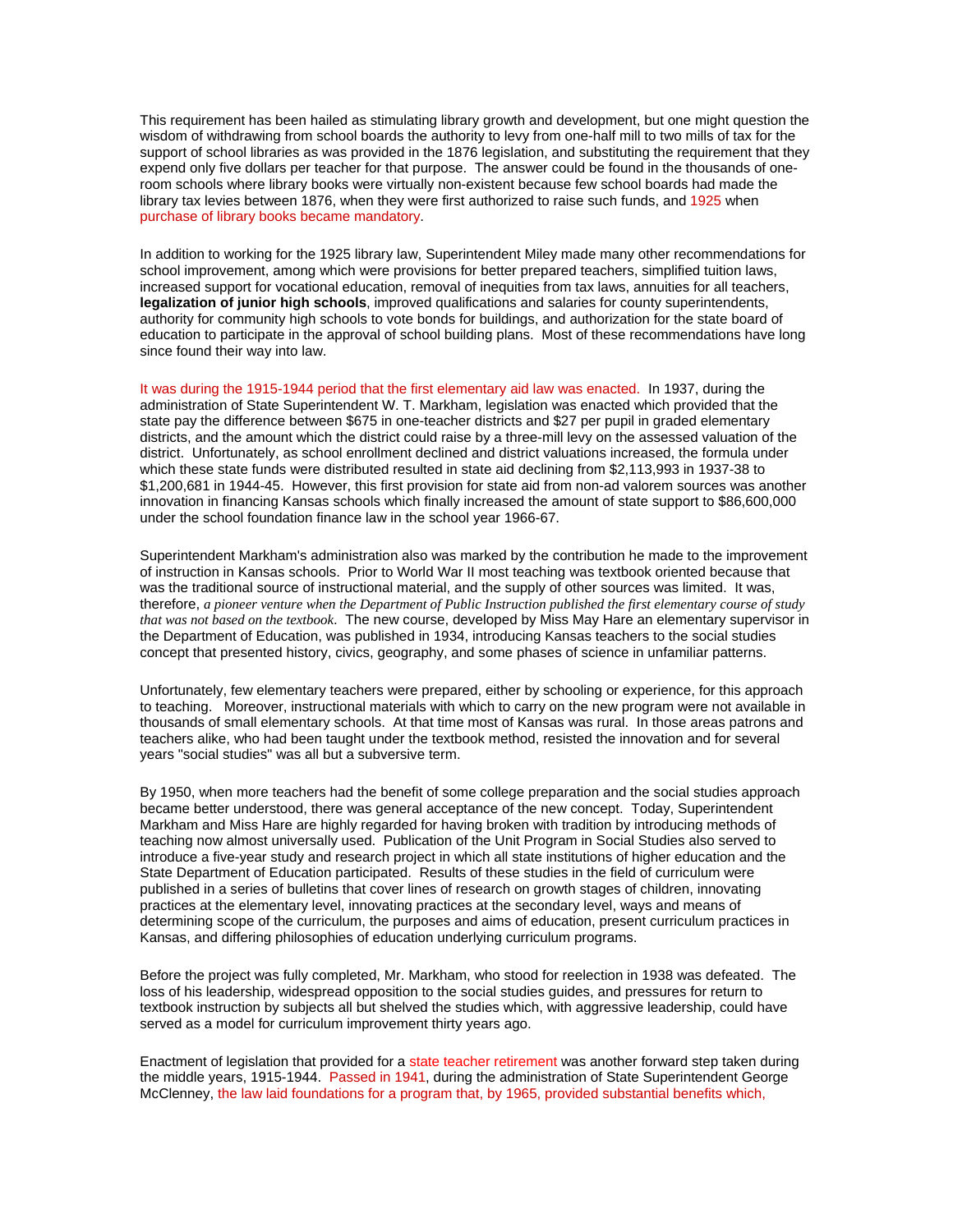coupled with social security for which teachers became eligible in 1955, improves the lot of retired teachers and other school employees who are eligible to participate.

Although the foundations for educational improvement were laid between 1915 and 1944, that period was marked by controversy and other unfortunate developments. C. O. Wright, in a history of the Kansas State Teachers Association, describes at some length differences that developed between the executive secretary of the Association and two state superintendents: W. D. Ross, who served from 1912 to 1919 and his successor, Lorraine Elizabeth Wooster, who held the post from 1919 to 1923. Non-professional attitudes toward state officials in both the administrative and legislative branches of government over a period of years may have contributed to delaying educational reforms that finally were achieved in the 1960's.

State Superintendent Lorraine Elizabeth Wooster was the center of controversy during much of her administration. Conflict with the state board of education led to the courts. One of the unfortunate developments involved administration of vocational education programs, which were under jurisdiction of the state board of education. This arrangement had been approved by the Legislature as a condition to qualifying for federal benefits under the Smith-Hughes Act of 1917. Although Superintendent Wooster was ex-officio chairman of the state board, she objected to the setup and refused to sign vouchers covering expenditures from vocational funds. Mandamus action was brought against her and the Supreme Court ordered that she sign the vouchers. It seemed both legal and logical that the superintendent, as chairman of the board, should sign vouchers and other documents pertaining to official business. However, with removal of the state superintendent from the state board of education in 1945, it became highly inconsistent to require his signature on the documents of an agency of which he was not a member. Therefore, the Legislature relieved him of that responsibility in 1953. Kansas' unique position with two departments of education, one for vocational programs and one for other public school services, has been established for fifty years. These two agencies will be consolidated under the State. These two agencies will be consolidated under the State Board of Education authorized by the Educational Amendment approved in 1966.

Another unfortunate incident of the 1915-1944 period occurred in 1933 when it was discovered that the school fund commission held an estimated \$1,000,000 in forged bonds. The fund suffered no loss because of the forgeries, but the state treasurer was convicted because of his connection with the forgeries, and two other state officials were impeached by the Legislature. However, they were acquitted and State Superintendent George Allen, an ex-officio member of the school fund commission, was absolved of all personal responsibility.

# **The State Department of Public Instruction 1945-1967**



**Mr. Carey Orr taught in a stone schoolhouse in Logan County District 41 in 1948-49. During the 1950-51 term, 2528 similar schools were still being used in Kansas but only 330 remained in service in 1963-64.**

There is a very human tendency for organizations that are created for the purpose of gaining stated objectives to claim full credit when those goals are reached. This is true of the labor union when the lot of its constituency is

improved; of the educational association when teachers' salaries are raised and educational standards upgraded; and of the chamber of commerce when economic gains are made in the community. While these and other organizations contribute to reaching their goals, most progress is the result of many forces working over a long period of time. There are many illustrations of this fact in the field of education.

State Superintendent W. D. Ross, 1912-1919, recommended a state teacher retirement program twenty-five years before it was provided in 1941; the first school district consolidation laws were enacted at the turn of the century, but it was more than sixty years later that the horse-and-buggy type of district was discarded for a more efficient structure; and state superintendents suggested that their offices be filled by appointment rather than by election almost one hundred years before that goal was attained. The list of analogies is wellnigh endless.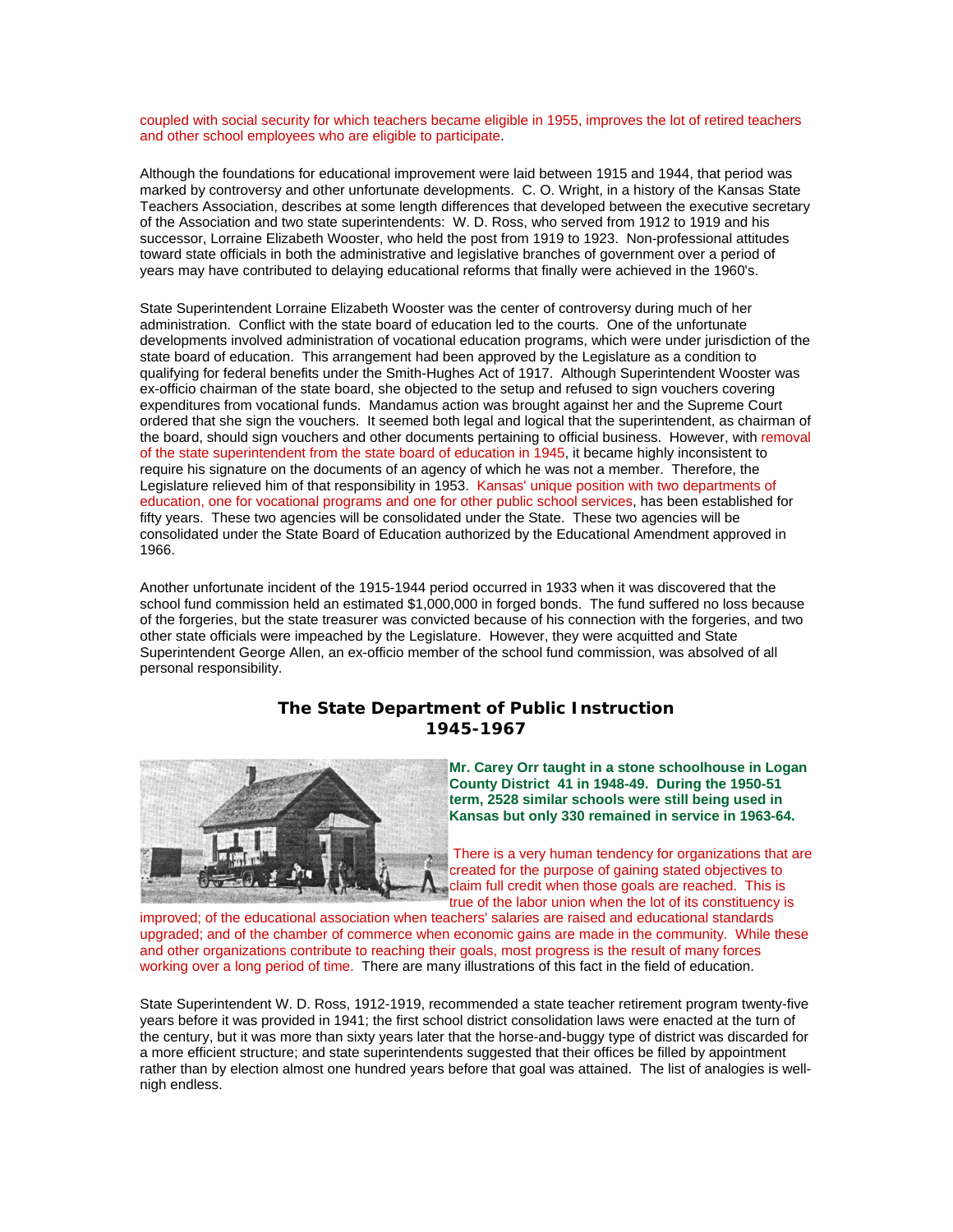Therefore, it ill behooves any organization or individual to claim omnipotence in bringing about the revolutionary changes in education that occurred after 1945, because foundations for such progress had been laid by foresighted leaders during the preceding eighty-five year period. Also, important groundwork in the form of state-financed studies helped develop a climate for educational progress. One was the work of the Joint School Code Commission of 1921-1922, which suggested most of the improvements that a second study groups, the School Code Commission of 1927-1928, recommended. The reports of these commissions called attention to the need for educational reform. School officials were deeply disappointed because neither of these studies resulted immediately in corrective legislation, but in retrospect, the contribution of this work to later improvement becomes apparent.

Perhaps the most significant stimulus that leg to long-sought legislation for educational improvement was a comprehensive educational survey, which was authorized in 1957 by Legislature, and financed by appropriations totaling \$150,000. The survey, which covered education from kindergarten through the university, was conducted by Dr. Otto Domian and Dr. Robert J. Keller, faculty members of the University of Minnesota. Dr. Domian headed the elementary and secondary studies, assisted by Mr. George Frey, who had served fourteen years as director of information in the state department of public instruction. Dr. Keller directed the higher education study. Featuring the survey was a state advisory committee, composed of prominent persons, which enlisted the cooperation of citizens in making results of the survey fruitful. Comparable committees in most of the state's 105 counties assisted in the project.

The five-volume survey report was published in May, 1960. Five years later, legislation covering major recommendations pertaining to elementary and secondary education and junior colleges had been enacted. Prior to 1945, most statutory revision affecting education had been of an evolutionary or patchwork nature, with no major overhaul of the state's public school system initiated after the foundations had been laid early in the state's history. Many state superintendents had called attention to the need for extensive changes, and numerous surveys and studies had pointed out deficiencies, but it was not until 1945 that the Legislature initiated action to modernize the Kansas School system. Laws enacted between that date and 1965 culminated in a restructuring of the state's educational system. Advances made during that period include.

- **Creation in 1945 of the State Department of Public Instruction with a lay state board of education replacing a professional board, and adoption of statutory guidelines for division of responsibility between the board and the state superintendent.**
- **Establishment and expansion of school lunch and milk programs.**
- **Attainment of the degree standard for all teachers and certification authority limited to the State Department of Public Instruction.**
- **Establishment and expansion of special education opportunities for non-typical children, with provisions for liberal state support.**
- **Elimination of uniform statewide textbook adoptions and the state printing of textbooks.**
- **Legislative authorization for the establishment of a system of area vocation-technical schools, and the expansion of other vocational education programs.**
- **Establishment of a state scholarship program.**
- **Establishment of a state system of junior colleges, with provisions for some state support.**
- **School district reorganization that reduced the number of districts from 8112 in 1945 to 339 in 1967. Of equal importance was the elimination of a hodgepodge of districts set up in double deck fashion, and the establishment of unified districts to provide instruction from kindergarten or grade one through grade twelve.**
- **Transition from local support of education by means of the property tax to a foundation finance program to provide approximately 35% of school operational costs by the state from non-ad valorem sources.**
- **Adoption of a constitutional amendment providing for an elective State Board of Education with jurisdiction over elementary, secondary, and vocational education; and junior colleges. The board to appoint a State Commissioner of Education as its administrative officer.**

**The State Board of Education**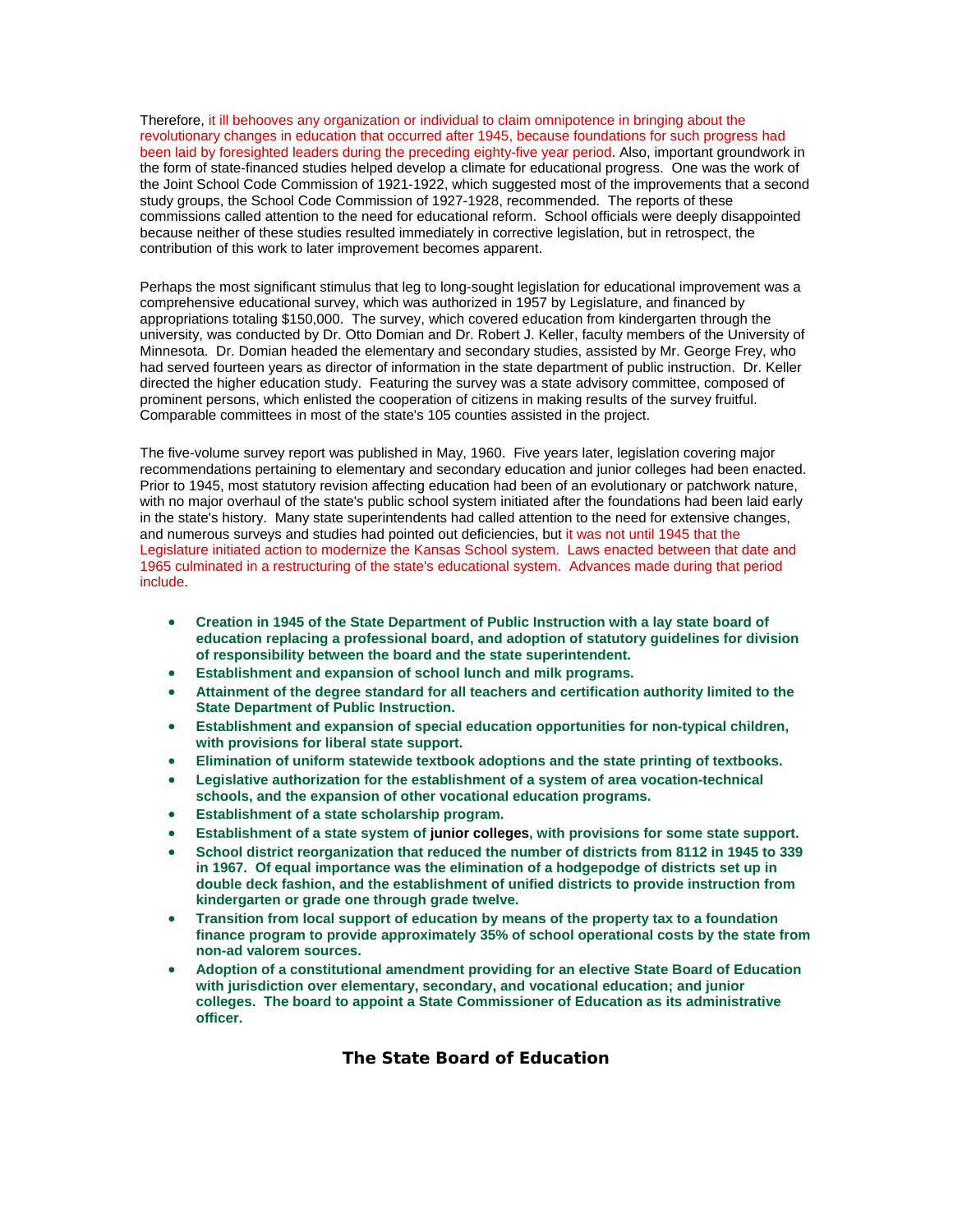As education developed in Kansas, the membership and functions of the state board of education also changed. These changes from the first authorized board in 1873 to the present program which was adopted in 1945 can best be shown by the following table.

| Personnel, Dates Authorized, and Principal Duties |                                                                                                                                                                                                                                                                               |                                                                                                                                                      |  |  |  |
|---------------------------------------------------|-------------------------------------------------------------------------------------------------------------------------------------------------------------------------------------------------------------------------------------------------------------------------------|------------------------------------------------------------------------------------------------------------------------------------------------------|--|--|--|
| <b>Authorized</b>                                 | <b>Personnel</b>                                                                                                                                                                                                                                                              | <b>Principal Duties</b>                                                                                                                              |  |  |  |
| 1873                                              | State Superintendent, Chancellor<br>State University, President<br>Agricultural College, President<br>Emporia Normal School, President<br>Leavenworth Normal School                                                                                                           | Issue state diplomas and state<br>certificates of two grades upon<br>examination                                                                     |  |  |  |
| 1893                                              | Same as in 1873                                                                                                                                                                                                                                                               | Same as in 1873 and examine work<br>of colleges and accept college<br>credits in lieu of examination for<br>teacher certificates                     |  |  |  |
| 1915                                              | State Superintendent became ex-<br>officio chairman of State Board and<br>some lay representation added                                                                                                                                                                       | Same as in 1893 and prescribe<br>courses of study, employ a<br>professional secretary to inspect<br>colleges and administer teacher<br>certification |  |  |  |
| 1919                                              | Lay representation eliminated from<br>the State Board                                                                                                                                                                                                                         | Same as in 1915 and serve as<br>Board for Vocational Education                                                                                       |  |  |  |
| 1933                                              | State Superintendent ex-officio<br>chairman, one representative from<br>each of five institutions of higher<br>education, one member from<br>faculty of private college, one<br>county superintendent, one high<br>school principal, two citizens from<br>farming or business | Same as in 1919. After 1937 served<br>as textbook adoption agency                                                                                    |  |  |  |
| 1945                                              | Seven lay members, one from<br>each Congressional District, others<br>at large<br>All Board members except those holding ex-officio positions appointed by the Governor                                                                                                       | Approve or disapprove policies of<br>State Superintendent, adopt<br>textbooks until 1957, serve as Board<br>for Vocational Education                 |  |  |  |

# **The State Department of Public Instruction 1945-1967**

# **Part I - Educational Progress**

# **A New State Agency for Education**

Problems arising within the State Department of Education, which had been organized in 1915, highlighted the need for again restructuring the state agency for education. To that end, the 1945 Legislature created the State Department of Public Instruction. This act defined the Department as consisting of the State Superintendent of Public Instruction and the State Board of Education. The board, which for the most part had been composed of professional educators, was replaced with a lay board of education. Administrative responsibilities and policy making powers, subject to approval of the state board, were delegated to the state superintendent. In effect, the board became an advisory body rather than a policy making agency in most of its functions. This legislative action was a move in the direction or recognizing the constitutional status of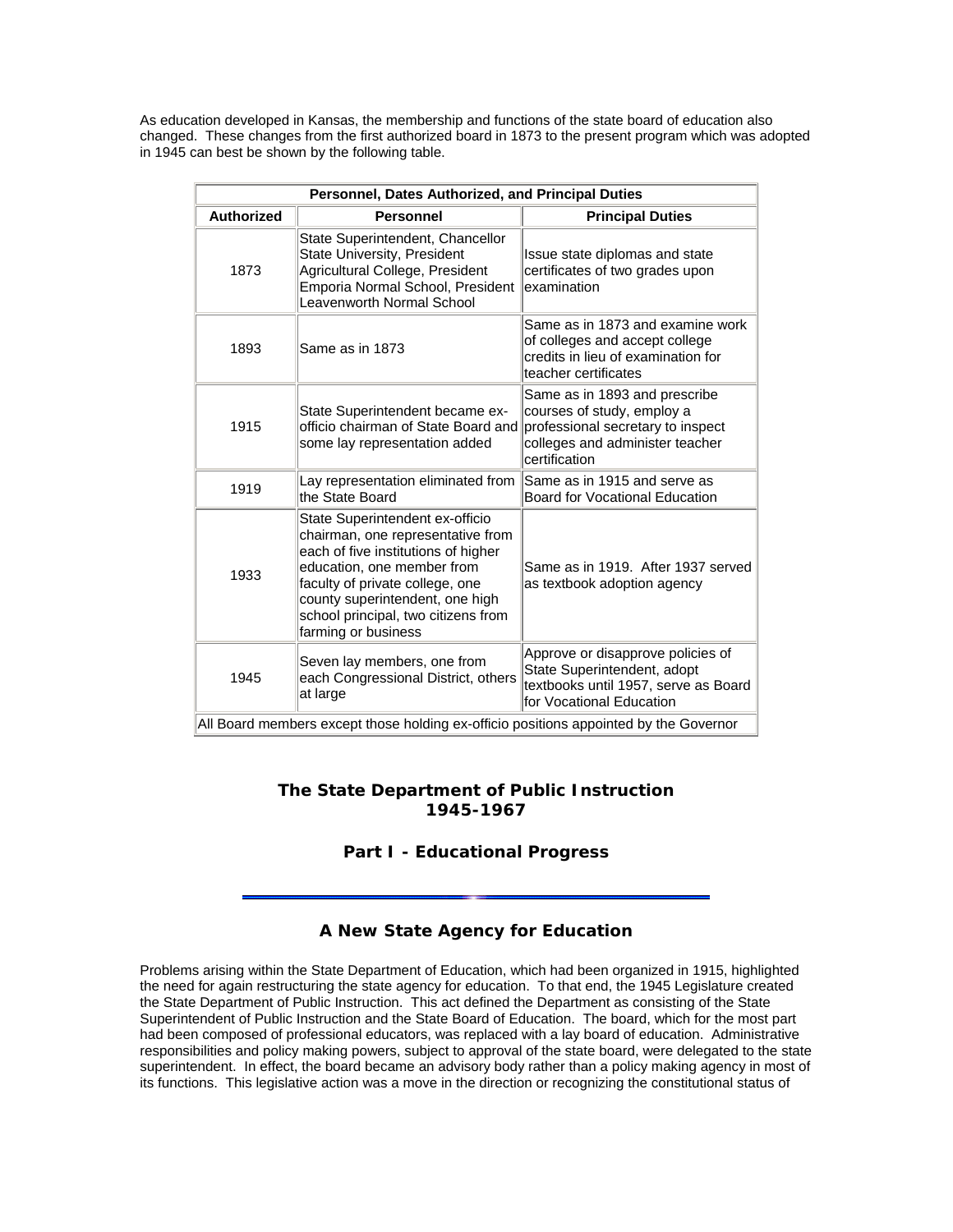the state superintendent. However, that was not the dominant reason for changing the legal patterns adopted in 1915.

Establishment of the Department of Public Instruction followed the administration of State Superintendent W. T. Markham, 1932-1939, who had provided outstanding leadership in the office, and who was held in high esteem by school officials. Markham, a Democrat, was swept out of office in the 1938 election on the tides of political change. Because of his defeat, friction developed between political leaders and educators, who had strong representation on the professional state board of education. This in turn led to differences between the state board and Superintendent George L. McClenny, who succeeded Mr. Markham. The ensuring unrest seriously affected leadership functions of the Department.

Another reason for legislative action was general recognition of the Department's weakness because of inadequate financial support, a poor image, and the lack of clear-cut lines of demarcation between functions of the state board and the state superintendent. Not only was the Department staff limited in numbers, but it was handicapped by an annual budget of less than \$40,000 plus a minimal sum collected from teacher certificate fees.

In moving from a professional to a lay state board of education, the Legislature prescribed limitations in the appointment of members by the governor. The act also set up qualifications that must be met by candidates for the office of state superintendent. Prior to this action, any candidate for the office who received a plurality of votes cast for that official in a general election became eligible to serve if he met residence requirements applicable to all elected state officials. With the vote at his command, the candidate so elected could have served even if he were illiterate.

Although the 1945 legislation provided a legal framework for cooperative action between the state board of education and the state superintendent, the transition from a predominantly professional to a lay board, and removal of the superintendent from membership and ex-officio chairmanship of that body created unforeseen problems. The lay board was left without legally designated professional leadership in two important functions outside the Department. One of these pertained to the adoption and state printing of textbooks. Those duties, which had been transferred from the School Book Commission to the professional state board of education in 1937, remained under the newly formed lay board and outside the jurisdiction of the state superintendent. Thus that official, who was charged with developing courses of study and supervising instructional programs in the public schools, had no vote in the selection of a major tool with which these activities were carried on.

A second function of the lay board with which the state superintendent has no official connection is the administration of vocational programs in secondary schools, junior colleges, and area vocational schools. In its capacity as a State Board for Vocational Education, the State Board of Education is an agency separate and apart from the Department of Public Instruction, administers vocational programs under its own budget, and appoints its administrative officer and his staff. In effect, Kansas has two state departments of education.

When the Legislature formed the State Department of Public Instruction it corrected a deficiency that had existed in the state agency for education since the first state board of education was organized in 1873. The new legislation clarified the relationship between the state superintendent and the state board of education. Although the state board was not authorized by law to initiate policy, the practice has been for the board and the state superintendent to cooperate in formulating policy, subject to that body's approval.

## **Improved Department Status**

Since reorganization in 1945, there has been a growing demand for more services from the Department of Public Instruction by school administrators; lay organizations interested in education; and special interest groups such as those connected with adult education, driver education, and the state scholarship program. Federally financed educational activities also have led to more requests for Department services.

An apparent growth of confidence in the Department of Public Instruction by legislators, state and local agencies, and educational leaders had led to increased demand for services from that agency which, from earliest days of statehood, had been either ignored or considered to be a necessary evil by the public at large. Perhaps the first sputnik and the fright it gave were contributing factors to improved attitudes toward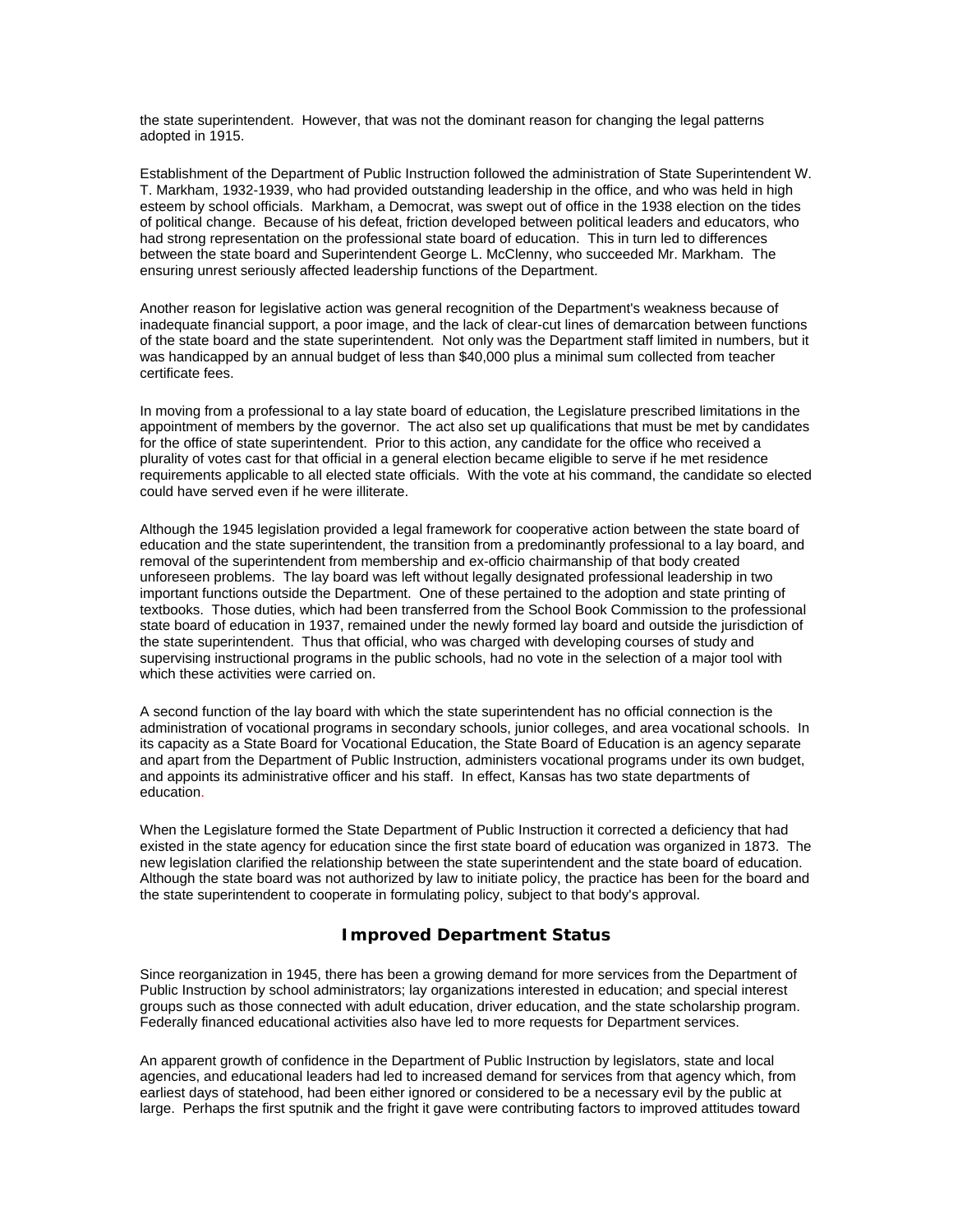the state agency for education. Most assuredly, a series of Supreme Court decisions firmly established the fact that the state superintendent is a constitutional officer to whom the Legislature can delegate almost unlimited powers in the field of education. Another indication of increased confidence was the power delegated to the state superintendent in administering the 1963 and 1965 school district unification laws after having bypassed him in the 1945 and 1961 acts, both of which were held by the Supreme Court to be unconstitutional.

One factor contributing to improved status of the Department after 1945 was the continuity of policies and procedures followed by the three state superintendents who served from that year until 1967. L. W. Brooks, who took office at the beginning of the period in 1945, was followed by Adel F. Throckmorton, who served until August 31, 1966. His successor was W. C. Kampshroeder, who was appointed to fill the unexpired term and then elected in November, 1966 to serve until January, 1969, at which time a state commissioner of education is to be appointed under the Educational Amendment to the Constitution approved in 1966. In each transition from one administration to the next during this period, members of the Department staff carried over, and each of the three superintendents worked for the same objectives, changing policies and procedures only as educational developments warranted.

The lengthened tenure of both professional and clerical members of the state superintendent's staff during the latter years also added to Department effectiveness and efficiency. Prior to 1945, the longest term served by any state superintendent had been six years and two months, with an average tenure of 3.7 years for all superintendents up to that time. The tenure of staff members was no better. This is evidenced by the following table, which shows the number of staff members with five or more years of experience in the Department at five-year intervals from 1910 to 1945.

|                        | <b>Staff members with 5 or</b><br>more yrs tenure |                 |  |  |
|------------------------|---------------------------------------------------|-----------------|--|--|
| End of 5-<br>yr period | <b>Professional</b>                               | <b>Clerical</b> |  |  |
| 1915                   |                                                   |                 |  |  |
| 1920                   |                                                   |                 |  |  |
| 1925                   |                                                   |                 |  |  |
| 1930                   |                                                   |                 |  |  |
| 1935                   |                                                   |                 |  |  |
| 1940                   |                                                   |                 |  |  |
| 1945                   | 2                                                 |                 |  |  |

No institution or organization has established programs for the preparation of Department of Public Instruction personnel to handle the unique duties required of them. Therefore, training for that service can be obtained only in a state education agency. Chief state school officers and their staff leadership are in general agreement that from one to two years of experience on the job is needed to adequately prepare a staff member for most of the responsibilities he will face. Thus, during most of the state's history, *capable and conscientious state superintendents have been handicapped during the early years of their administrations for want of personnel adequately prepared for their tasks*.

In contrast to conditions during the first 85 years of the Department's activities, there were on the state superintendent's staff in 1967 no less than 11 professional and clerical members with 15 or more years of service in the agency. In addition, nine employees have served from 10-14 years, and 30 have been in the Department from 5-9 years.

Employees with 10-14 years of service in Department by December 31, 1967: Phyllis Bowers, Jean Brewer, Lois Caffyn, Eileen Heinen, George Reida, C. C. Rice, Lawrence Simpson, Marguerite Thorsell, Edna B. Umholtz.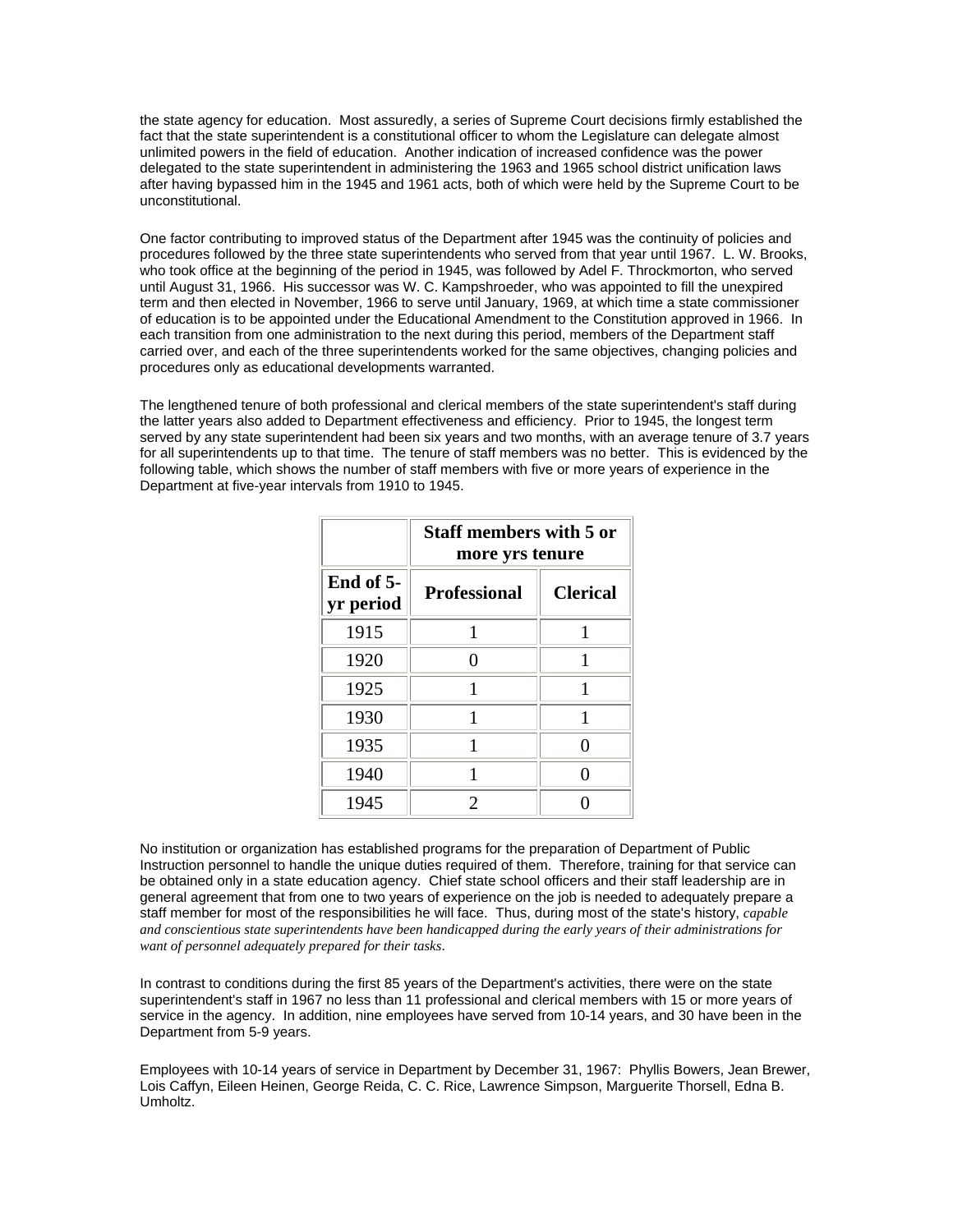Employees with 5-9 years of service in Department by December 31, 1967: Carl Althaus, Florence Applegate, Dorothy Barber, Lewis H. Caldwell, Wilma Cranwell, Della Daughtery, Ione Durham, Kenneth Eckdald, Phyllis Faulk, Willard Foster, William Goodwin, Carl Haney, Freda Harrington, Murle Hayden, Carl Heinrich, Julia Jameson, Dorothy Lanter, Donna Long, Marjorie Miller, Oris Reedy, C. W. Rice, Clara Robertson, Lawrence Sayler, Jay J. Scott, Mildred Swan, Ruth Teel, Marie Tietgen, John Vigneron, Charles Watkins, Helen Whitla.

Thus, in 1967 about 1/3 of the state superintendent's staff has been employee for five or more years, with no mention made of those who have served from one to four years. Under these conditions prospective staff members may look forward with some assurance to a career in the Kansas State Department of Public Instruction. As the transition is made from an elected state superintendent to an appointive commissioner of education and an elected state board of education, further improvements of this nature should develop.

The strength added to the Kansas State Department of Public Instruction during the 1945-1967 period through the long tenure and faithful service of the professional, secretarial, stenographic, and clerical personnel can best be reflected through a brief sketch of the contributions made by those who have served fifteen years or more.

George L. Cleland, Director of the Division of Instructional Services, joined the Department of Public Instruction in 1952. His background of experience includes teaching in rural one-room schools, coaching and teaching in high schools, and serving as principal of the Atchison high school for eighteen years - the position he held when he became a member of the Department. In 1957 he was named president of the National Association of Secondary School Principals, after having served on the executive committee of that organization. Earlier, he had served as president of the Kansas Association of High School Principals. More recently he was appointed to serve as a member of the National Committee on Secondary Education. Dr. Cleland received his A.B. degree from **Baker University**, a Master's degree from Columbia University, and the Ed.D. degree from the University of Kansas in 1958. In 1959, Baker University conferred upon him the honorary degree, Doctor of Pedagogy.

Maurice E. Cook has given seventeen years of service to the Department of Public Instruction, and is presently a consultant in the elementary and secondary school accreditation section. He was the principal of an elementary school in Ottawa prior to accepting a position on the Department staff in 1950. Mr. Cook's early teaching was in the rural schools of Douglas County, and he later held elementary principalships in Johnson and Sedgwick Counties. He attended Baker University two years before transferring to the State College at Pittsburg where he received an A.B. degree. He holds a Master's degree from the University of Missouri at Kansas City.

Jennie Moore Gillespie began working for the Department in 1951. Most of her service has been in the finance division where it has been her responsibility to calculate the amount of state funds to be distributed to school districts, a task that requires accuracy and careful attention to details. Mrs. Gillespie attended elementary school in Shawnee Country and graduated from the Auburn high school.

F. Floyd Herr has the longest tenure of anyone on the Department staff, having been appointed professional secretary to the state board of education in 1943, two years before the State Department of Public Instruction was organized. He was named Director of Teacher Certification and College Accreditation in 1945. Other responsibilities have been added to the division in recent years. Prior to joining the staff, he taught in high schools, served as high school principal, and as superintendent of schools at Medicine Lodge. Dr. Herr received recognition as president of the National Association of State Directors of Teacher Education and Certification, membership on the National Study Commission of the Chief State School Officers, and an organizing member of the National Council for Accreditation of Teacher Education. He also served as president of the Central States Departments of Public Instruction. Dr. Herr obtained his B.S. Degree from Kansas State University, a Master's degree from Columbia University, and has taken graduate work at Denver University, Colorado State University, and Kansas State University. He was awarded an honorary doctorate by Ottawa University in 1951.

Janet Denton Hinther is rounding out twenty years of service in the Department, having joined the staff in 1947. Her previous experience included ten years with the United States Department of Agriculture, Farmers Home Administration, and several years as a home economics teacher. As school lunch supervisor, she reviews from 250 to 400 school lunch programs annually, organizes vocational classes for school lunchroom personnel, plans and participates in workshops, and assists related groups and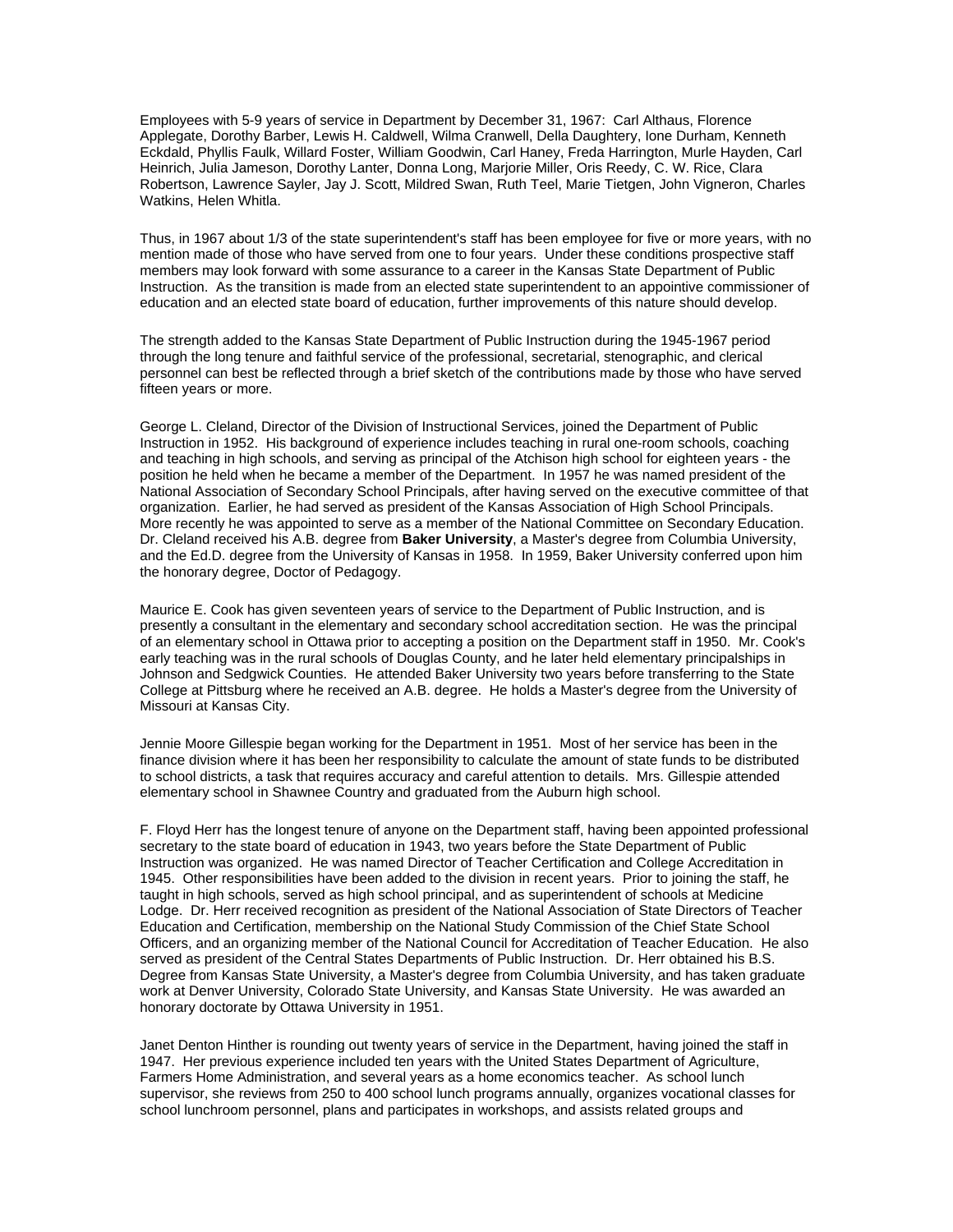organizations. Mrs. Hinther graduated from Valley Center high School, received an A.B. from Friends University and has taken work at Colorado State University. She also held a dietetic internship at University Hospital in Oklahoma City.

Gladys Fay Iske, Director of Teacher Certification, became a member of the Department in 1951. Her work deals with the complexities of teacher certification, and, as director she is responsible for processing applications of prospective teachers for certification, interpreting regulations and laws governing that activity, and handling the mass of correspondence occasioned by issuing more than 10,000 certificates annually. Miss Iske graduated from King City high school in Missouri; attended Kansas City Business College; graduated from the Kansas City, Kansas junior college; received a B. S. Degree in business from the University of Kansas, and a Master's degree in education from that same institution in 1958.

Fay Young Kampschroeder, Director of Finance, holds one of the more responsible positions in the Department of Public Instruction, which she joined in 1949 as a school lunch auditor before promotion to the position she joined in 1949 as a school lunch auditor before promotion to the position she has held since 1950. Previous experience included work for the Kansas Electric Power Company of Lawrence, a year with the Kansas Emergency Relief Committee, and eighteen years on the staff of the League of Kansas Municipalities where she engaged in statistical work and writing for that organization's official publication, the Kansas Government Journal. She became associate editor of that publication. Mrs. Kampschroeder's responsibilities, which are many and varied, include distribution of state aids to public schools and other educational institutions (other than the foundation fund), purchasing, payroll, auditing, internal accounting, inventories, bond clerk for the school fund commission, maintenance of mailing lists, processing of incoming and outgoing mail, preparation of the Department's annual budget, and compiling the state educational directory. She attended elementary school in Douglas County, graduated from the Lawrence high school, and attended the Lawrence Business College.

W. C. Kampschroeder, who has been State Superintendent since September 1, 1966, joined the staff in 1951 and, until his appointment as superintendent, served most of that period as Director of Administrative Services or Assistant Superintendent. One of his first assignments was to conduct a state-wide school building survey and transportation study. Other responsibilities carried before his appointment as superintendent included administration of Public Laws 815 and 874, under which federal funds are distributed to federally impacted districts; a thorough and practical study of Kansas school law; development of the Department budget; cooperation with the four divisions of the State Department of Administration budget, purchasing, personnel, and accounts and reports; general management and supervision of the three divisions and fifteen sections of the Department of Public Instruction; direction of the development and administration of a system of public school finance; organization of inservice activities of the staff; and establishment of working relations with legislators, other state officials, and numerous unofficial agencies and organizations concerned with education improvement. Kampschroeder came to the Department from the superintendency at Eureka. He graduated from Lawrence high school, received A.B. and Master's degrees from the University of Kansas, and took additional work at Columbia University and the University of Kansas. He was a teacher and high school principal before he spent fourteen years as superintendent of schools at Eureka. As state superintendent, Kampschroeder has the heavy responsibility of organizing the work of a recently expanded staff, administering a great deal of new legislation that requires extensive adjustment in most areas of the state, and making preparation for transition to a new type of education agency with an elected state board of education and an appointed commissioner of education as provided in the educational amendment, which was approved at the polls in November, 1966.

James E. Marshall joined the staff in 1952 as a consultant in special education, and became director of those programs in 1958. He has gained state and national recognition as a leader in his field. Earlier experience included three years in the Air Force during World War II, superintendent at St. Francis Boys Home, and psychologist at the Larned State Hospital. He has served as consultant to the Division of Handicapped in the US Office of Education, and as a member of the Governor's Advisory Commission on Institutional Management. He also holds positions of responsibility and leadership in his church. Marshall graduated from Reading high school, received an A.B. degree from the University of Kansas, an M.S. degree from Fort Hays State College, and the Ed.D degree from the University of Kansas in 1967.

Ruby Scholz, Director of School Lunch, has been on the staff since 1947. Poor experience included several years of teaching home economics in Kansas high schools, and six years as specialist in food conservation and marketing at North Carolina State College, Agriculture Extension Service, Raleigh, North Carolina. As director of the school lunch section, she coordinates the work of three consultants, conducts workshops and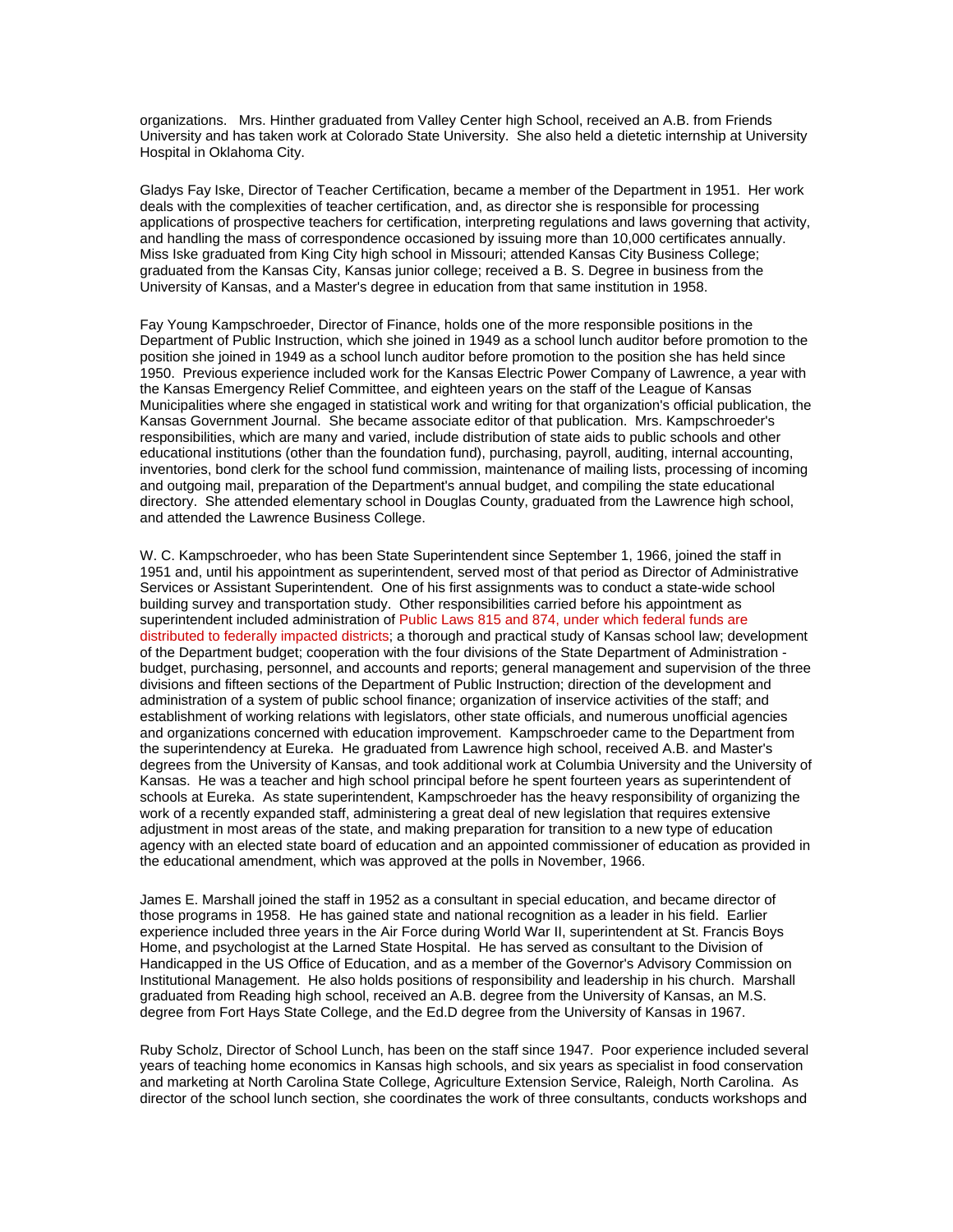in-service programs, carries responsibility for approval of applications and agreements of more than 450 school districts and single unit schools, in addition to processing claims under the school lunch, special milk, and special assistance programs. Miss Scholz took her high school work at Frankfort, received a B.S. degree from Kansas State University, and a Master's degree in home economics education from the University of Tennessee.

Margaret Rion Van Horn has completed twenty years of service in the State Department of Public Instruction, the last seven of which have been as secretary to the state superintendent. Since joining the staff she has been secretary to two high school supervisors, the assistant state superintendent, and in the special education section, all of which qualifies her for the many and varied tasks of the number one secretary in the Department. In addition to stenographic and typing work, Mrs. Van Horn must be familiar with activities and developments throughout the Department, serve as receptionist, answer questions arising from other staff members and from the public in general. During the year 1966-67, Mrs. Van Horn was president of the Kansas Association of Educational Secretaries and provided leadership for that group.

The continuity of operation was further strengthened by the close working relationship between Superintendent hrockmorton and Mr. Kampshroeder while he served as assistant state superintendent. In that position he participated in important decision making, developed in-service programs for the staff, worked with school administrators, counseled with boards of education, and in other ways established rapport with school officials, legislators, and the agencies with which the Department works.

One of the tangible results of Kampschroeder's work as assistant state superintendent was the move of the Department to new quarters in October, 1966, soon after he was appointed state superintendent. The building to which the Department moved had served for years to house an automobile agency. In arranging for the lease and remodeling job over a period of several months, he carried the many responsibilities involved in the planning with architects, supervising the remodeling program, working with the Department of Administration, and handling the myriad of details connected with the project.

The building, which was remodeled at an estimated cost of \$300,000, is of sturdy construction and provides adequate housing for the Department in two full stories and a third floor conference room - a total of 32,000 square feet of floor space. With new temperature control systems, modern lighting, and resurfaced walls inside and out, the new tailor-made quarters enable the Department to provide more services than from the five buildings in which the staff had been housed. The 1966 move placed the agency under one roof for the first time since 1951, and marked another advance of the Department's effectiveness. The new quarters are located two blocks east of the Statehouse grounds.

These many activities and the insights gained during sixteen years of service in the Department of Public Instruction eminently qualified W. C. Kampshroeder for the office of state superintendent, and, at the same time, provided one more link in the continuity of the agency's service since 1945. Upon taking office as the last elected chief state school officer, Kampschroeder announced his goals, which should assure a smooth transition in 1969 to the new agency for education authorized by the Educational Amendment. He proposed to:

- 1. Continue to strengthen the State Dept of Public Instruction as a means of improving services to local school officials and local school districts.
- 2. Assemble educational data and information through research techniques and acquaint citizens of the state with the findings.
- 3. Establish a school administrative advisory group to the state superintendent, the group to consist of approximately fifteen members who would be a cross section of the school administration interests of the state.
- 4. Make provision for regional workshops for all chief school administrators, to be held during the month of June.
- 5. Work closely and cooperatively with the governor and other officers of the executive department of state government, with the Kansas Legislature and its appropriate committees, with the Legislative Council, and with the Research Dept.
- 6. Bring into being a group of leaders interested in organizing to improve Kansas education; their concerns to include pre-school age children as well as those from kindergarten through grade twelve, and the community junior college programs for grades thirteen and fourteen.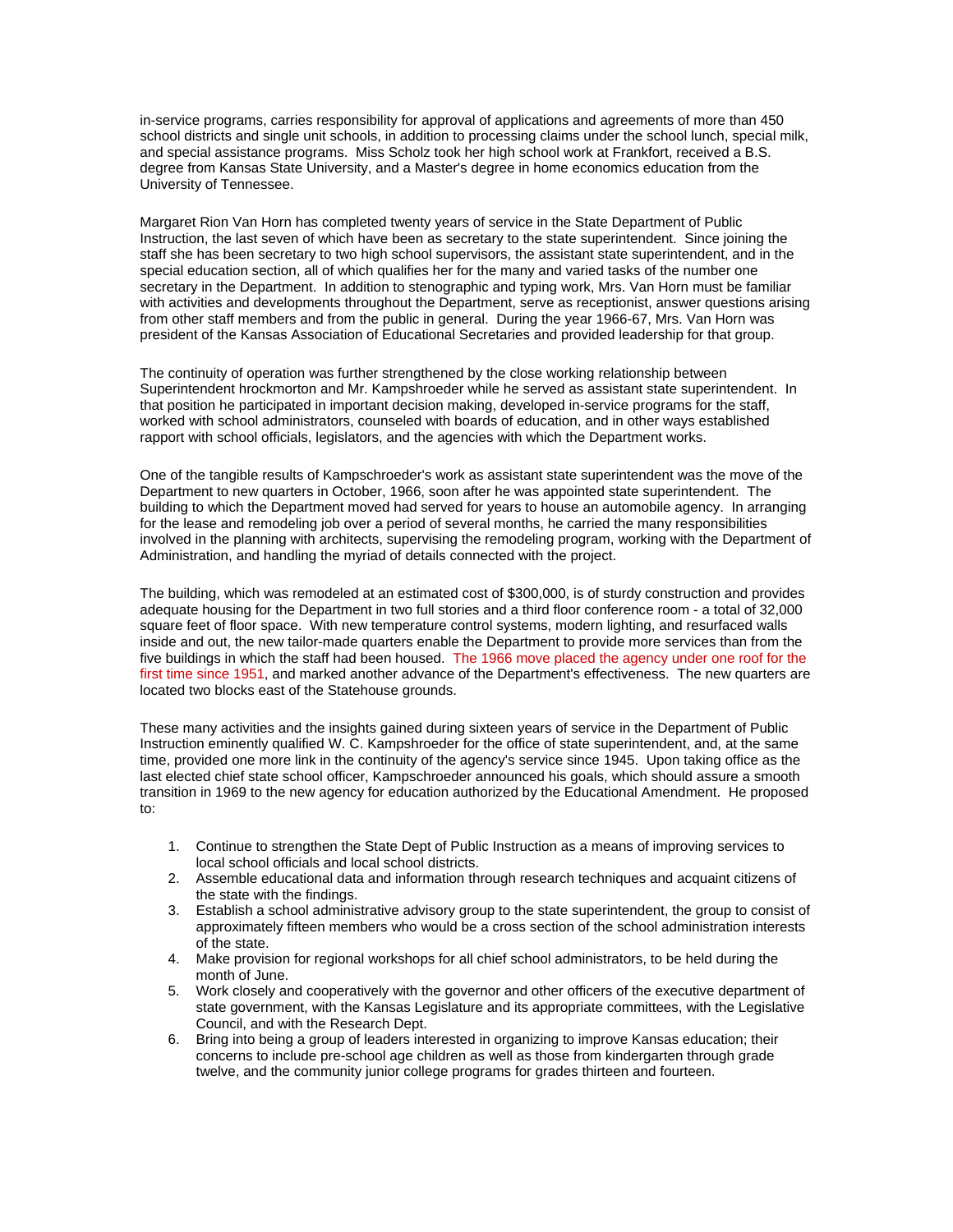## **The State Department of Administration**

Cordial relations with the State Department of Administration and other state agencies through which the Department of Public Instruction operate have contributed to the advancement of educational interests throughout the state. Kampshroeder successfully provided most of the liaison between the two agencies during the years he was assistant state superintendent. The Dept of Administration, which is an agency of state government closely allied with the administrative and legislative branches, was established by legislative action in 1953. It includes the Finance Council; which consists of the Governor, Lieutenant-Governor, Speaker of the House, Speaker pro-tem of the Senate, and chairmen of the ways and means committees of the House and Senate. Other elements in the Dept of Administration include an executive director, a budget division, an accounts and reports division, a purchasing division, a personnel division, the State Architect, and other employees. The Department of Public Instruction is subject to the same restrictions and controls imposed by this body as are other state agencies.

The state superintendent's clerical and secretarial appointments are made from lists of qualified persons provided by the personnel division, and professional staff members must qualify under standards set by that division. His annual budget is submitted to the budget division for review by that office before it is presented to the Legislature, and all purchases of equipment for the superintendent's office, in excess of \$50, are made through the purchasing division of the Dept of Administration. Supplies and materials are generally purchased under provisions of open end contract arrangements made by the purchasing division.

New positions can be established by the state superintendent only on approval of the Finance Council or the Legislature. Thus, the Dept of Public Instruction is not an autonomous agency but, aside from the time consumed in working through the Department of Administration, the system has proved to be quite satisfactory. In fact, personnel in the budget division have been helpful in testifying before legislative committees relative to financial needs of the superintendent's office, and there are more advantages than disadvantages in the civil service system, which simplifies the process of selecting competent clerical, secretarial, and professional employees. Working with the Dept of Administration has become increasingly helpful as that agency became familiar with problems peculiar to the Dept of Public Instruction.

## **The State Superintendent in 1967**

The state superintendent, who is administrative head of the Dept of Public Instruction, is the chief school officer of the state. His powers are granted by the Legislature under authority of the State Constitution. Traditionally, the office in Kansas has been regarded as a minor one, and is so labeled in spite of the heavy responsibilities assigned to it in recent years.

Aside from his duties as a member of the Dept of Public Instruction, the state superintendent has sole responsibility in many areas. He is the state authority for junior colleges; enters into agreements with federal agencies in the administration of several federally financed programs; presents the Department budget to the Governor and the Legislature for approval; makes final decisions on many issues respecting school district organization and boundary changes; appoints staff personnel; addresses numerous educational conferences; keeps in close touch with the institutions of higher education; and holds many interviews and informal discussions with persons and groups who come to his office.

The Legislature looks to the state superintendent for recommendations regarding laws needed to improve the state's educational program. He is subject to a thousand pressures as he backs up staff members, who administer teacher certification, accreditation activities, school district problems, the distribution of state funds to schools, and other departmental programs. The state superintendent is by law an ex-officio member of several other state agencies, a brief review of which follows:

He is ex-officio chairman of the State Teacher Retirement Board, which was created to administer the teacher retirement system established in 1941. That board appoints an executive secretary and employs a staff to administer details of the program. The retirement board meets monthly, develops policy under which the program operates, rules on procedural matters about which the executive secretary is in doubt, and invests the funds contributed by teachers and other members of the system. Until 1965 all funds by law were invested in securities of the Federal government, but 1965 legislation authorizes the retirement board to invest in assets eligible for the investment of funds of legal reserve life insurance companies in the state of Kansas, with some minor exceptions. The 1965 legislation also requires the retirement board to retain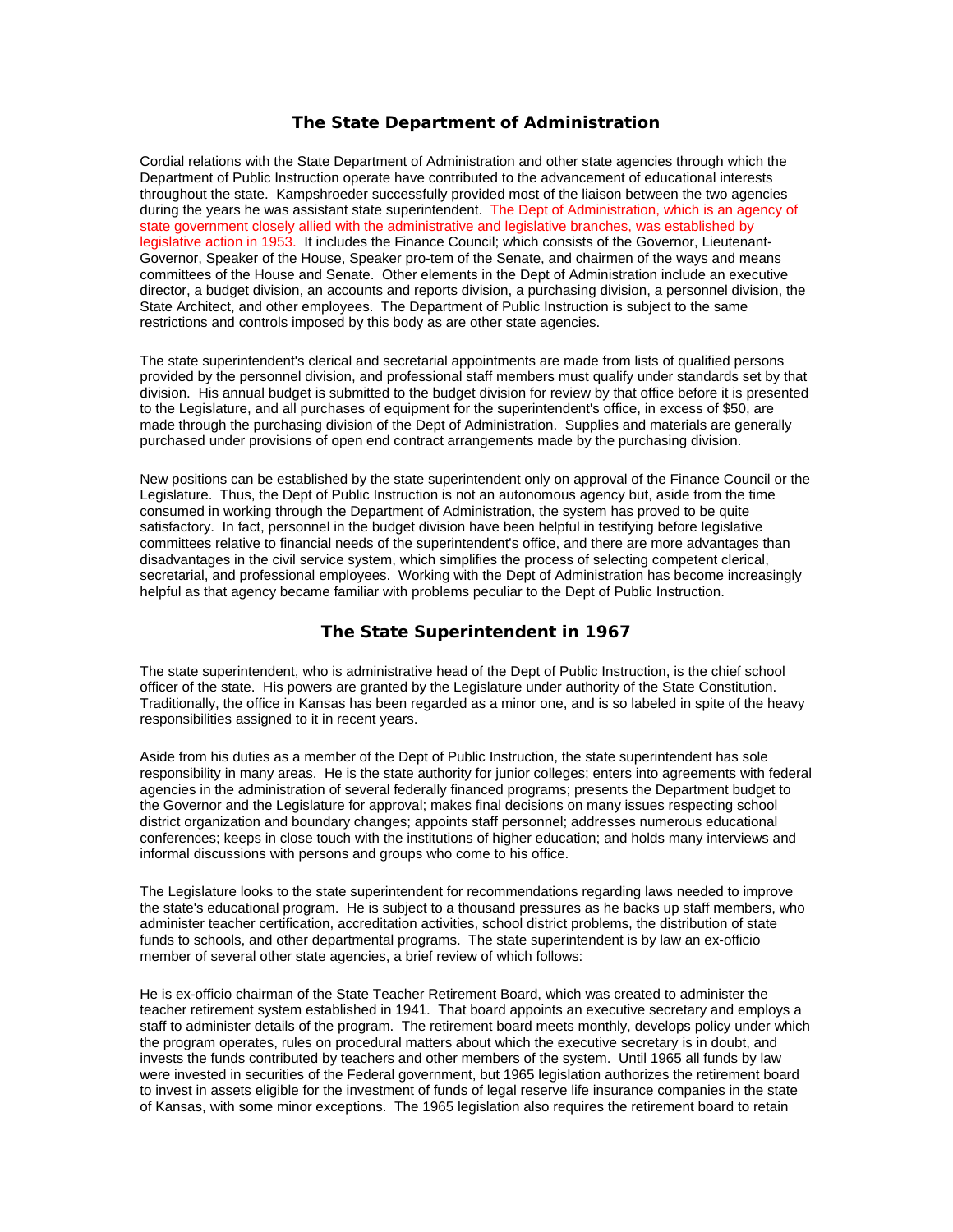qualified investment counsel. Although the retirement system is administered by the executive secretary, serving as chairman of the retirement board is one more time consuming task for the state superintendent.

The same may be said of the state superintendent's responsibility as chairman of the state authority for Schilling Technical Institute at Salina. Chairmanship of the budget review committee, which rules on budget limits for school districts, requires much of the state superintendent's time. He also serves as secretary of the School Fund Commission. The work of that commission is not so heavy as in times past, as all school lands have been sold. In recent years most of the permanent school fund has been invested in federal securities, which produce more revenue than municipal bonds, in which the fund was invested prior to the late 1950's.

The state superintendent also cooperates with a number of unofficial agencies that work for educational improvement. He is an ex-officio member of the Board of Directors of the Kansas State Teachers Association, and serves on a number of that organization's committees. He is also an active member of the Kansas Association of School Administrators, and works closely with officials of the State Association of Board of Education, the Kansas State High School Activities Association, and the Kansas Congress of Parents and Teachers.

Another responsibility, which recently has been added to the state superintendent's long list of activities, is membership on the board of directors of the Mid-Continent Regional Educational Laboratory. This is one of a network of such laboratories financed under the Title IV of Public Law 89-10, the Elementary and Secondary Education Act of 1965. Planning and developing the laboratory over a period of one and onehalf years was a time-consuming task for the board of directors. Headquarters of the laboratory are in Kansas City, with four service centers located in Wichita, Pittsburg, Manhattan, and Lawrence.

The state superintendent is also responsible for the internal organization of the Dept of Public Instruction, and, in the final analysis, is responsible for decisions and programs developed by his staff. He, more than any other member or group on the staff, builds the image of the Department and determines whether its public relations program is good or bad. Also, there are some functions of the Department that are not assigned to the divisions and sections, but remain under the direct supervision of the superintendent and his assistant.

Reporting directly to the state superintendent and his assistant is the coordinator of federal programs, whose title indicates the nature of his duties. With federal programs administered in most segments of the Department, the coordinator serves as a clearing point, and keeps informed about educational developments at the federal level. Other staff members currently (1967) working outside the three divisions of the Department are a personnel director; a director of fiscal management, a director of the Iowa Project, which is discussed later in this chapter; and a director of information who edits *Kansas Schools*, the official publication of the Department, edits teachers' guides prepared by other staff members, writes news releases to keep the public informed about educational activities, and assists in familiarizing the staff members with developments in the Department.

[Annotation: In 2004, The State Board of Education is a constitutional body as set forth in Article 6 of the Constitution of the State of Kansas. This article was the result of an amendment adopted November 8, 1966, which transferred the educational responsibilities formerly exercised by the State Superintendent of Public Instruction to the State Board of Education, effective January 14, 1969. The Constitution states that the State Board of Education "shall have general supervision of public schools, educational institutions and all the educational interests of the state, except educational functions delegated by law to the State Board of Regents. The State Board of Education shall perform such other duties as may be provided by law." These duties are outlined in K.S.A. 72-7513 and K.S.A. 72-7514.

The Board consists of 10 members elected by the people at the same time that other primary and general elections of state officers are held. The regular term of office is four years and there is no limitation as to the number of terms they may serve. Each Board Member is elected from a particular district comprising four of the 40 senatorial districts of the state. Any citizen is eligible to serve on the State Board except that "no state, school district or community college officer or employee shall be a member of the State Board of Education" (K.S.A. 25-1904).

The Board has the authority to select and appoint a Commissioner of Education who serves as the Board's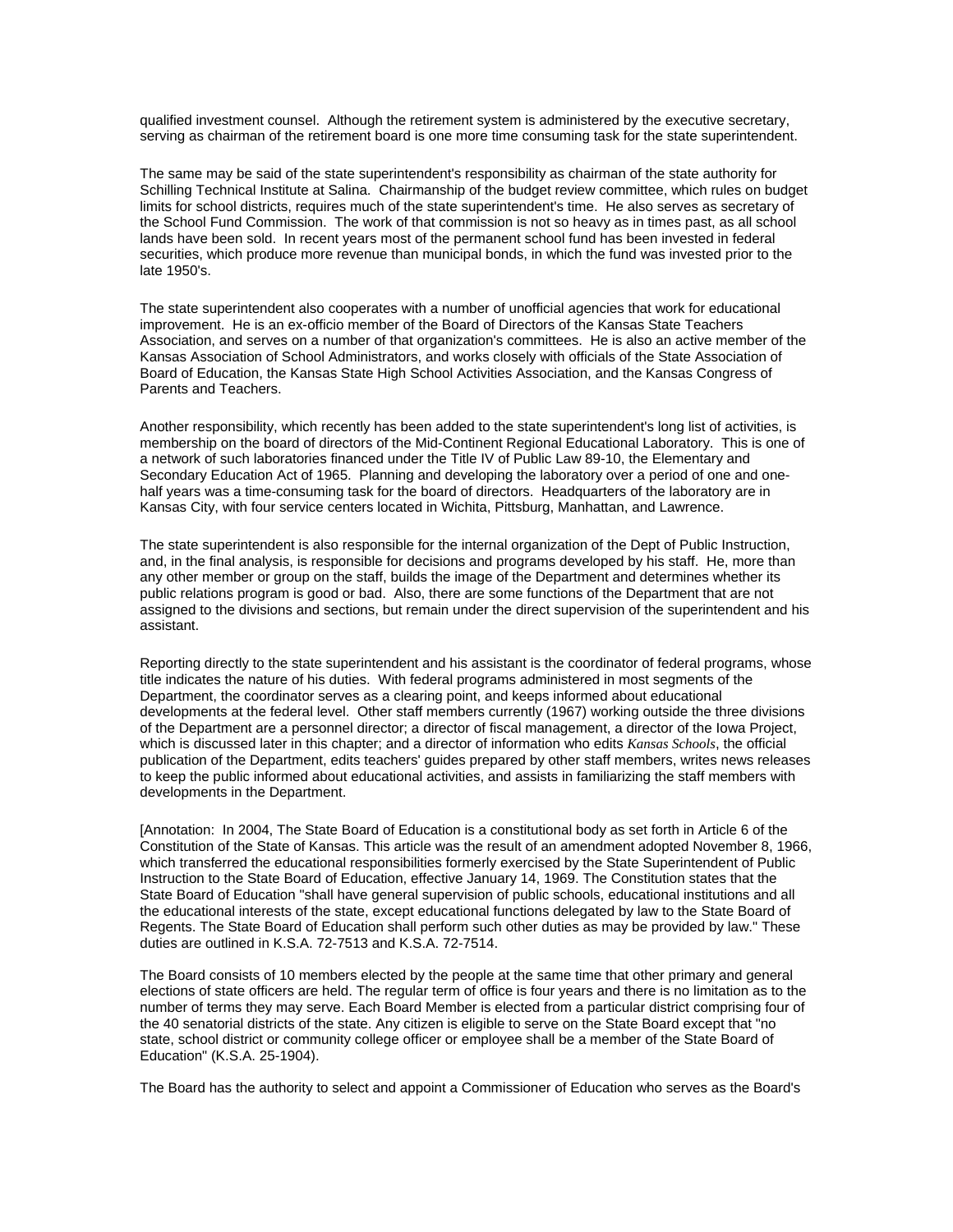chief administrative officer. Also, the Board confirms the appointment of assistant commissioners, team leaders and team coordinators upon the Commissioner's recommendation.]

# **The Educational Secretary**

After 1945, the role of the educational secretary became increasingly important as school enrollments expanded, larger school units were developed, new state and federal programs were added, and other complexities of school management required more record keeping and accurate reporting. By 1967, the school secretary had become an indispensable member of the staff in all well-administered school systems. The State Department of Public Instruction has always had an obligation to provide leadership that would improve instruction and strengthen school administration. To that end, the state superintendent and his staff gave encouragement and help when school secretaries decided to organize, and have continued to assist as the organization grew and expanded its services.

Mary Ritter, who served as the state superintendent's secretary until 1951, was one of the leaders in the movement to organize. Encouragement and assistance was given by Minter Brown, for many years a member of the headquarters staff of the Kansas State Teachers Association; W. W. Wright, a member of the State Dept of Public Instruction; and Adel F. Throckmorton, state superintendent. The organizational meeting was held in Topeka on November 4, 1950, with sixty-one secretaries in attendance. The Kansas Association of School Secretaries was formed, but later the title was changed to Kansas Association of Educational Secretaries.

Besides the work of Mary Ritter in launching the movement, four of the first fifteen presidents of the organization have been members of the Dept of Public Instruction. Margaret Van Horn, the 1966-67 president and currently (1967) secretary to the state superintendent, has given twenty years of service to the Department. Other presidents from the same agency were: Margaret Gatchett, 1952-53; Rose Carle, 1961- 62; and Catherine Worley, 1962-64 (deceased).

The Association, which is affiliated with the Kansas State Teachers Association and the National Association of Educational Secretaries, which is an affiliate of the National Educational Association, holds two annual meetings, one of which serves as a workshop in which members receive inspiration and seek to upgrade themselves. The Association and manu educators favor development of a program for the certification of educational secretaries whose work is of such a specialized nature.

# **Looking Ahead**

While there was a marked expansion of the State Department of Public Instruction during the 1945-1967 period, there remained a critical need for additional services necessitated by the new school district system; the expansion of vocational education and other instructional programs, better in-service training for administrators and teachers, uniform record keeping systems, and better procedures for evaluating educational progress. Also, heavy burdens will be thrown on the Department of Public Instruction with elimination of the 105 county superintendents and all intermediate units when the Educational Amendment of 1966 becomes fully operative in 1969.

Title V of Public Law 89-10, the Elementary and Secondary Education Act of 1965, had by 1967 provided funds from federal sources for strengthening the Department of Public Instruction, with additional projects approved to further expand the services of that agency. An outline of improvements projected in 1967 included:

- 1. Refinement and coordination of reporting practices for collecting educational data.
- 2. Expansion and use of data processing to include all areas of teacher accounting and certification, school accreditation, distribution of school finances, and supportive services for expanded educational research.
- 3. Development of a centralized accounting service for all federal-state programs administered by the Department.
- 4. Expansion of the program of field auditing.
- 5. Expansion of informational services.
- 6. In-service training programs for staff personnel.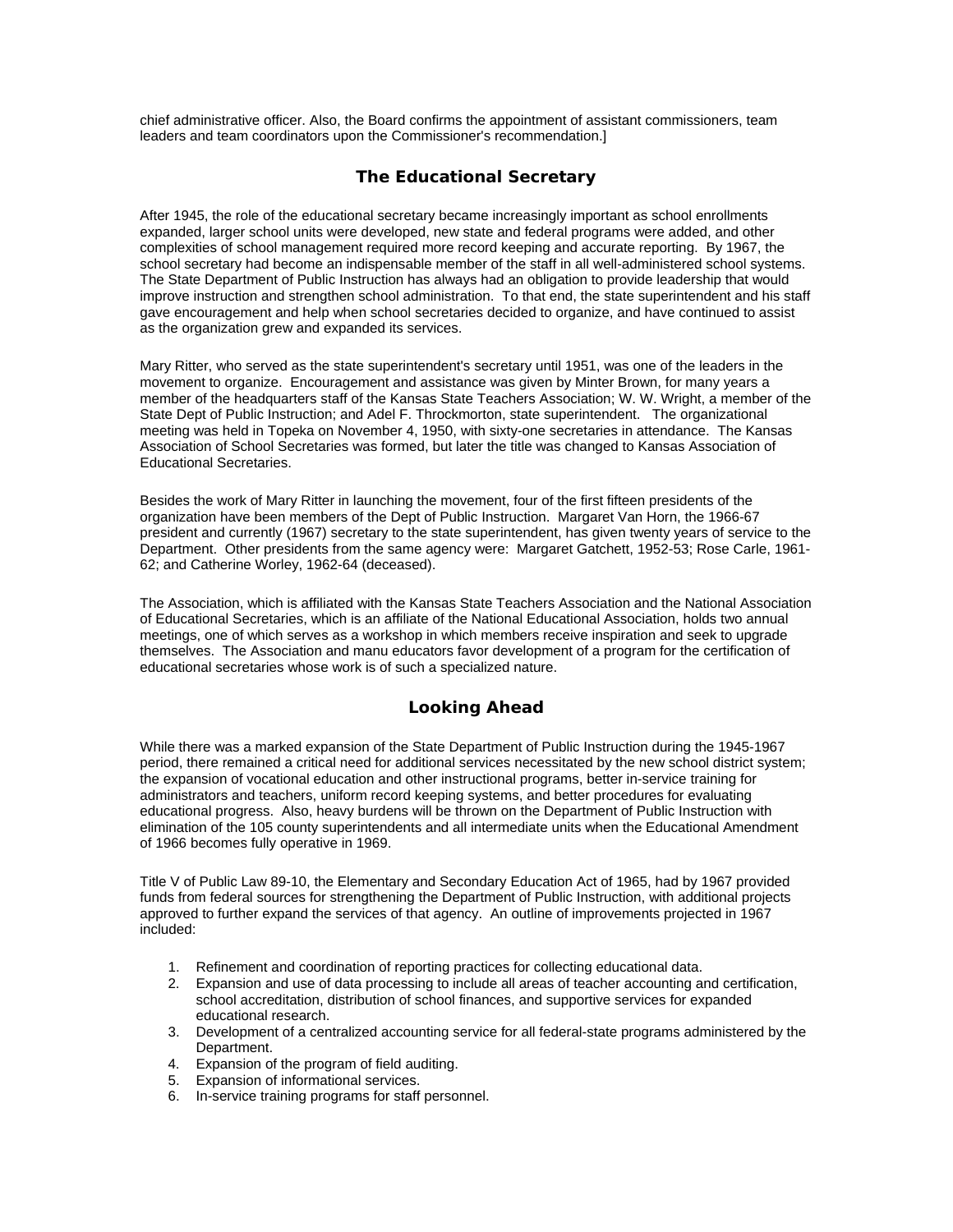- 7. Development of complete records of teacher qualification on electronic tape.
- 8. Re-examination and upgrading of the practice teacher program.
- 9. The comprehensive evaluation of all Kansas school systems.
- 10. Provision for additional planning and experimentation in school administration, supervision, faculty improvement, and library services
- 11. Additional personnel to administer the above projected services and to strengthen programs already established.

In 1966, the Kansas Dept of Public Instruction agreed to cooperate with twelve other mid-western states in developing and implementing a new educational information system directed toward the five areas of *facilities, finance, instructional programs, personnel, and the pupil*. This program, known as the Iowa Project, is headed by the Iowa Dept of Public Instruction. Dr. Carl B. Althaus represents Kansas in carrying forward this project. "Creation of a total system has been prompted by the critical need for more educational information by educators and school administrators. Not only are these groups demanding more information, but they are requiring that information be made available to them much more rapidly than before."

The Kansas state superintendent and his staff helped lay the groundwork for far reaching changes in the organization of the state agency for education when they went on record in 1955, suggesting that the best type of organization for a state department of education is a lay board elected by the people, with the board authorized to appoint a commissioner of education as its chief administrative officer.

The division of state responsibility for education among several agencies became increasingly unsatisfactory as educational programs expanded and federally sponsored activities multiplied. This division of administrative responsibility included school transportation by the safety division of the highway department; surplus property for schools by the state budget division; commodities for school lunch programs by the state social welfare agency; inter-school competition in athletics, music, forensics, and essay writing by the Kansas State High School Activities Association; safety inspection of schools by the state fire marshal; and vocational education and rehabilitation services by the state board of education, which, in this capacity, is a separate agency outside the State Department of Public Instruction. Election of a state superintendent every two years on a partisan political ticket did not guarantee continuity of administrative policies, and Supreme Court decisions made constitutionality of the administration of vocational programs by the state board of education questionable. Because of doubt at this point, the 1965 legislative session excluded the state board of education from some functions it had performed as a branch of the Department of Public Instruction since its organization in 1945.

Following these exclusions, the state superintendent was made the state authority for junior colleges, which had been a function of the Department of Public Instruction; he was authorized, without board approval, to enter into agreements and develop plans with federal agencies for the administration of federally financed programs; and the governing body of a newly created state technical institute did not include the state board of education or any of its members. A governing board, consisting of the state superintendent and two other persons appointed by the governor, was created to act as the state authority for the technical institute.

In order to correct these and other deficiencies, the Legislature, early in 1966, adopted a resolution to amend the Constitution. The amendment provides for *the creation of a state board of education composed of ten lay persons to be chosen by the electors of ten board-member areas into which the state will be divided*. The elected state board of education, under provisions of the amendment, will appoint a state commissioner of education. The proposed amendment, which was submitted to the Kansas electorate in the 1966 general election, was approved by a substantial majority. In the same election a state superintendent was chosen for a two-year term. Thus, the Legislature will have two years in which to work out details for conducting the election to select members for the state board of education, and make the amendment fully operative not later than January, 1969.

# **Internal Organization of the Department**

Because of continued growth of the Department of Public Instruction, and the multiplication of duties assigned to it, an internal reorganization was effected in 1955 by forming three divisions. These are the divisions of instructional services, administrative services, and accreditation and teacher certification. Each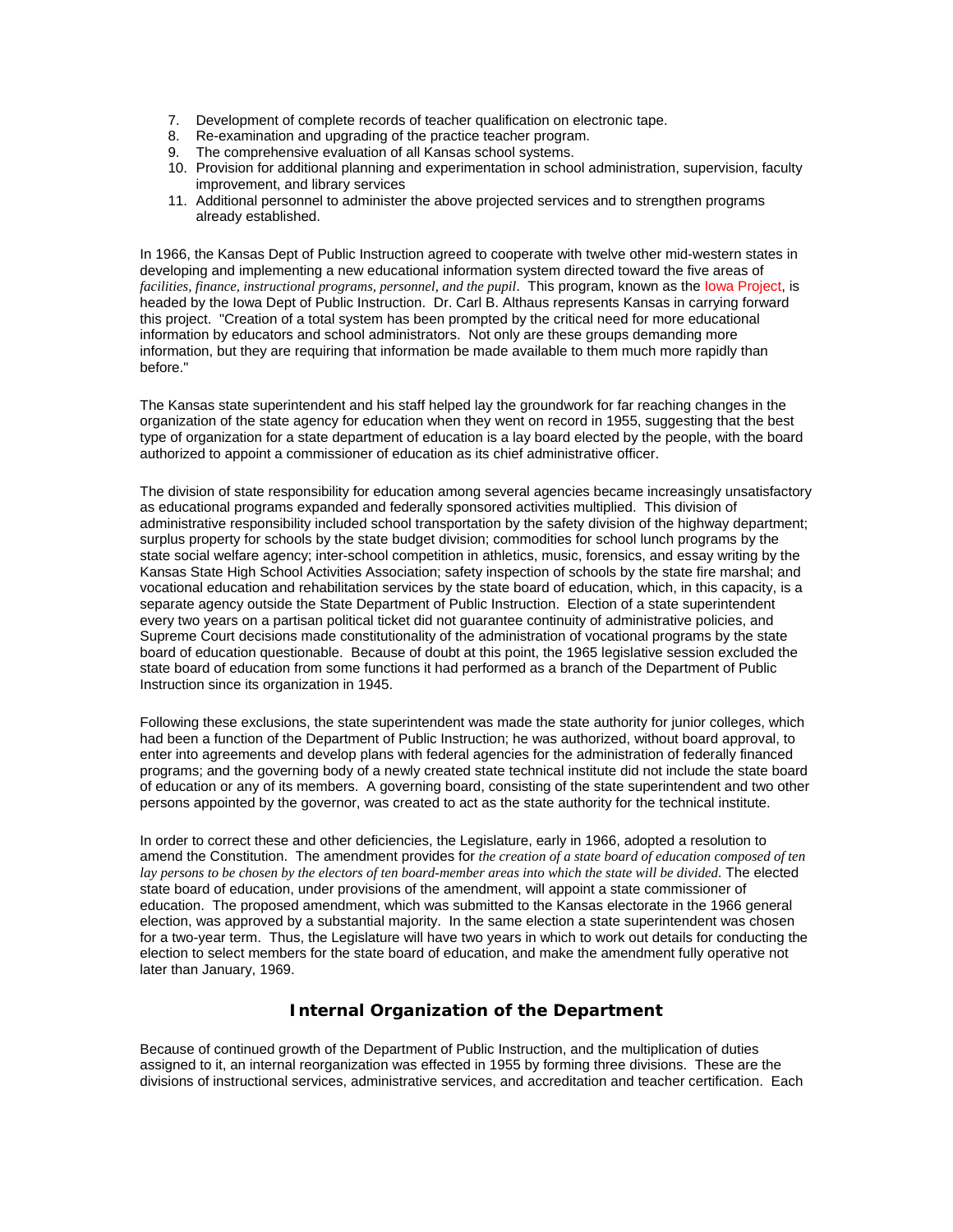division is under the leadership of a director, with the work of each division assigned to sections, which are also headed by directors.

The development of educational programs and activities and their relation to the Department of Public Instruction are outlined in Parts II, III, and IV of this chapter. For convenience these programs are reviewed and described under the appropriate divisions of the Department as indicated above. In the past, some of these functions have been administered by the state superintendent, the state board of education, other state agencies, or under organizational patterns of the Department that no longer exist. The history of some of these programs is not limited to the 1945-1967 period, but their development during earlier years is described. Among such programs are state textbook adoptions, school district organization, and teacher certification.

## **Educational Leadership**

Educational leadership is one of the principal functions of the State Department of Public Instruction. Evidence that the Kansas Department, in 1967, is in a position to provide such leadership is found in the number of staff members who have received recognition outside the state for service in the field of education.

# **The State Department of Public Instruction 1945-1967**

# **Part II - Division of Instructional Services**

Most of the recorded history of education in Kansas deals with the mechanics of operating schools; finding and making available sources of revenue for their support; organizing and reorganizing school districts; codifying school laws; dissecting statisfical data; and wrestling with such problems as tuition charges, school transportation, requirements for teacher certification, textbook adoptions, school facilities, health standards, and teacher supply. Comparatively little has been said about the improvement of instruction except as these important concerns indirectly affect the quality of teaching.

Only in recent years has the State Department of Public Instruction had funds with which to employ specialists in curriculum development, and personnel, who can give full time and attention to helping teachers do a better job. With a few rare exceptions, state superintendents of public instruction have been aware that improvement of instruction is the real purpose to be served by schools but, lacking funds and staff with which to reach this goal, most of their time and energy of necessity have been devoted to keeping the schools in operation.

From the establishment of the first schools in the state, these officials played an important part in the certification of teachers and the supervision of institutes established for the purpose of raising teacher qualifications. They published courses of study as instructional guides, but it was not until 1915 that elementary and secondary school supervisors were added to the state superintendent's staff. There were four of these assistants to cover the state until two additional ones were added in 1945. In spite of this limitation and the inspectorial nature of their assignment, they contributed greatly to upgrading classroom procedures in their dual roles of helping teachers and evaluating schools for accreditation purposes.

A major contribution to the improvement of instruction was made by state superintendents, who prepared and distributed courses of study, teachers guides, and other instructional materials before 1915 when the Legislature first granted specific authority to provide such services. The better prepared teachers of the 1960's do not need the precise suggestions carried in the early courses of study, but do find helpful the modern instructional guides that include bibliography, results of classroom experimentation, and adaptations to the latest educational philosophy. The first elementary courses of study that were not based on the textbook were published in 1934 by State Superintendent W. T. Markham. They introduced elementary teachers to the social studies concept of organizing instructional materials.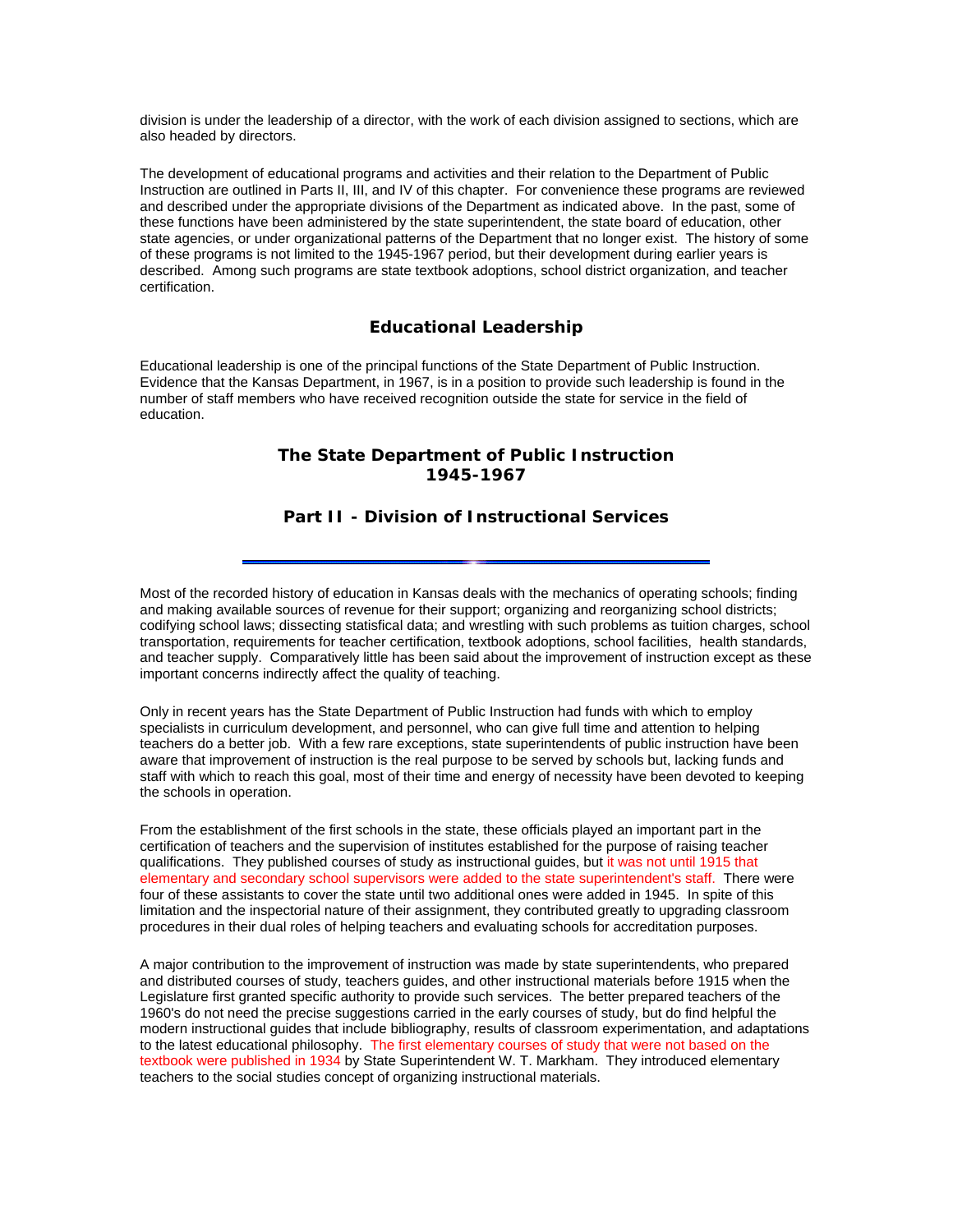The division of instructional services also contributes by making available to teachers and administrators information regarding audio-visual aids, teaching machines, language laboratories, team teaching, and other approaches to good instruction. In addition to services from the state superintendent's office and instructional equipment available from commercial sources, the teacher of 1967 has decided advantages over her counterpart of 100 years ago with respect to teacher load. In his annual report of 1868, State Superintendent Peter MacVicar gives some clues to conditions under which teachers of that time carried on their work. According to his report, Topeka with an enrollment of 695 pupils employed eight teachers, a pupil-teacher ratio of 86; Leavenworth, with 11637 enrolled, employed twenty-nine teachers, a ratio of 56; while Atchison, with 1104 pupils, employed only eleven teachers, a ratio of 100. These were consistent with other pupil-teacher ratios reported during that period.

## **Textbook Adoption**

The history of instructional programs in Kansas would not be complete without a review of textbook adoption policies and their impact on education over a sixty-year period. Periodically, the textbook issue became a political football with the educational interests of children disregarded. The adopted textbooks usually determined the subject matter to be taught as little supplemental material was available to teachers, many of whom were ill-prepared for their tasks. Soon after World War II higher standards were demanded of teachers, a wealth of instructional material became available, and the knowledge explosion made everyone aware that all knowledge in a given field could not be found between the covers of a textbook.

Uniform statewide textbook adoption was a controversial issue from earliest days of statehood. State Superintendent Isaac T. Goodnow, 1863-1867, joined most of the superintendents of that period in urging that a law be enacted providing for such uniformity. However, his successor, Peter MacVicar, took the opposite view and expressed a philosophy that coincided with arguments used by those seeking repeal of such a law eighty-eight years later when he said: . . . "I presented somewhat at length the impracticability of requiring by law a state uniformity of textbooks, and of giving either to a state superintendent, or to a board, the power of deciding what that uniformity should be for a series of years . . . A vast system of state monopoly would be created. It is doubtless much better that books, like other products of brain and industry, be left free to a healthy competition." Opposition to such a proposal by men of Superintendent MacVicar's stature was a factor in delaying the enactment of a textbook law until 1897, twenty-six years after he left the superintendent's office.

The 1897 act created the School Textbook Commission, which included in its membership the state superintendent as ex-officio chairman with the right to vote on all propositions. It was the commission's responsibility to contract with publishers, adopt uniform series of textbooks and set prices. A unique provision of the law foreshadowed later unsavory developments. No one, except members of the commission was to be present or cognizant of any proceedings of the commission during any time that it was in session and no member was permitted, during any of its meetings, to give information to anyone about what was going on in the meeting. Although the law did provide for publication of proceedings of the commission after business had been transacted, this probably would not have satisfied 1967 proponents of "the right to know."

Writing in 1937 on the statewide adoptions of textbooks, C. O. Wright, a former executive secretary of the Kansas State Teachers Association, paid his respects to the system:

"Starting with 1897 the profession faced a forty-year period which was largely characterized by political control of textbook selection. The period from 1897 to 1937 will go down in our history as one where politics played a major role in textbook adoption - politics of book companies, of vote getters, and of patronage distributors. Except for rare occasions, the children of the schools and the desires of the teachers were pushed to the background. Throughout the forty years, educational leaders made vigorous protests against the various legislative acts providing for the lay selection of texts and against the way governors, both Republic and Democratic, administered adoption laws.

The notorious legislative investigation of the textbook question in 1932 uncovered gross inefficiency and political influence in the state printing plant, and the investigating committee recommended the abolition of the old School Book Commission."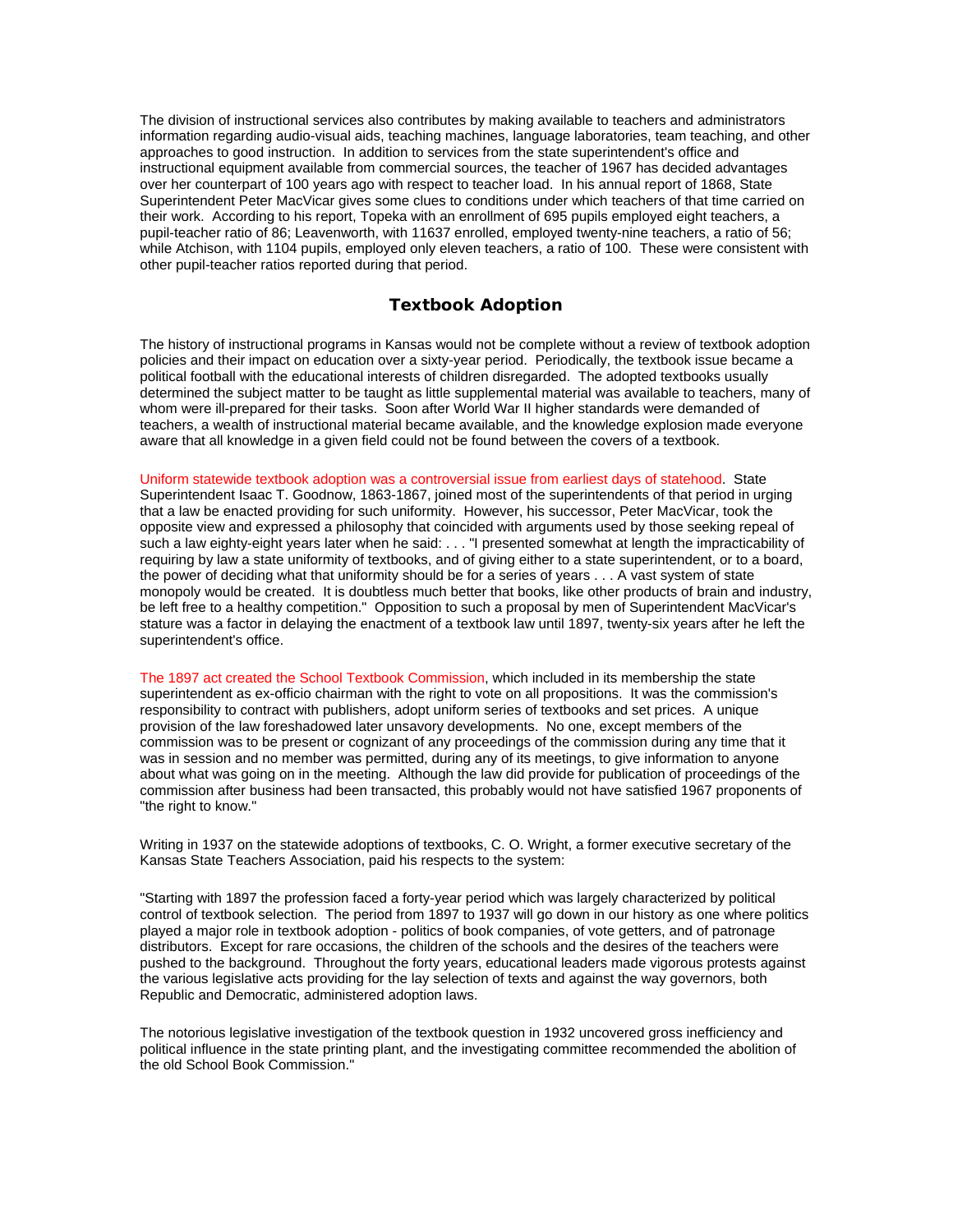The shifting of textbook adoption responsibilities from one body to another is one indication of the sensitive issues involved. The most serious problems developed after 1913 under a legislative act in which elementary textbooks, and some in the high school field, were manufactured in the state printing plant. With the inauguration of state printing of textbooks, the use of unauthorized textbooks became serious business. A punitive provision in the law that was not repealed until 1957 stated that any school official who was convicted of adopting, using, or procuring for use in the public schools in the same branch, any textbook as a substitute for an adopted one was subject to a fine of not less than \$25 nor more than \$100, or by imprisonment in the county jail, or both such fine and imprisonment. This law, enacted in 1913, antedates by several years thought control programs initiated by the present governments of Russia and China.

As many contended, state printing probably resulted in cheaper textbooks during early years of the program. However, by 1953 the nationwide per pupil costs for all elementary and secondary pupils was \$3.49, according to the American Textbook Publishers Institute. The comparable Kansas figure was \$8.35 although supporters of state printing in the state plant resulted in lower costs to school patrons Notwithstanding the cost factor, the system resulted in the use of many inferior textbooks.

The state superintendent was ex-officio chairman of the agencies responsible for textbook adoptions until reorganization of the Department of Public Instruction in 1945. At that time, a lay state board of education, of which the superintendent was not a member, was assigned the task. The lay board, operating without professional leadership, often made ill-advised adoptions. The law did provide for an advisory committee, a majority of whom were teachers and school administrators, but the board often disregarded committee recommendations.

The method used by the board in selecting advisory committee members was a major weakness of the adoption procedure. During the 1950's, contrary to recommendations of the state superintendent, the board followed a policy of letting each member appoint his proportional share of advisory committee members rather than name them by board action. Under this plan, eight of the fourteen advisory committee members in 1954 came from the home towns of board of education members making the appointments.

Two incidents illustrate the kinds of unwise decisions that hastened the end of statewide textbook adoptions. In the 1950's penmanship series were changed so often that some pupils were taught under three different systems before they reached the eighth grade. On another occasion, the adoption of a modern series of reading textbooks, costing school patrons of the state hundreds of thousands of dollars, was replaced with another series before elementary pupils had completed the first series. This action was taken over the protests of county superintendents, school patrons, the state superintendent, and other school officials. Added to this kind of operation were public dissatisfaction with the state printing of textbooks and the demand of local systems that they be permitted to select their own instructional materials. These unwise procedures led to legislation that abolished the whole system in 1957.

The 1957 legislation also created a State Textbook Review Committee, which twice each year publishes lists of textbooks suitable for use in Kansas schools. Members are appointed by the state superintendent with approval of the state board of education. All textbooks submitted by publishers are listed unless, in the judgment of the committee, the books contain subversive material, or cannot be classified under the subject matter area for which a textbook is to be listed. The committee, assisted by a member of the state superintendent's staff, has operated successfully since it was organized in 1957. The publishes lists provide a welcome service to school officials, who now make their own adoptions at the district level, and determine when textbook changes are needed. With the plan in full operation since 1962, following expiration of the 1957 adoptions, the demand for uniform textbooks and state printing of them have experienced a peaceful death.

## **The Curriculum Section**

Believing that the curriculum includes all the experiences which pupils have as they participate in and relate to life of the school, this section has attempted to project this philosophy by means of conferences, curriculum guides, and the service of consultants. One feature of expanded services after 1955 was the addition of specialists to provide leadership and consultative help in fields that many schools had failed to develop adequately. Organized physical education courses at the elementary level was one of these neglected areas. Prior to 1955 such programs were non-existant in hundreds of elementary schools where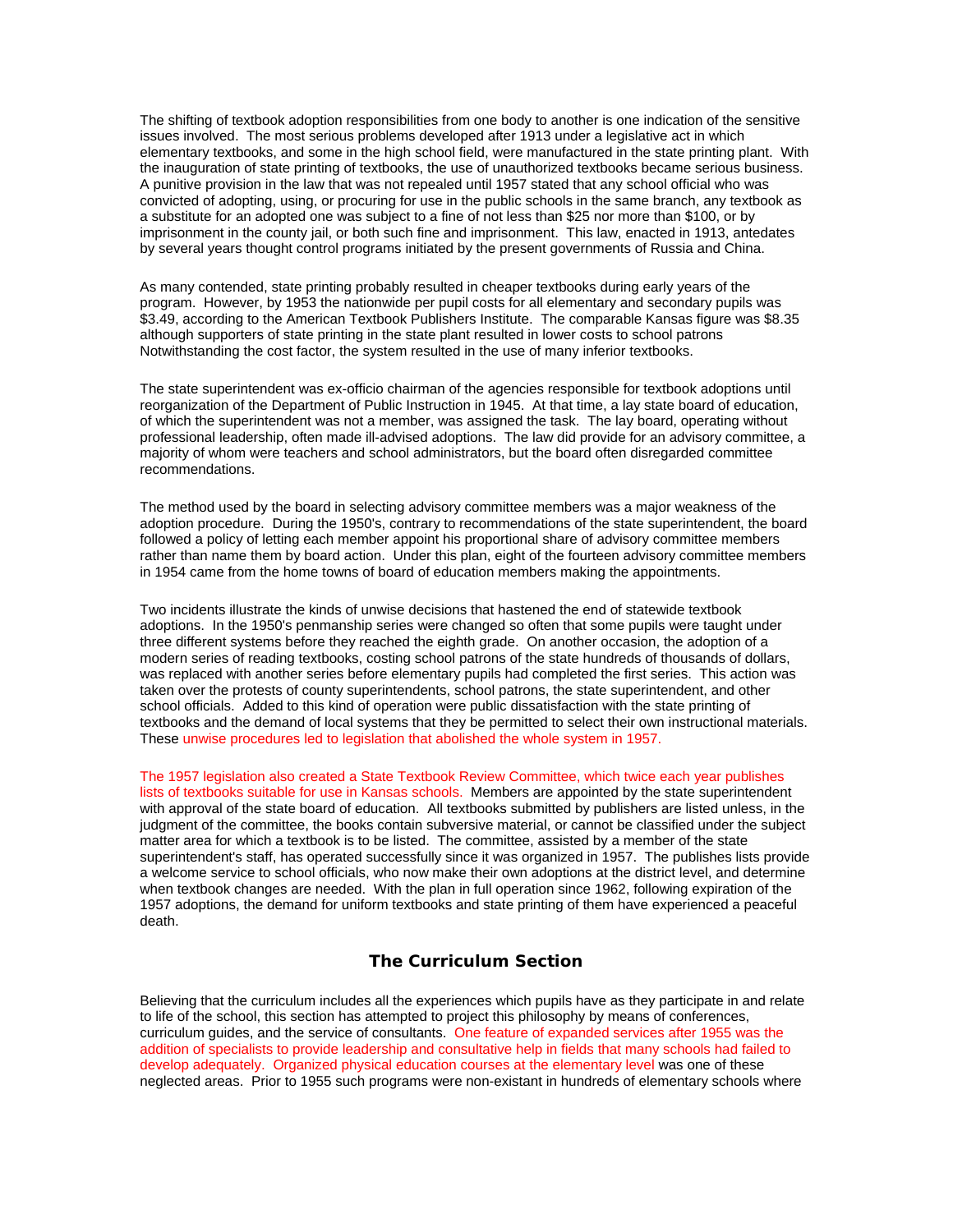interschool athletic competition, which had gotten out of hand, was thought by many members of the community to meet the physical development needs of children.

In some instances as much as 1/4 of the average day was devoted by members of the team to football, basketball, or some other sport, either in practice or actual competition. At the height of this movement in the mid-1950's, there were schools in which fifth and sixth grade pupils played eight and ten-game football and basketball schedules. The teams often traveled long distances on school time in company with teachers, other pupils of the school, and team supporters in order to engage in these contests. The Legislature had not at that time made elementary school accreditation a condition for receiving state funds. Some communities rebelled when the state board of education approved regulations, upon recommendation of the state superintendent, to limit such practices. Even sports writers for the press took up cudgels against such restraints, overlooking the fact that high school and college athletic competition is subject to regulation.

Illustrative of the general attitude toward physical education courses a decade ago was legislative reaction when the state superintendent first recommended funds for the employment of a physical education specialist. Out of one legislative committee came the suggestion that if such a position were created, it should be on the staff of the High School Activities Association, the organization that rules athletic competition, rather than in the Department of Public Instruction. Attitudes have changed within the past twelve years. The Legislature did appropriate funds for the addition of a physical education specialist to the state superintendent's staff. Under his leadership, and by means of conferences, workshops, community meetings, demonstrations, and the publication of a series of teacher guides, interest in organized physical education developed rapidly. As elementary schools made physical education courses available to all pupils, the clamor for interschool athletic competition, in which a limited number of pupils could participate, began to subside. The use of school time for team practice was discontinued or kept within limits. Not only did organized physical education in schools add to the well-being of pupils, but, by deemphasizing interschool athletic competition, led to improvement of instructional programs in all subjects.

Another major contribution to better instruction in Kansas schools during the 1955-1967 period was the expansion and upgrading of school libraries. This growth was the expansion and upgrading of school libraries. This growth, especially at the elementary level, was phenomenal. The Legislature recognized the value of school libraries as early as 1876, when a law was enacted authorizing school boards to levy from one-half mill to two mills in order to provide funds with which to purchase books for school libraries. Again in 1925, a law was passed that required school districts to annually expend a minimum of \$5.00 per teacher for the purchase of library books from a list approved by the state superintendent. The 1925 legislation and the Kansas Reading Circle, an enterprise of the Kansas State Teachers Association, resulted in better libraries, but in most small elementary schools, and in some large ones, the library remained the weakest part of the instructional program.

### In 1962 the Department of Public Instruction obtained funds with which to employ a school library

consultant. This addition provided a stimulus that led to an unprecedented growth in elementary school libraries, and marked improvement in those at the high school level. Under direction of the consultant, an advisory group, composed of qualified school librarians, was named to assist in preparing a catalog of approved books for school libraries, which was published and distributed to schools. A materials center, with an ample collection of the latest publications, was established in the Department for the use of school librarians, teachers, and administrators in selecting titles for their libraries. In order to stimulate interest and support for the school library, numerous conferences, workshops, and demonstrations were conducted throughout the state.

**Industrial arts** was another field that long had been neglected in many schools. While increasing emphasis had been placed on vocational education, no state leadership had been provided to give direction to this important subject. The state organization of industrial arts teachers, sensing the need for such leadership, took the initiative in working for a consultant position in the Department of Public Instruction. These efforts were successful. The appointment of a consultant produced results in the industrial arts field comparable to those in physical education and library services when specialists in those areas became active in the Department. The first industrial arts consultant was appointed in 1964.

Much the same store can be told about the appointment of specialists in other subject matter areas. Science, mathematics, and modern foreign language instruction took on new life in most high schools when federal funds became available for support of these programs under the **National Defense Education Act**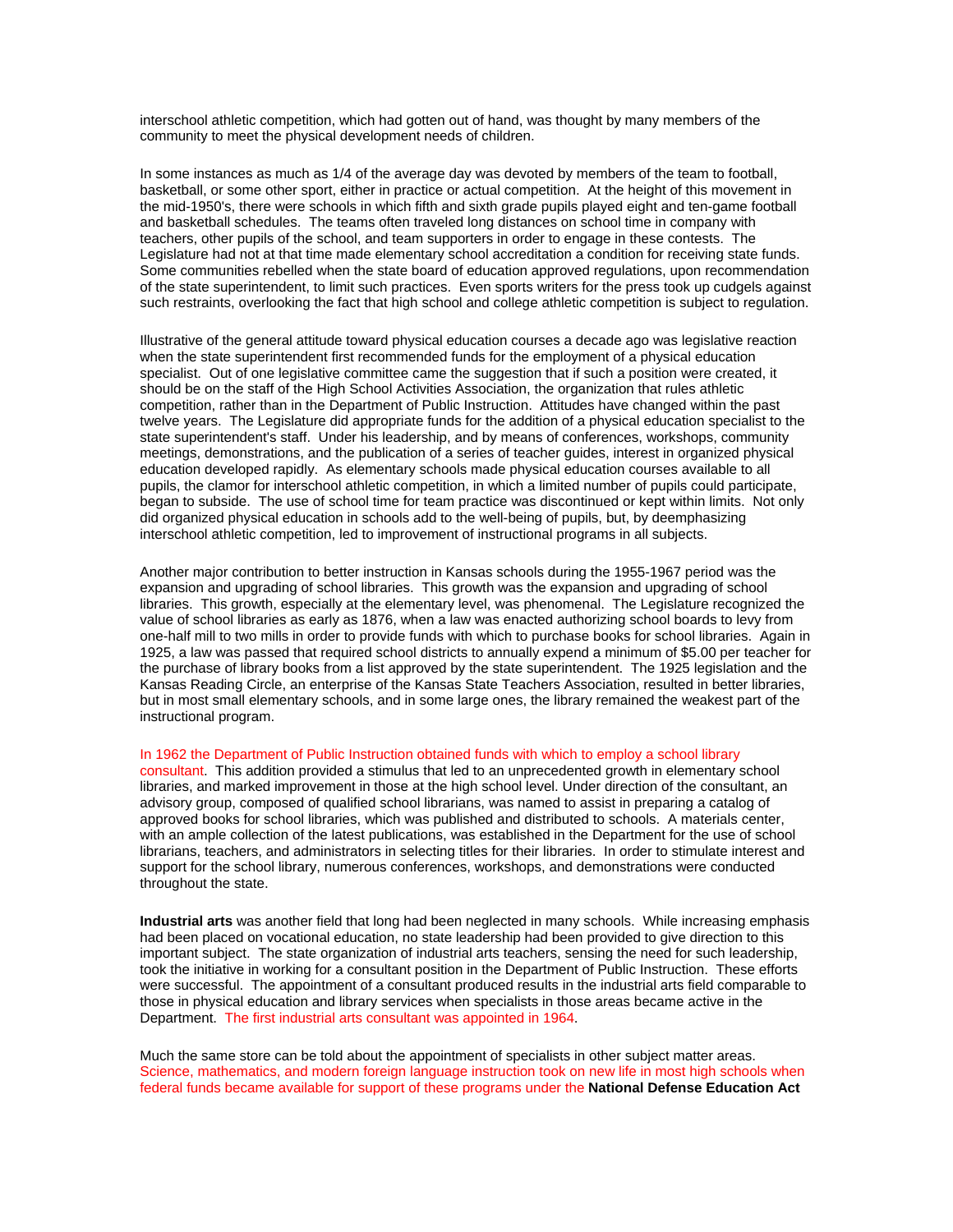**of 1958**. Other fields of instruction in which Department specialists are currently at work include English, art, music, media, social studies, and general curriculum development.

The demand for this kind of service from the Department was evident as early as 1951, when more than 7,000 elementary teachers voluntarily attended forty-six curriculum conferences under the direction of Department personnel. The subject matter specialists spend about one-half of their time in the field conferring with administrators and teachers on local curricular problems. A series of curriculum conferences is held annually at conveniently located centers. While in the office, the consultants prepare teachers' guides for publication, compile lists of instructional materials, and give individual help to teachers who contact the Department for such services.

These specialists serve as consultants in the administration of federally financed programs designed to improve instruction. The curriculum section also administers Title III of the National Education Act under which federal funds are provided to reimburse school districts for equipment purchased in order to enrich instructional programs in several subject matter areas.

## **Special Education**

The Kansas Society for Exceptional Children, composed of lay and professional persons, was organized in the mid-1940's for the purpose of obtaining legislation to provide special services for the education of handicapped and other non-typical children. The movement was supported by the **Kansas Council for Children and Youth**, the **Kansas State Teachers Association**, the **State Federated Women's Clubs**, the **Congress of Parents and Teachers**, the **State Department of Public Instruction** and other groups concerned for the educational welfare of all children.

[Annotation: Kansas State Federated Women's Clubs - In the early 1900s is when the Kansas Federation of Women's Clubs established traveling libraries throughout the state of Kansas. The Hoxie Fortnightly Club ( Kansas ) served as one of the first libraries by taking advantage of the deal of 50 books for six months for \$2.00.]

[Annotation: Congress of Parents and Teachers - *byname Parent-Teacher Association (PTA)* - American organization concerned with the educational, social, and economic well-being of children. The PTA was founded on Feb. 17, 1897, as the National Congress of Mothers; membership was later broadened to include teachers, fathers, and other citizens.]

[Annotation: Kansas State Teachers Association - A teachers' association was formed at Leavenworth March 14, 1863. The State Teachers' Association was organized at Leavenworth September 29, 1863.]

The activities of these organizations, in keeping with nationwide interest in such programs, produced legislation in 1949 which authorized the creation of a special education section in the Department of Public Instruction, and the formation of special classes in school districts. A modest appropriation was made with which to finance the new activity, and the state superintendent was directed to appoint a director and other personnel. However, the first appropriations for the reimbursement of school districts that organized special classes were not made until 1951.

The special education staff functions under the philosophy that the objectives of education for exceptional children do not differ from the objectives of education for other children. Generally speaking, these objectives are self-realization, human relationships, economic efficiency, and civic responsibility. The role of the special education section, since its organization in 1949, has been to provide consultative services to schools, and to assist them in establishing programs for exceptional children; develop standards for specialized instruction at the highest possible level of quality; and administer state financial aid to local districts to compensate them for the excess costs of providing educational opportunity for non-typical children.

Special education programs are established by school districts on a voluntary basis, and the enrollment of children in such classes is not mandatory. The voluntary features of the law account in part for the comparatively slow progress made in organizing classes immediately following enactment of the 1949 legislation. Other problems faced by this section in its early promotional work were financing at the district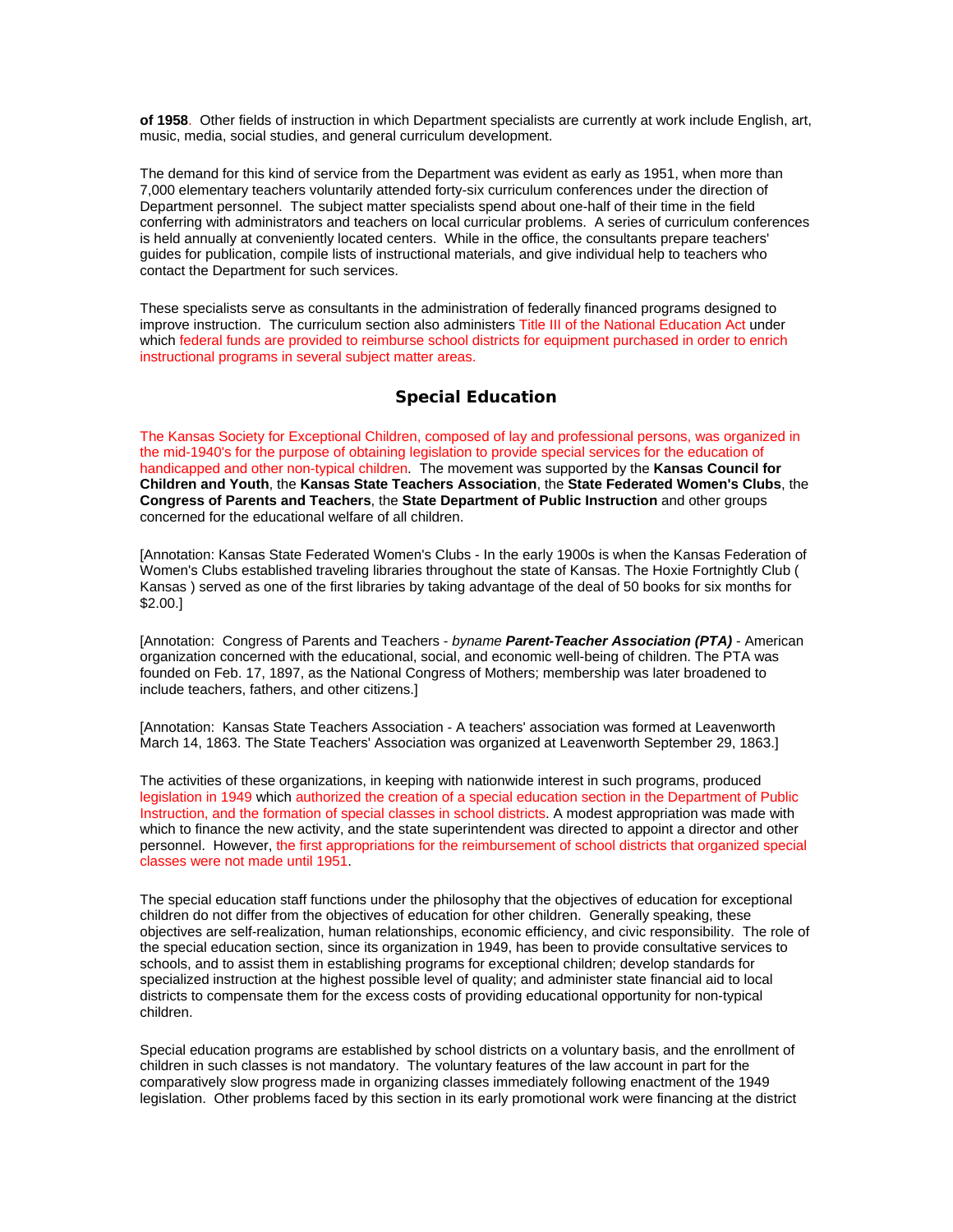level, inadequate space in existing school facilities for special classes, a short supply of qualified teachers, areas of sparse population, an oversupply of school districts, indifference, and in some instances, local opposition.

Supplementary legislation in 1951 made provision for funds with which to reimburse school districts that established classes for the mentally retarded, or provided instruction for homebound children.

In 1953 the Legislature more explicitly defined exceptional children and appropriated funds for districts that provide special instruction for any or all classifications of these children.

With inauguration of the program in 1949, the statutory definition of exceptional children included those who are intellectually gifted, and extended authority to give such children special full-time or part-time instruction. The interest in special education for non-typical children continues to grow, and numerous organizations outside the schools are working in the field of mental retardation. The special education staff members have cooperated with universities and colleges in developing teacher education opportunities in this field, and have worked closely with personnel in the United States Office of Education.

The report of one study conducted by Dr. Marguerite Thorsell of the special education staff, in cooperation with the Washington agency, was released in 1963. This was an experiment in providing specialized instruction for mentally retarded children in regular classroom settings by teachers, who had no special preparation for such teaching. The need for discovering effective methods of giving such instruction to handicapped children in regular classroom situations is readily apparent in sparsely settled areas, which are divided into numerous small school districts. In such instances, there is an insufficient number of children to justify the employment of specially trained teachers, who are in short supply. The three-year supply was conducted in the western half of Kansas where, in 1957, there were only nine classes for educable mentally retarded children.

Because of limitations that could not be eliminated, the overall purpose of the study was not substantiated by analysis of the data collected through the evaluation program. However, much was learned about the problem of providing special education services in sparsely populated areas, and the need for continued investigation of the possibilities was clearly demonstrated.

## **Guidance and Counseling Services**

The use of guidance and pupil personnel services in Kansas schools is a recent development. In the 1946- 47 school year, only 21 of the state's secondary schools had at least one person assigned as much as one hour a day for such work and only 222 non-administrative personnel were assigned to such guidance duties as recently as 1957-58. The first leadership supplied by the State Department of Public Instruction in this field was provided in 1956 with the employment of one guidance counselor. The first standards for certifying counselors were filed with the Revisor of Statutes by the state superintendent in 1957.

It cannot be said that guidance services expanded in Kansas as a result of popular demand, as illustrated by an unfortunate incident that occurred in 1959. Because of resistance to certification standards for counselors, a legislator was persuaded, in the closing hours of the 1959 legislative session, to introduce a resolution revoking adopted standards for such certification. This misunderstanding was not cleared up until the 1961 legislative session at which time the 1959 action was nullified.

Counseling and guidance activities have expanded rapidly since the National Defense Education Act became operative in 1959. In that year there were only 85 full-time counselors in the state, who qualified under standards incorporated in the state plan and agreement with the United States Office of Education. When federal funds became available under provisions of the federal act, the guidance staff was enlarged to include three counselors, in addition to the director, who had been appointed in 1956. Since 1959, the number of full-time counselors employed in public schools has increased to 161, and the number of parttime qualified counselors has shown a comparable growth.

Members of the Department guidance staff serve as consultants to local school counselors, organize and hold conferences for counselors and school administrators, make studies regarding drop-outs and high school students who enter college or take employment, cooperate with institutions of higher education in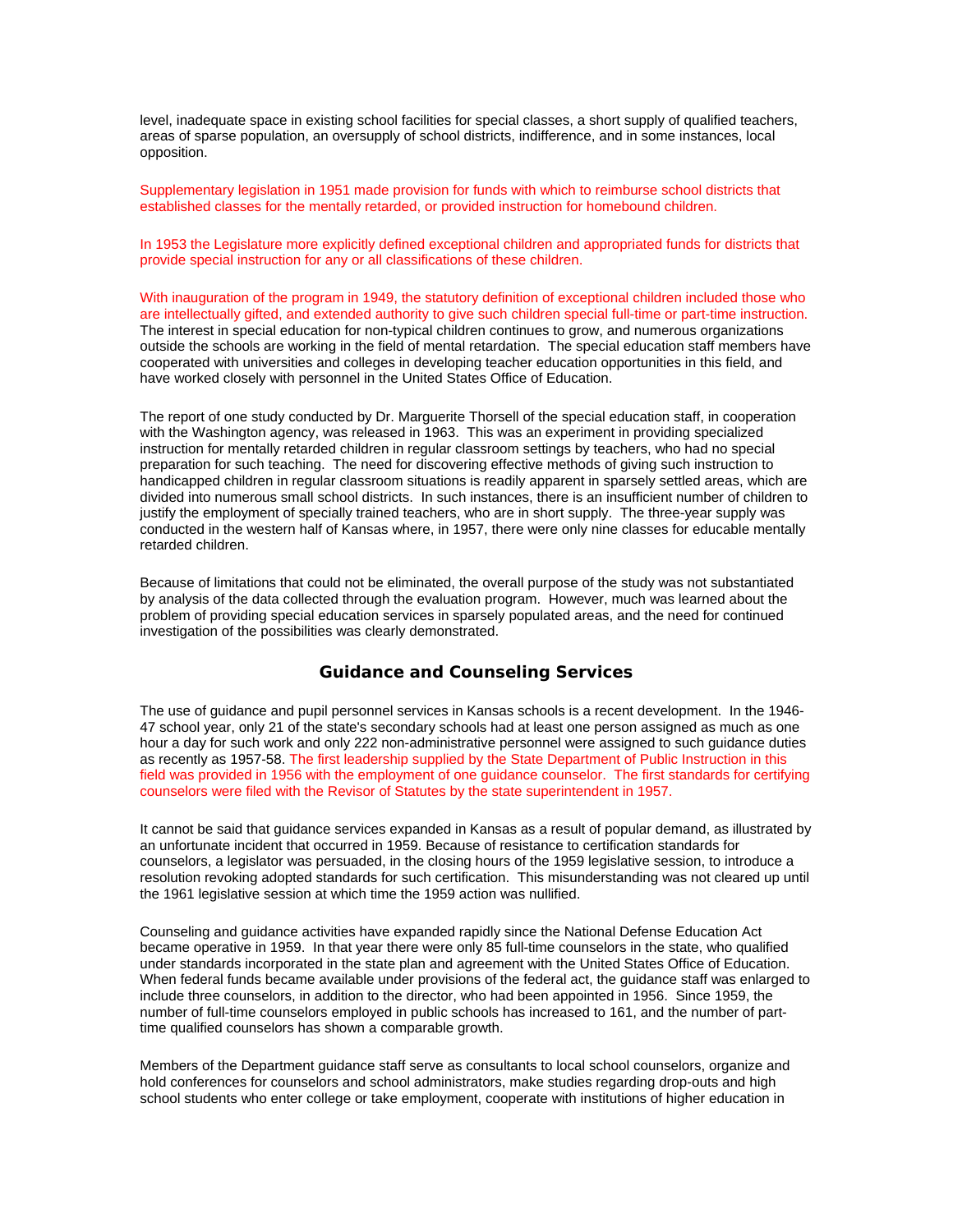developing training programs for counselors, publish and distribute numerous bulletins, and exercise general supervision over a state testing program. Details of administering this activity have been assigned by the guidance staff to the testing service of the Kansas State Teachers College in Emporia. Aptitude tests have been given to ninth and tenth grade students annually since 1959-60. Results of these tests are made available to schools in which the students are enrolled, and may be used for research purposes under special arrangements with the guidance section of the State Department of Public Instruction.

## **Titles I and II of Public Law 89-10**

Titles I and II of Public Law 89-10, the Elementary and Secondary Education Act of 1965, are administered by two sections in the division of instructional services. Title I was not designed to give general aid to schools, but to provide federal money with which to finance projects that will improve educational opportunity for culturally deprived children from families living at the poverty level.

Appropriations to fund these programs were not made until late in 1965 for the school year 1965-66, which meant that a very small staff had to plan quickly to schools during that term. Of the 10.8 million dollars allocated to Kansas, only about 9.8 million were approved for use in the schools because the money was appropriated to late in the fiscal year. Obtaining personnel to man the projects that were approved was a difficult task. In some instances, projects were revised to place an overemphasis on the purchase of equipment and materials in the absence of qualified persons to handle the original projects.

In allocating the limited funds available under Title II of the act, top priority was given during the first year to elementary schools. One hundred thirty-five non-public elementary schools enrolling more than 26,000 pupils benefited under provisions of this Title. Evaluation of projects under Titles I and II were not completed until late in 1966.

[Annotation: The Elementary and Secondary Education Act (ESEA) was enacted in 1965 to provide guidance and funds to K-12 schools. On January 8, 2002 President George Bush signed the No Child Left Behind Act. This act reauthorizes and amends federal education programs established under the Elementary and Secondary Education Act (ESEA) of 1965.

- Title I Improving the Academic Achievement of the Disadvantages
- Title II Preparing, Training, and Recruiting High Quality Teachers Principal
- Title III Language Instruction for Limited English Proficient and Immigrant Students
- Title IV 21st Century Schools
- Title V Promoting Informed Parental Choice and Innovative Programs
- Title VI Flexibility and Accountability
- Title VII Indian, Native Hawaiian, and Alaska Native Education
- Title VIII Impact Aid Program
- Title IX General Provisions
- Title X Repeals, Resignations, and Amendments to Other Statues

# **The State Department of Public Instruction 1945-1967**

# **Part III - Division of Administrative Services**

The Division of Administrative Services, which is organized in six sections, has carried an especially heavy load since 1965 because of federally financed programs recently placed in the Department for administration. Duties of the division are briefly described by sections.

Lawrence Simpson, who joined the State Department of Public Instruction in 1957 as a consultant in the Elementary and Secondary Accreditation Section, became director of that section two years later. In addition to his other duties, Mr. Simpson served in the Department as coordinator of Federal programs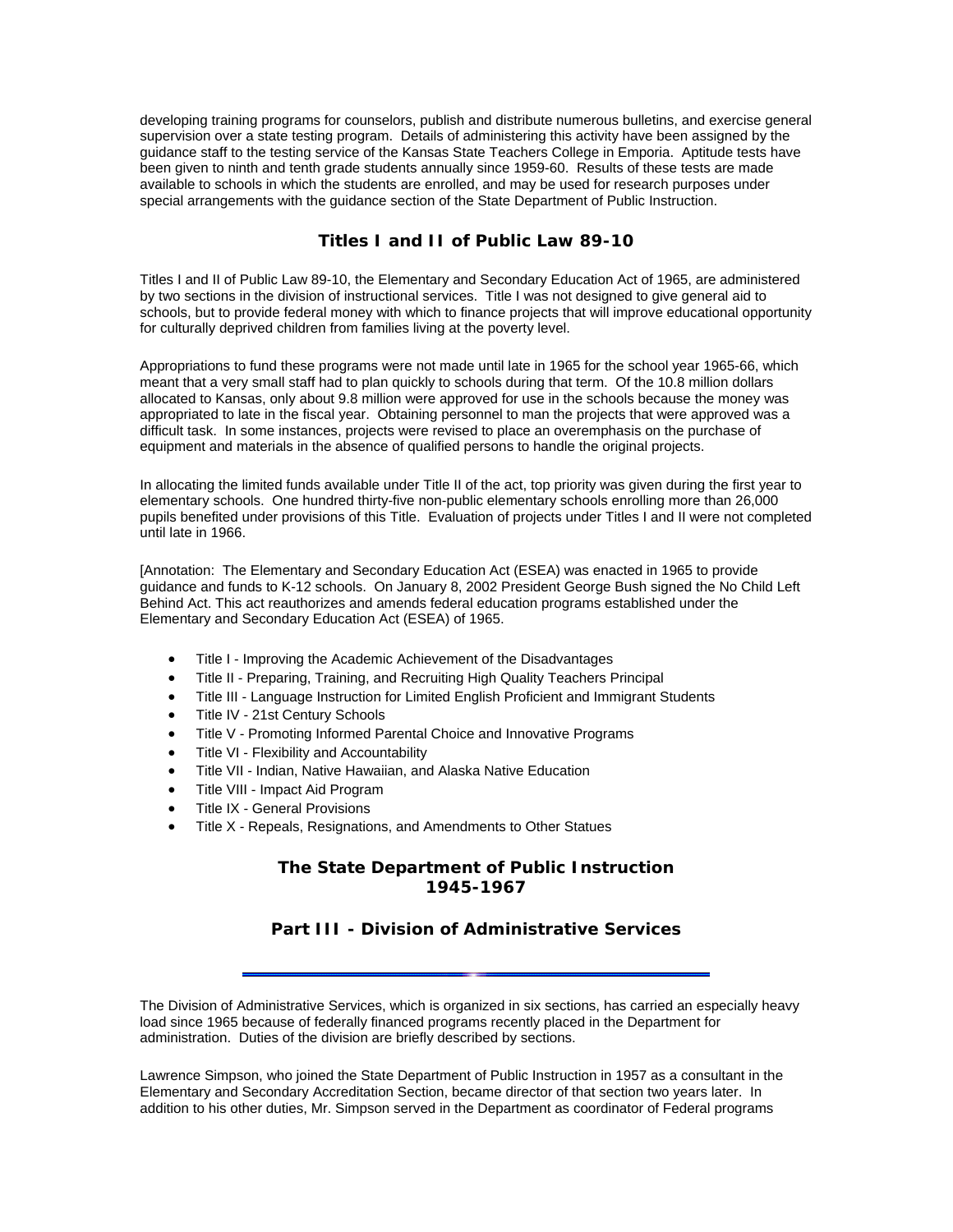pending appropriation of funds by Congress with which to employ a coordinator. He also is in charge of the program for upgrading the Department of Public Instruction under provision of Title V of the Elementary Education and S Act of 1965. He has written several numbers of Kansas Schools, the Department's official publication, and several important bulletins and brochures. He was appointed director of the Division of Administrative Services in 1963.

## **School Finance Section**

Fay Kampschroeder, who has held a key position in the Department of Public Instruction since 1949, is the director of this section. In fact, most of the activities for which this section is responsible have been initiated under her leadership. The administration of state funds for the general support of schools was handled by this section until 1965, when the addition of a number of new programs made it necessary to transfer this responsibility to the statistical services section. The school finance section serves as a clearing house for other sections and divisions of the Department, and for local school officials who need information pertaining to financial and statistical records in the Department. Another time-consuming activity of the finance section director has been the coordination of Department of Education procedures with the state Department of Administration and other state agencies.

Preparation of the Department budget and supervision of accounting procedures for the numerous programs administered by the superintendent and his staff add to the duties assigned this section. Because accounting procedures required by federal agencies differ from state accounting practices the record keeping work of the section is almost doubled. This problem is discussed in Chapter IV.

## **School Facilities Services**

School facilities services, initiated by the Department in 1951, were the outgrowth of school building, school equipment, and transportation needs arising in school districts with enrollment impacts caused by federal activities, and the need to make an inventory of school facilities throughout the state as part of a nation-wide study authorized by Congress in 1950. The study was designed to be the basis for alleviating school building shortages created by shifting population, increasing birth rates, obsolete school buildings and a backlog of needs developed during World War II. The Legislature did not authorize the Department to use federal funds in conducting the survey until 1953, but in the meantime the Department, with the assistance of the state's 105 county superintendents, collected the necessary data. In processing applications of local school districts for building funds under provisions of Public Law 815, there arose a demand from many other districts that the Department provide consultative services in the school building field.

# **School Lunch Programs**

A school lunch director was first appointed by the State Superintendent in 1946. The director exercises general supervision over school lunch activities, trains supervisors and cooks in the schools, conducts field visits and computes the federal reimbursement rate to school districts on a per meal basis. In Kansas the lunch program was very unpopular in the early days of its operation on the grounds that it was a socialistic venture and contrary to the American way. Today, the school lunch in most districts is considered to be a fundamental in the school's operation. This is also true of the special milk program established by Congressional action in 1954. The school lunch section cooperates with the Department of Social Welfare which handles the distribution of surplus commodities.

# **Statistical Services and School Finance**

The State Superintendent's office has always had the task of collecting statistical data and incorporating in his annual and biennial reports tabulation of much of the information collected. With the addition of new activities and growth of the state's system of schools, the need for improved statistical services has accelerated. Until recently the use of electrical data processing equipment has been limited to teacher certification procedures and related activities. Increasing use of such equipment became necessary in making studies to find a better formula under which to distribute state funds to schools. The equipment provided to be invaluable in making application of a proposed new formula as the basis for legislation leading to a school foundation finance law. Administration of this law is currently the principal duty of the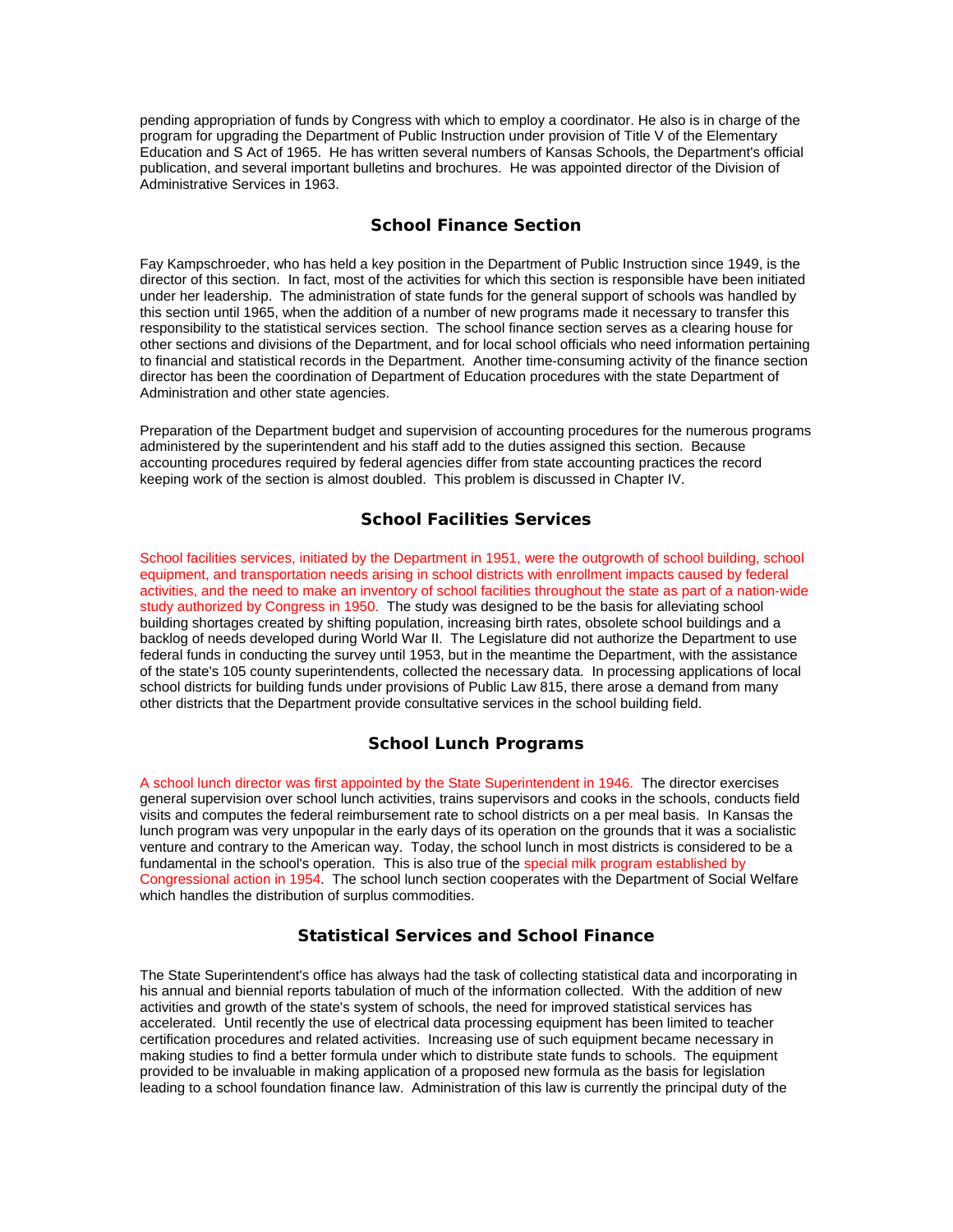statistical services section. Some background leading up to enactment of the foundation finance act is appropriate at this point.

Prior to 1937 more than 95% of financial support for Kansas elementary and secondary schools came from local district ad valorem taxes. [Annotation: ad valorem tax - a tax levied on the difference between a commodity's price before taxes and its cost of production.] Since that year financing the schools has gradually changed from a local district responsibility to a joint endeavor shared by the federal government, the state, the county, and the local district. The first state aid for schools, other than an insignificant amount from the permanent school fund, was appropriated by the Legislature in 1937 but changing conditions and a rigid formula for distributing the money caused the \$2,113,000 distributed in 1937-38 to decline until by 1947 only 54% of the appropriation for this purpose reached the schools. The 1937 law was repealed in 1949.

From 1937 until 1965, when the first school foundation finance law was enacted, patchwork attempts to provide adequate financing of schools included a hodgepodge of at least a dozen funds from county and state sources to supplement school district revenues. Additional support was derived from federal sources including school lunch and milk funds, Public Laws 815 and 874, the National Defense Education Act and, in 1965, Public Law 89-10.

No great amount of imagination is required to envision the complexities involved in administering such a multitude of funds from so many sources. Inequities in the property tax, inadequate support from the state level, and insufficient revenues from all these sources stimulated the State Department of Public Instruction, with encouragement from legislative leaders, to conduct studies and develop a formula that would provide substantially more state support from non-ad valorem sources, consolidate many of the funds already available, correct educational and tax inequities, and set up incentives for improving instruction in the schools.

To this end, Dr. Carl B. Althaus, a specialist in the field of school finance and a member of the Department staff was asked to assume this task. Dr. Althaus, who had developed the basic formulas in most finance legislation since 1947, accepted the challenge and began work on the project in 1963 with publication of his studies following in 1963 and 1964.

The 1965 legislative session in which these proposals were introduced made only minor revisions in the formula submitted. Its most significant features were retained to become the school foundation finance law enacted that year. As a basis for distributing state funds the formula takes into consideration the preparation and experience of teachers, density of population as a factor in the reimbursement of school districts for pupil transportation costs, county-wide tax levies from ad valorem sources, substantial amounts of state money, pupil-teacher ratios, and an economic index to determine financial ability of each county to support its schools. One controversial feature of the law is a new method of limiting school district expenditures. Instead of mill levy limits heretofore used for that purpose, this act limits districts to spending only 104% of per pupil expenditures the preceding year.

The following tabulation, prepared by Fay Kampschroeder, director of the school finance section, compares the origin of school operational revenues in three years beginning with 1955-56. Whereas the state provided only 23.693% of school operational costs in 1960-61, under the foundation school finance act of 1965, the state's contribution rose to 35.273% in 1965-66.

| Origin of School Revenue for Operational Purposes during 1965-66, 1960-61, and 1955-56 |             |           |             |           |             |           |
|----------------------------------------------------------------------------------------|-------------|-----------|-------------|-----------|-------------|-----------|
| Source                                                                                 | Amount \$   | Percent % | Amount \$   | Percent % | Amount \$   | Percent % |
| Local                                                                                  | 92,360,582  | 35.588    | 95,586,312  | 53.533    | 60,387,962  | 50.452    |
| County                                                                                 | 52,072,453  | 20.064    | 34,404,444  | 19.269    | 23,666,183  | 19.772    |
| State                                                                                  | 91,542,748  | 35.273    | 42,304,329  | 23.693    | 32,000,524  | 26.736    |
| Federal                                                                                | 23,551,863  | 9.075     | 6,258,850   | 3.505     | 3,638,350   | 3.040     |
| Total                                                                                  | 259,527,646 | 100.00    | 178,553,935 | 100.00    | 119,693,019 | 100.      |

## **Civil Defense Adult Education**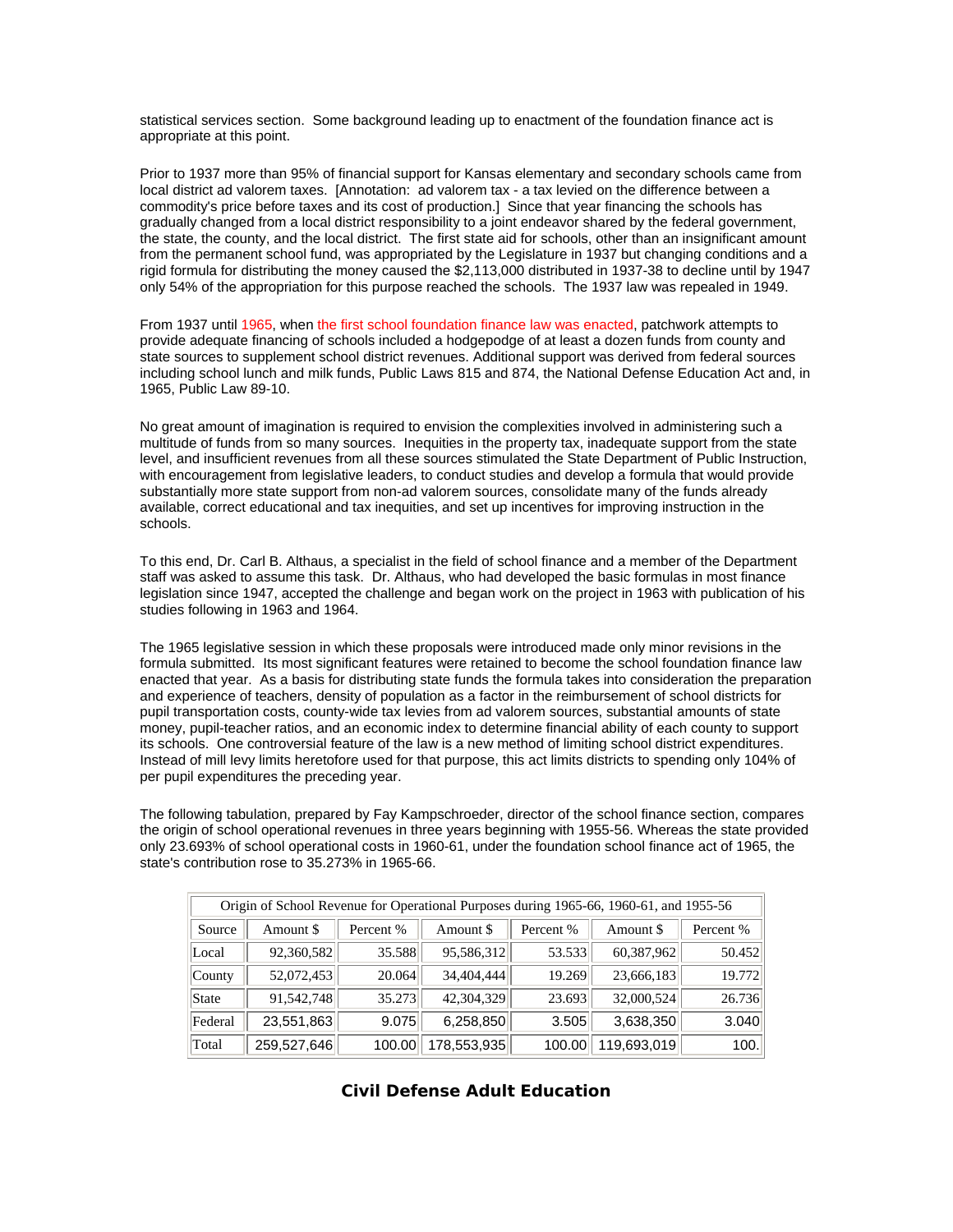The civil defense adult education program, which is federally financed, prepares public school teachers to give instruction in disaster preparedness to adults and upper class high school students. Members of this section cooperate with civil defense authorities in a radiological monitoring program. Staff members promote the organization of classes in cooperation with public school officials. These classes are taught by teachers prepared in the training program, who are paid a nominal fee for these services.

### **School District Unification**

State Superintendent Peter MacVicar, who served from 1867 to 1871, doubtless made the understatement of his illustrious career when he said, "More difficulties probably arise from organization and changes of school district boundaries than from all other sources." To Superintendent MacVicar's observation might be added the fact that no social change is made with more agonizing resistance than accompanies school district reorganization, and is then accepted with so much universal satisfaction a year or two after its consummation.

The 9,284 school districts had been created in Kansas by 1896 did meet the needs of a pioneer society in which academic achievement was secondary to wresting a living from the soil. The schools supported by these districts also served as community centers with ciphering matches, box suppers, spelling bees, community sings, and other social activities. Under these conditions there developed a sentimental attachment to the one-room school that persisted long after the educational and economic welfare of the state demanded a new organizational framework within which schools might operate. As recently as 1950, rural education was thought of in terms of one-room schools although by that date no semblance remained of the uniform system of school districts prescribed by the Constitution. In fact, by 1960 there had been created no less than eighteen different kinds of districts as to organization or function, which called for an ever-increasing number of special laws to enable such a variety of organizations to function.

The system of common school districts that county superintendents began organizing in 1858 did not long remain uniform as provided in the Constitution. Weakness of the school district structure became evident as early as 1895, in which year there were 390 districts that did not maintain school. In 1876, the Legislature authorized the organization of school districts by cities of the first and second class. These districts were governed by boards of education who did share authority with an annual meeting, were highly autonomous, and operated outside the jurisdiction of county superintendents. Other developments served to outmode the original school district system.

[Annotation: The office of County Superintendent was abolished in 1968.]

[**Annotation**: *First Class.* - Topeka, with a school population, in 1882, of 5,561, and an enrollment of 3,917, employed 47 teachers; Leavenworth, with a school population of 6,641, and an enrollment of 3,317, had 39 teachers; Atchison, with a school population of 4,550, and an enrollment of 2,310, had 28 teachers.

*Cities of the Second Class.* - In 1882, Lawrence employed 25 teachers; Emporia and Wyandotte, each 20; Wichita, 17; Ottawa, 16; Independence and Salina, each 13; Winfield, 12, Junction City, 10; Beloit and Manhattan, each 8, Clay Center, 7; Chetopa, 5.

*Cities of the Third Class.* - The return for 1882 shows Beloit to have 9 teachers; Garnett, 8; Holton 7; Augusta, Burlingame, Great Bend, Humboldt, Sabetha and Seneca, each 6; Cherryvale, Clyde, Ellsworth, Girard and Valley Falls, each 5; Blue Rapids, Brookville, Carbondale, LeRoy, Neosho Falls, Peabody, Pleasanton, Russell and Sterling, each 4.]

Thousands of the small common school districts did not have sufficient enrollment or financial resources to maintain high schools when the demand for them became evident at the turn of the century. In 1900, 11,508 students were enrolled in Kansas public high schools, but the number more than doubled during the following decade. As high school enrollments grew, several kinds of high school districts were formed, rather than follow the obviously practical course of realigning existing districts so there would be sufficient population and financial support in each with which to maintain twelve grades of school.

The high school districts thus formed operated under their own governing boards, separate and apart from those providing only eight grades of instruction, and usually included within their boundaries all or parts of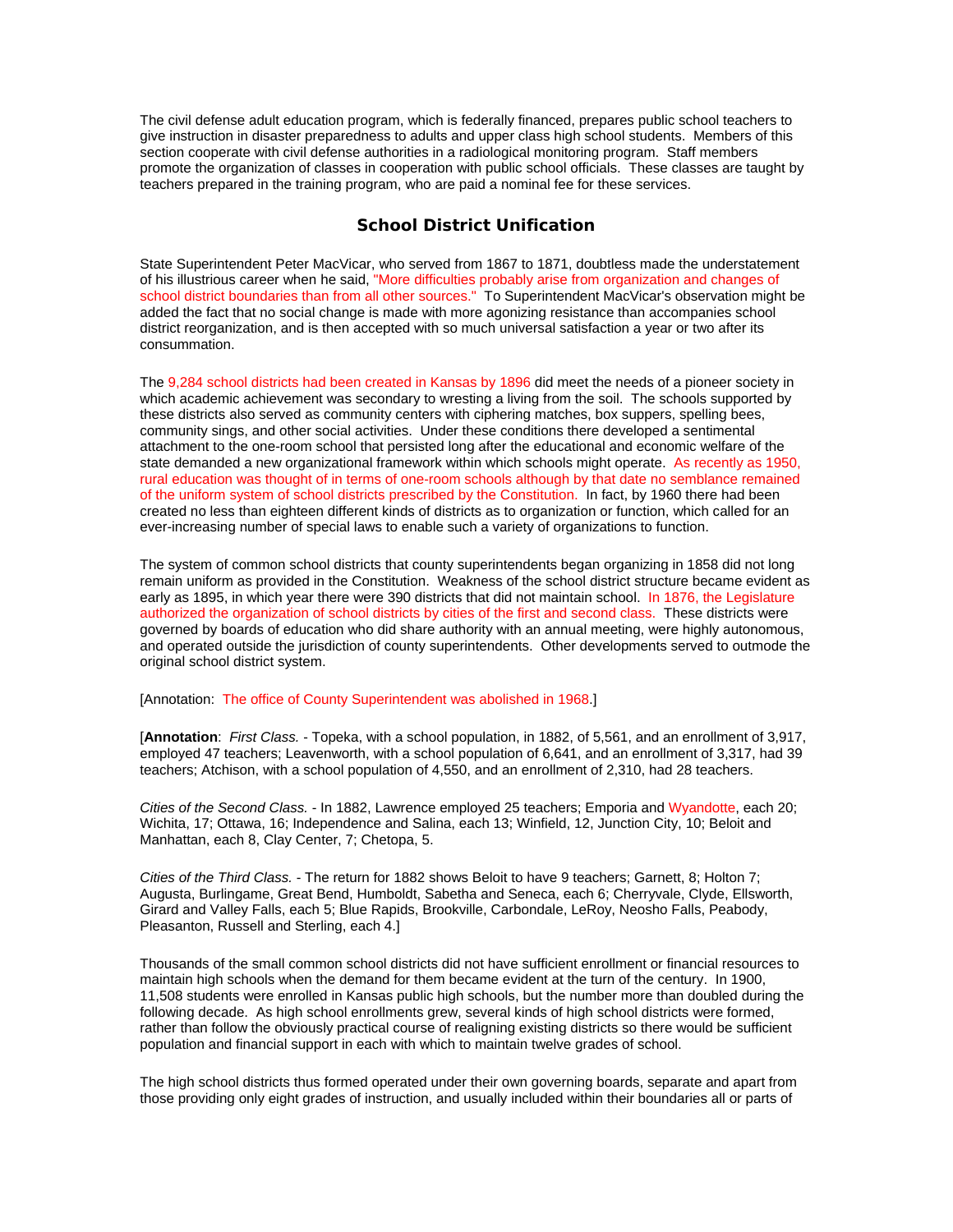several common school districts. This movement developed into a double deck or two-story system of districts with non-coterminous boundaries, which presented problems that defied solution until the unification laws of 1963 and 1965 established new educational patterns. This type of district organization evolved because of a fierce kind of loyalty to the "home district," the reluctance of patrons to relinquish direct control of their elementary schools, and, in some instances, opposition to higher taxes. One Department member observed during the district unification activities that many taxpayers fought to maintain the school district status quo as though their small inefficient districts had been let down from heaven in a basket.

The first districts created to provide secondary education only were authorized in 1886 as county high school districts. Under this legislation, any county with 6,000 or more inhabitants could establish such a district. By 1890 an increasing number of common school districts began broadening their instructional programs to include high school courses. When this occurred in county high school districts, the residents of such common school districts were faced with double taxation. Not only were they taxed to finance the county high school, but they also supported their local high schools without any outside financial assistance. Because patrons of county high school districts resisted losing tax resources, it was not until 1923 that this issue was fully resolved. Under the corrective legislation, the county high schools became community high schools supported by all territory in the county that was not included in another district that maintained a high school.

[Annotation: "Barnes High School Law". Authored by J. S. Barnes. "Under this measure all high schools are supported by a general county levy and tuition therein is free to pupils of school age residing anywhere in the county."]

A law that provided for the establishment of township high schools was enacted in 1911 but was repealed in 1915 before many such districts had been organized. Repeal of this law was the logical result of a 1915 law that provided for the establishment of rural high school districts. Under this act any area, upon petition of 40% of its electors, could call an election for the purpose of voting on a proposition to establish a rural high school. When formed, these districts were governed, as were common school districts, by annual meetings and school boards. In the original legislation, high schools organized under provisions of this law were limited to providing instruction for grades nine through twelve. However, other kinds of rural high school districts were authorized by legislative action before the unification acts of 1963 and 1965 eliminated most of them.

[Annotation: See information on the formation of **Washington Rural High School District** .pdf, early 1930's. Information taken from newspaper accounts at that time.]

[Annotation: "Rosedale, Bonner Springs, Edwardsville and Chelsea High Schools are operating under the Barnes County High School law and are free to all children in the county." Transcribed from *History of Wyandotte County Kansas and its people* ed. and comp. by Perl W. Morgan. Chicago, The Lewis publishing company, 1911. 2 v. front., illus., plates, ports., fold. map. 28 cm.]

In the course of one hundred years, the system of common schools that had been created by county superintendents became an unwieldy conglomeration of districts governed under scores of general and special laws. Good schools developed in spite of inefficient organization rather than because of it.

The Legislature, in its first moves to provide better districts, approached the problem as though it were a hand grenade from which the pin had been pulled. The action with respect to partially depopulated districts illustrates this kind of cautious approach. Under a 1901 law, partially depopulated districts could be disorganized by county superintendents provided less than seven children between the ages of five and twenty-one resided in that district. However, the county superintendent could not act until a petition signed by 2/3 of residents of the district had been filed requesting such disorganization. In order to further protect the district, the county superintendent's action was not final until it had been approved by the board of county commissioners. Section eleven of this same act authorized the county superintendent to convene a school for resident children when two or more adjoining districts each had less than five between the ages of five and twenty-one years. If the school was held the expense was to be divided among participating districts.

The first major attempt to correct some of the inadequacies of the school district was made by the Legislature in 1945 by the enactment of legislation that required all elementary districts to be organized. All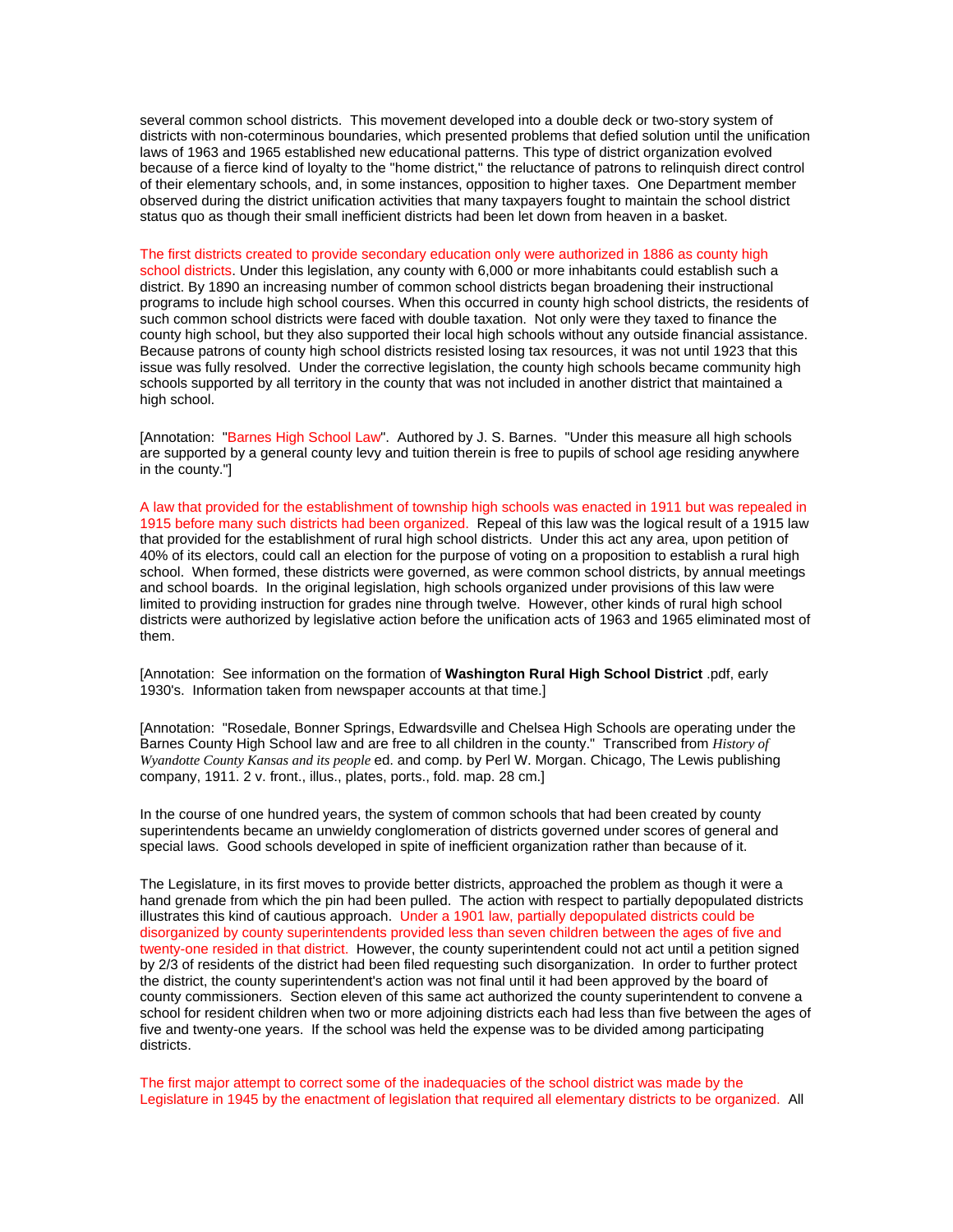public officials in any way connected with the movement had a rough time of it until the act was declared to be unconstitutional in 1947, on the grounds that the Legislature did not have authority to delegate legislative powers to the county committees that were in charge of the program. Among those subject to harassment were legislators, county committees, county superintendents, and the state superintendent.

While a 1947 amendment to the reorganization law was under consideration by the Legislature, a delegation of about a thousand rural citizens, including wives and many children, descended upon the Legislature. By way of protest, the group, which appeared before the State Education Committee, called for the abolition of country committees and a return to democracy, charging that they were being forced into town school systems, and that farm children would have to travel long distances and be unable to help with farm chores.

One elderly man testified, "Why in the name of God, common sense and democracy would any one want to tear up our system which has brought bleeding Kansas schools from the next to lowest to the next to highest of any state in the Union? He did not mention the scale used in arriving at such an evaluation.

The bitterness aroused by reorganization activities reached a climax when two senators received letters threatening them with death unless they lent their support to changes in the reorganization law. State Superintendent L. W. Brooks reported that he received similar threats. In spite of the uproar much was accomplished under the 1945 legislation as the Legislature validated all redistricting similar threats. In spite of the uproar much was accomplished under the 1945 legislation as the Legislature validated all redistricting completed before the Supreme Court declared the reorganization acts to be unconstitutional. By March 1, 1947, more than 45% of the 8112 elementary districts in existence on March 1, 1945, had been affected in some way by the reorganization movement, with 3700 of them having been disorganized or had boundaries changed. Approximately 4300 districts remained unchanged.

If the school district system was bad in 1945 it was terrible by 1961 as population continued to move from rural to urban areas, school finance laws became more discriminatory against school in urban areas, and special legislation further complicated financial and organizational problems. Disregard for the state's educational welfare and the lack of local responsibility are reflected in common practices of the period. It was an exceptional year in which one or several schools did not operate with a teacher and only one pupil. At one time four boards of one-room school districts were paying salaries to teachers who had no pupils; in one instance a board employed two teachers to instruct three pupils, all from the same family; the boards of some closed schools paid exorbitant sums to their members to transport pupils to other districts; and the law permitted hundreds of schools to operate only eight months a year. As recently as 1960 as many as 255 of the state's 552 public high schools operated with enrollments of less than 75 students each, with 18 of this group maintaining school with less than 25 students.

In an attempt to bring order from chaos, the 1961 Legislature enacted another district reorganization law for the purpose of creating unified districts, but opponents of any kind of defensible realignment of districts exerted so much pressure that the bill as introduced was emasculated and, in a test case, declared by the Supreme Court to be unconstitutional on the same grounds that invalidated the 1945 legislation. No district reorganization was completed under this act.

By 1963 most legislators were determined to enact a sound reorganization law that would be constitutional. The Attorney-General and other attorneys worked closely with legislators to insure that the bill as enacted would stand the test that was certain to come. The role assigned the state superintendent under the 1963 act was a complete reversal of the jurisdiction given him under the 1945 and 1961 legislation. In order to insure constitutionality every significant procedure in the reorganization process required either the state superintendent's decision or approval, including action taken by the county planning boards and, in some instances, the results of elections.

The 1963 law provided for incorporation all territory of the state in school districts that offered instruction from grades on through twelve with authority to operate kindergarten and, under certain conditions, junior colleges. Unification procedures progressed under the time schedule provided in the law, but problems and inequities that could not be foreseen in 1963 were adjusted by amendatory legislation in 1965.

Administration of the 1963 unification act brought down upon the head of the state superintendent a storm of vilification and abuse for which there is no recorded parallel. So much authority had been delegated to him that leaders of organizations struggling to maintain the school district status quo, citizens with sentimental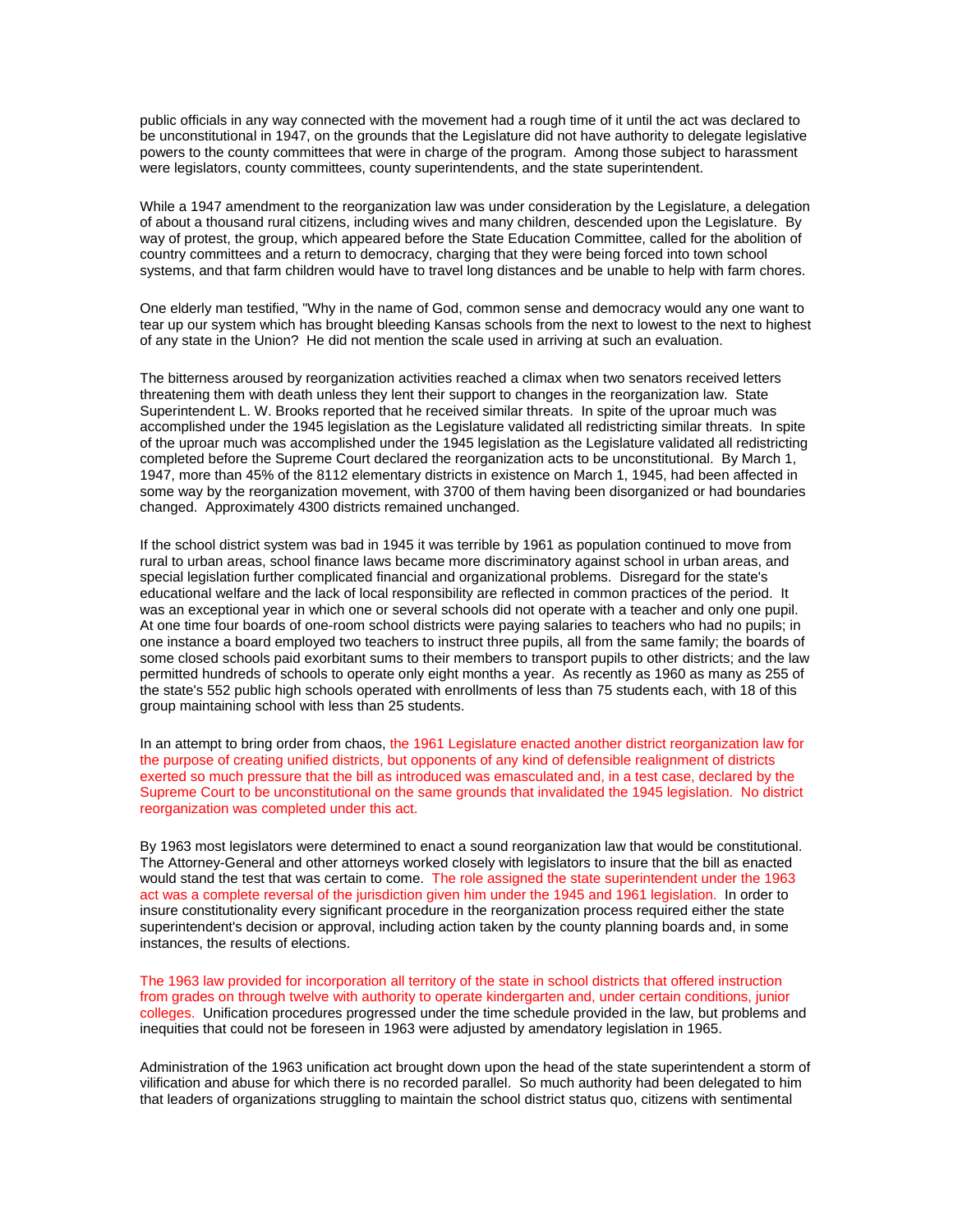attachment to schools that had outlived their effectiveness, and outraged taxpayers who would be required to pay their fair share of taxes under the new type of district organization, leveled their campaign against the superintendent as though he had enacted the legislation by dictatorial edict.

Administration of the unification law was assigned to a section in the Department created for that purpose. Members of the section traveled extensively over the state consulting with county planning boards, holding hearings, and participating in hundreds of discussions and conferences. They prepared forms for the use of officials connected with unification activities, published instructional bulletins and brochures, and in other ways contributed to the success of the program.

In addition to administering the law, the Department was required to assume many duties heretofore dealt with by the state's one hundred five county superintendents. These duties include certifying the boundaries of school districts to county clerks and advising them of all boundary changes; preparing up-to-date maps of all school districts; conducting hearings on appeals of local boards of education, who fail to reach agreement on proposals for transfer of territory from one unified district to another; and advising local school officials on legal matters pertaining to the administration of the unified districts. One member of the unification section also serves as a transportation consultant to boards of education that have found it necessary to expand their transportation services because of enlarged districts.

Numerous lawsuits were filed against the state superintendent in an attempt to obtain rulings from the Supreme Court that would invalidate the statutes under which unification activities were authorized. Because this fate had befallen the 1945 and 1961 acts there was widespread belief that the 1963 and 1965 legislation would also be thrown out. However, decisions in all of the numerous court cases attacking unification upheld the law.

## **The State Department of Public Instruction 1945-1967**

## **Part IV - Division of Certification and Accreditation**

# **Teacher Certification**

The experience of Miss Rosella Honey, who lived in the Elm Creek Settlement where Clyde is now located, typifies certification procedures early in the state's history. In the spring of 1864 this prospective young teacher presented herself at the county seat of Washington County to take examination for a certificate. The records show that she made the sixty mile round trip twice because the county superintendent was not at home the first time. Requirements for certification were not very demanding as this applicant qualified by writing her name; reading a paragraph from a newspaper; and answering some oral questions in grammar, geography, and arithmetic. With this evidence of ability, she began teaching the Elm Creek school that fall.

From territorial days, Kansas required that public school teachers be certified. The sole responsibility of the first state board of education was to certify teachers. However, until the 1930's, most teachers could find certifying agencies more conveniently located than in the capital city where the state board of education met. County superintendents were first given certification authority in territorial days and continued active in that field until 1937.

In 1877 county normal institutes were established, replacing senatorial district institutes, which had been conducted by the state superintendents. The institutes, which were closely supervised by the state board of education and constituted the only professional preparation available to many teachers, were established to meet the demands of citizens for better qualified elementary teachers. Until 1915 these institutes, held during the summer months, were of four weeks duration, but after that date the county superintendent could meet requirements by providing a program of from five to twenty days. Until 1939, the institute instructors were required to hold certificates issued by the state board of education. One of the four examinations administered annually by county superintendents was held at the close of institute. Since 1937 the county institutes have been briefing sessions of from two to five days in length.

Another step to insure better preparation of elementary teachers was taken by the Legislature in 1909 by authorizing accredited high schools to establish normal training programs for prospective teachers. High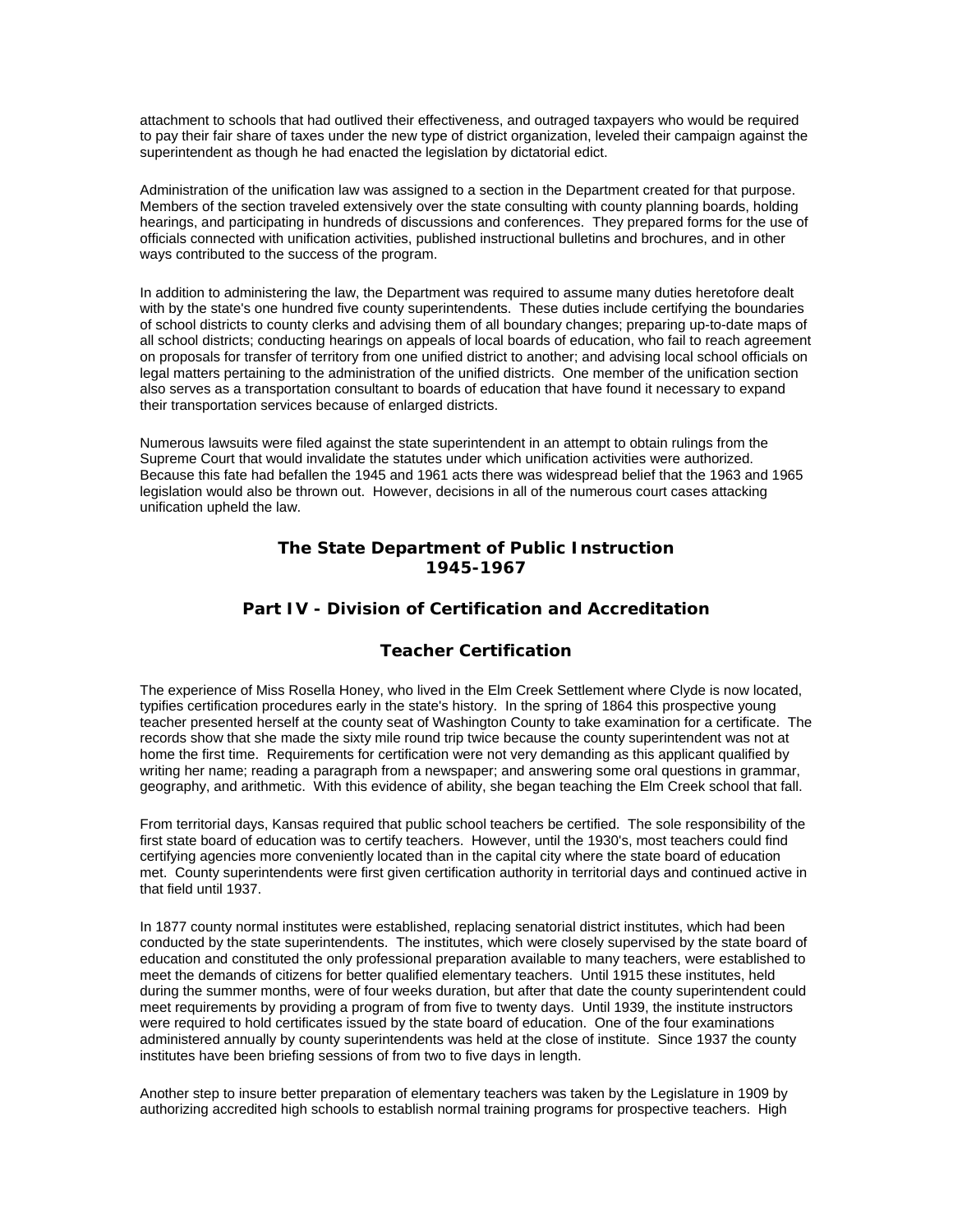school graduates who satisfactorily completed work prescribed by the state board of education became eligible for certification upon passing an examination conducted under supervision of the state board. With the encouragement of a \$500 subsidy to each participating high school, the normal training program reached its height in 1924 with 349 high schools giving instruction in such courses.

Not only did the normal training high schools provide a minimum of professional preparation for teachers, but the graduates of these schools helped supply the demand for thousands of beginning teachers. Tenure in rural schools was extremely short. Girls hoped to marry after two or three years of teaching - some made it in one year - and some rural boards adopted policies under which they would not retain teachers more than two or three years regardless of their proficiency. The high school normal training act was not terminated until 1945.

In 1943, Dr. F. Floyd Herr was appointed secretary to the state board of education. In that capacity he administered teacher certification and the board's policies under which the teacher education institutions were accredited. Written standards or guides for state accreditation of institutions were quite brief and general in character until 1950. Although the composition and activities of the state board of education were expanded through successive legislative acts, the general responsibility assigned the board for passing judgment on the quality of work in colleges and universities educating teachers did not change until 1945. State normal schools had been established at Emporia, Pittsburg, and Hays, which later became state teacher colleges. All but Emporia eventually dropped the title "teacher," but continue to function effectively in the field of teacher education.

Dr. Herr became director of teacher certification and accreditation when the present State Department of Public Instruction was created in 1945. He has provided state and national leadership in these fields for twenty-four years and, since 1962, has been responsible for administering elementary and secondary accreditation activities along with the college accreditation function. A teacher supply and demand study under his direction was first made in 1944. These studies spread to the North Central Association of Colleges and Secondary Schools, and later were made a part of the research program of the National Education Association. He also played a prominent role in the organization of the Central States Departments of Education in 1946. The primary objectives of this group, which remained active for a decade, were the establishment of guidelines and cooperative action among mid-western states in the development of standards for teacher certification, and the coordination of common interests in federal programs for support of education. The organization also developed plans for reciprocity agreements among the member states.

Under the leadership of State Superintendent L. W. Brooks, 1945-1949, and Dr. Herr, the Kansas Advisory Council on Education was formed in 1947. The council is a voluntary, independent agency whose members are named by the organizations represented. These include institutions of higher education in the state that offer programs of four or more years, several groups of professional educators, the State Department of Public Instruction, and the Kansas Association of Boards of Education. After 1947 state teachers colleges could no longer certify teachers, and the State Department of Public Instruction became the only certifying agency in the state. Certifying authority had been taken away from the 105 county superintendents and the 88 first- and second-class city boards of education in 1937. Dissatisfaction with the multiplicity of certifying agencies from earliest days of statehood finally bore fruit in the 1930's and 1940's, which indicated the need for an advisory group on teacher education. By 1958, at least thirty-seven states were functioning with councils or advisory committees in the field of certification and teacher education. The advisory council has been an important factor in the raising and acceptance of higher standards for teachers, and the improvement of teacher education programs in the colleges and universities.

The first assignment given the advisory council was to re-write certificate regulations and develop a set of standards for the evaluation of colleges and universities for purposes of teacher education. An achievement for which the council deserves credit has been the reduction in kinds of certificates held by Kansas teachers. Between 1944 and 1964, teachers of the state held no less than eighty-nine different kinds of certificates. Today, (1967) only one type of each original standard elementary, secondary, and junior college certificate is issued, with three levels of certificates for administrators available. These categories do not include an original one-year certificate issued at each level under some conditions. The council also served to coordinate teacher education programs in the colleges and universities. It conducts studies of current educational issues, provides a forum for discussion of college and public school relationships and, in its advisory capacity, facilitates the policy making responsibilities of the Department of Public Instruction.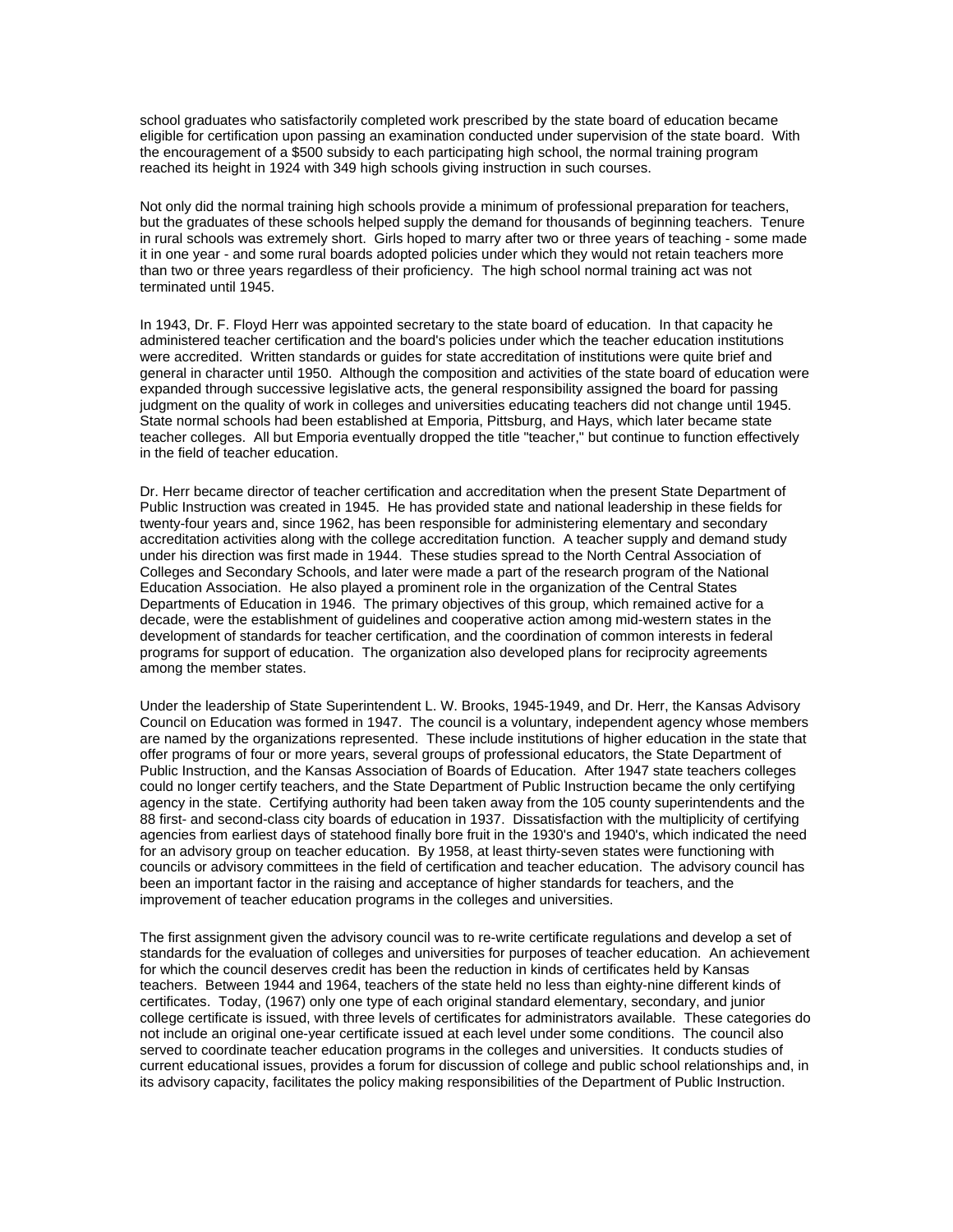The most difficult period in which to administer certificate regulations was during the years immediately following World War II. Standards for elementary teachers had been drastically lowered as thousands left to engage in war work and other more lucrative occupations. By 1945, any former teacher, upon the application of an employing board, could be certified to teach in elementary schools. Early in the post-war period the movement toward an elementary certification requirement of a baccalaureate degree got under way. The first step toward this goal was a requirement of twelve hours of college credit. This standard was adopted in 1948, with successive raises in academic requirements until the baccalaureate degree for elementary teachers was reached in 1959.

Although colleges, teacher organizations, and other groups concerned about improved instruction, urged higher standards, large segments of the population and those who had been permitted to teach with minimum qualifications, engaged in a massive arm twisting movement directed against the state certifying agency as attempts were made ot obtain certificates for applicants who could not qualify. Typical of this trying period was the county commissioner, who monopolized the time in an educational meeting called by his county superintendent. About one-half of his criticism was leveled at those who were insisting upon better prepared teachers, while the remainder of his observations were to the effect that schools don't teach as much as in the good old days. Then there was the board member, who testified in meeting about the ability of two teachers under whom he had received instruction as a boy. He reported that one of these teachers had attended college while the other had not, and that the latter "knowed" a lot more than the one with college preparation.

## **Elementary and Secondary School Accreditation**

The University of Kansas, the first accrediting agency for Kansas high schools, administered that activity from the 1870's until 1915 when the task was transferred to the State Department of Education, which was formally created that year by the Legislature. The transfer followed criticism from public school officials, who charged that the University over-emphasized college preparatory work in its accreditation program. Under rules and regulations adopted by the state board of education, the Department was empowered to accredit high schools and designate as standard the elementary schools entitled to such recognition.

Under a kind of ex post facto policy the accreditation of high schools was granted for a given year at the close of the term if the school had met the standards. Under this policy neither students or school officials knew if they were working in an accredited school until the term ended. *It was not until 1959 that the accreditation status of schools was determined as of June 30 and remained in effect throughout the ensuing year.* The practice of classifying accredited high schools as A, B, or C was discontinued the same year. The classification program worked well for a long time but eventually pressures on the Department of Public Instruction made it difficult to lower A ratings which had been held by schools for several years whether or not standards had been maintained. Also, with little emphasis on the breadth and variety of curricular offerings as a factor in accreditation and classification, the A ratings did not provide a satisfactory criterion for judging the quality or quantity of instruction provided. A majority of high schools offered but few courses outside college preparatory programs although until 1960 less than one-half of the state's high school graduates enrolled in college.

Under this system of classification it appeared to the layman that a class A high school enrolling 75 students was the same kind of one offering and teaching a comprehensive diversified program. The Department of Education in a neighboring state made a neat approach to solving a similar problem by changing the A, B, and C classifications to A, AA, and AAA. By using this new terminology no one was offended when A became the lowest classification.

Rather than attempt to rejuvenate the classification system that had been used for more than forty years, the Department tackled this problem in 1957 by revising the whole accreditation procedure. Hundreds of administrators, teachers, and college personnel collaborated in revision of the standards which, after two years of work and study, were formally approved by the state board of education in 1959 for use during a two-year transition from the old to the new plans. The revised standards became the basis for accrediting all high schools in the year 1961-62.

The new standards provided for three categories of high schools, the comprehensive, the standard, and the approved. Distinctions are both quantitative and qualitative with the old classifications of A, B, and C no longer used. Inasmuch as 1965 legislation requires all high schools to offer and teach a minimum of thirty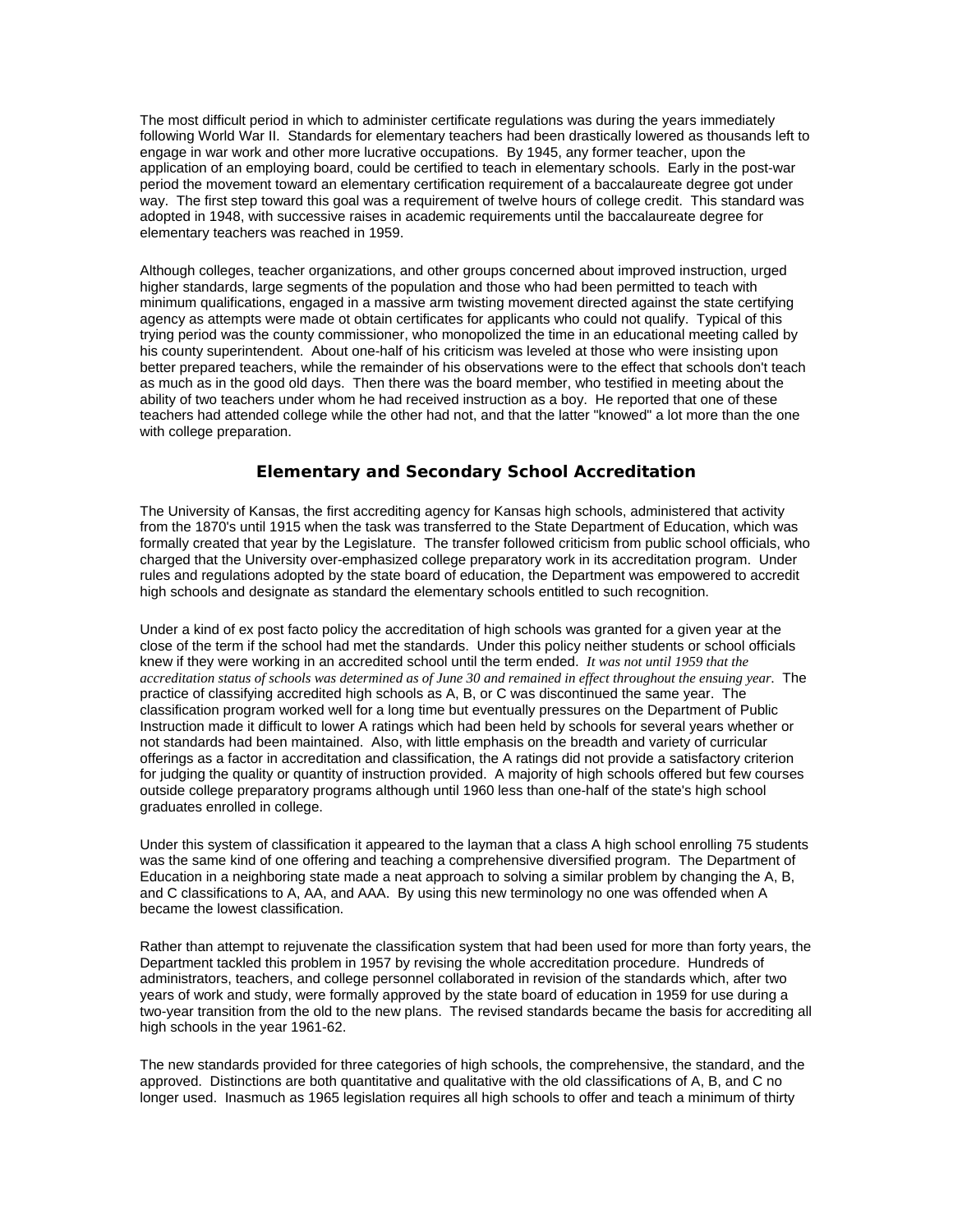units of instruction in addition to meeting the highest requirements for teacher preparation, and maintain a balanced selection of courses. Standard high schools must meet the same requirements but need teach only thirty units of work, which is the minimum permitted by statute.

Schools accredited as comprehensive or standard may receive special recognition as meeting the highest standards of excellence if results of a self-evaluation and a study by a committee of qualified personnel named by the Department indicate the school merits such rating.

Early in the 1920's, the state board of education adopted standards for the accreditation of junior high schools, but no classification system for them has been used. Until recently, junior high school accreditation practices have been somewhat sketchy under loosely drawn standards. More attention has been given to upgrading these schools since a specialist in the field joined the accreditation section in 1963. Under his direction, a two-year study has been made of the junior high school, and there has been prepared an evaluation guide, which promises to strengthen this segment of the public school system.

Standards adopted by the state board of education for elementary schools, under authorization of the 1915 act, were not used for accreditation purposes, but to stimulate improvement by issuing certificates and door plates to schools in recognition of classification as superior, standard, or approved. For a few years after 1935, these designations were changed to A, B, and C, but aside from change of terminology, the program remained unchanged until 1945 when a self-rating plan was adopted.

In recent years, elementary schools have been accredited under procedures similar to those used in evaluating secondary schools. Standards are published, annual organization reports are required of administrators of elementary schools, and Department consultants visit the schools and cooperate with their administrators in the evaluation process.

# **Driver Education**

**One of the first driver education courses open to the public was offered at the YMCA in Boston in 1903.** At that time there were only 32,920 automobiles in the United States. [Annotation: In the U.S. the number of automobiles on the road continues to increase; the number of passenger automobiles exceeds 500 million worldwide. **The Environmental Literacy Council**, May 2004 website] In 1924, the committee on education of the National Conference on Street and Highway Safety first recommended the development of safety education programs for elementary and secondary schools. It is not known when the first course in driver education was taught in Kansas, but during the school year 1948-49 there were 39 high schools providing such instruction to 1989 students.

In the fall of 1950 the Department of Public Instruction developed and distributed the first criteria for approved driver education courses to all accredited high schools in the state. The program expanded rapidly when state support for such instruction was provided. The first reimbursement was made in October, 1960. Each year the October distribution of state funds is based on the number of high school students completing credit in approved courses between July 1 of the previous year and June 30 of the year in which reimbursement is given.

A total of 31,670 students enrolled in driver education courses, which were taught in 452 Kansas high schools, during the 1965-66 school year. It is estimated the enrollment in these courses will reach 35,000 during the 1966-67 school year. This activity has been handled by a director attached to the accreditation section since the Department began supervision of driver education in 1950.

## **Kansas Junior Colleges**

### **Kansas City, Kansas Community College**

**The enabling law under which junior colleges were established was enacted in 1917, and followed quite closely the national pattern for the founding of such institutions. Kansas junior colleges were organized as high school extension courses, and continued to operate as such until 1965.** These schools were set up to meet the individual needs of citizens of the state; to meet increasing requirements for educated personnel in business and industry; and to eliminate barriers commonly affecting opportunity for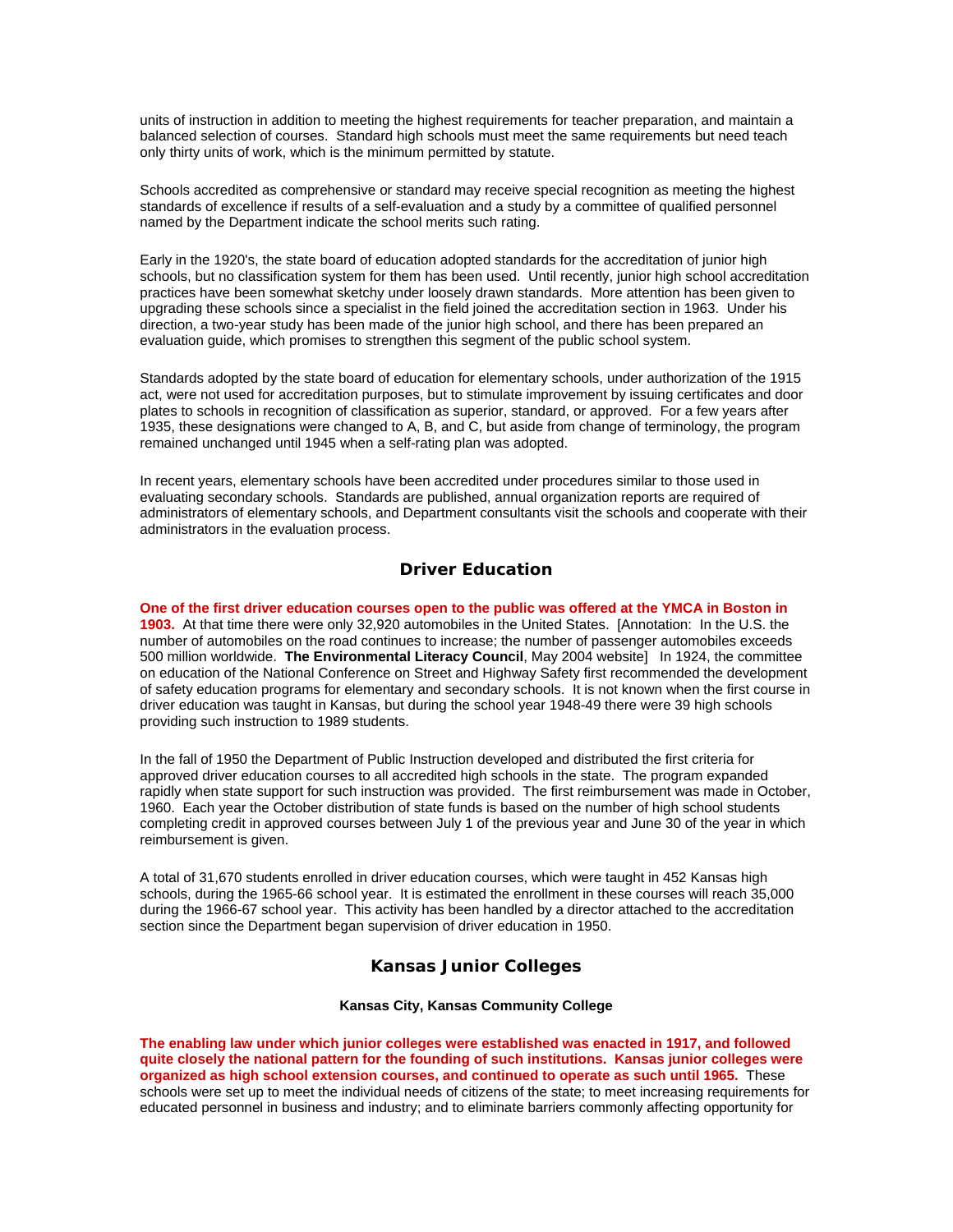post high school education, such as the absence of institutions of higher education in close proximity to persons seeking such education; financial obstacles; and the lack of motivation for continued schooling.

These colleges were accredited by the State Department of Public Instruction and operated under the supervision of that agency. Improvement in the quality of junior colleges was significant during the 1952-60 period when standards were revised and all two-year institutions conducted evaluation studies. Reports of these activities are on file in the office of the state superintendent.

Although the adopted philosophy of junior colleges emphasized the desirability of a comprehensive curriculum, which includes college parallel, vocational-technical, and terminal courses, many of them were prevented from implementing their plans because of limited funds. This problem reached crisis proportions in 1965. A contributing factor was the policy of the board for vocational education, adopted upon recommendation of its executive officer, to bypass junior colleges in the distribution of new federal funds made available in the 1961 Vocational-Technical Education Act. With junior colleges under supervision of the Department of Public Instruction, which had no jurisdiction over vocational-technical education, the only recourse of these institutions was to file protest with the Legislature.

Law suits to test the constitutionality of delegating legislative powers to the vocational board were threatened. The commotion caused by withholding funds from junior colleges ultimately resulted in curtailed jurisdiction of the state board of education over junior colleges, the establishment of a separate board to govern Schilling Technical Institute established in 1965, and reversal of the board's policy so that junior colleges may participate to a greater extent in the distribution of vocational funds from federal sources.

In 1964, under the authorization granted by the 1963 Legislature, the education committee of the Kansas Legislative Council published the report of a study relating to the role, function, organization, financing, and supervision of the junior colleges in Kansas. Using this report as a blueprint, the Legislature in 1965 enacted a law which provides for a state system of community junior colleges. This legislation names the state superintendent as the state authority for junior colleges; separates these schools from high school extension; allows for the expansion of junior college districts; authorizes additional state support for these institutions; provides for the development of a state plan under which new community junior colleges may be established, and creates a state advisory council of eleven members for these institutions. The new legislation also provides for a director, assistant director, and secretary to constitute a junior college section in the Department of Public Instruction. This section is attached to the division of teacher certification and accreditation.

*The creation of a state system of community junior colleges has caused these two-year schools to take on new life.* Since 1964, three new junior colleges have been organized and twelve of the sixteen now established have launched building programs in order to expand facilities to accommodate expected enrollment increases.

## **State Scholarships**

A fund with which to provide 200 scholarships each year to college freshmen was established in 1963 to meet a popular demand. The program, which administered by the Department of Public Instruction, was recently transferred from direct supervision of the state to the junior college section of the division of teacher certification and accreditation. The state superintendent is empowered to prescribe standards and requirements to be met by applicants for benefits, which are awarded on the basis of ability and need. The scholarships are limited to the payment of tuition and fees at the college of the applicant's choice, but may not exceed \$500 annually. The scholarships are renewable for one year if the applicant successfully completes his freshman work.

# **Adult Education**

This section is headed by a director, who was first employed under a foundation grant for the year 1960-61. The Legislature failed to make an appropriation for continuing the service although there was almost unanimous support for the program from adult education groups, university extension divisions, and other interested organizations. There is a growing demand for skilled personnel to serve business and industry, technological advances call for retraining many adults, and those with minimum schooling are becoming aware of the need to improve themselves.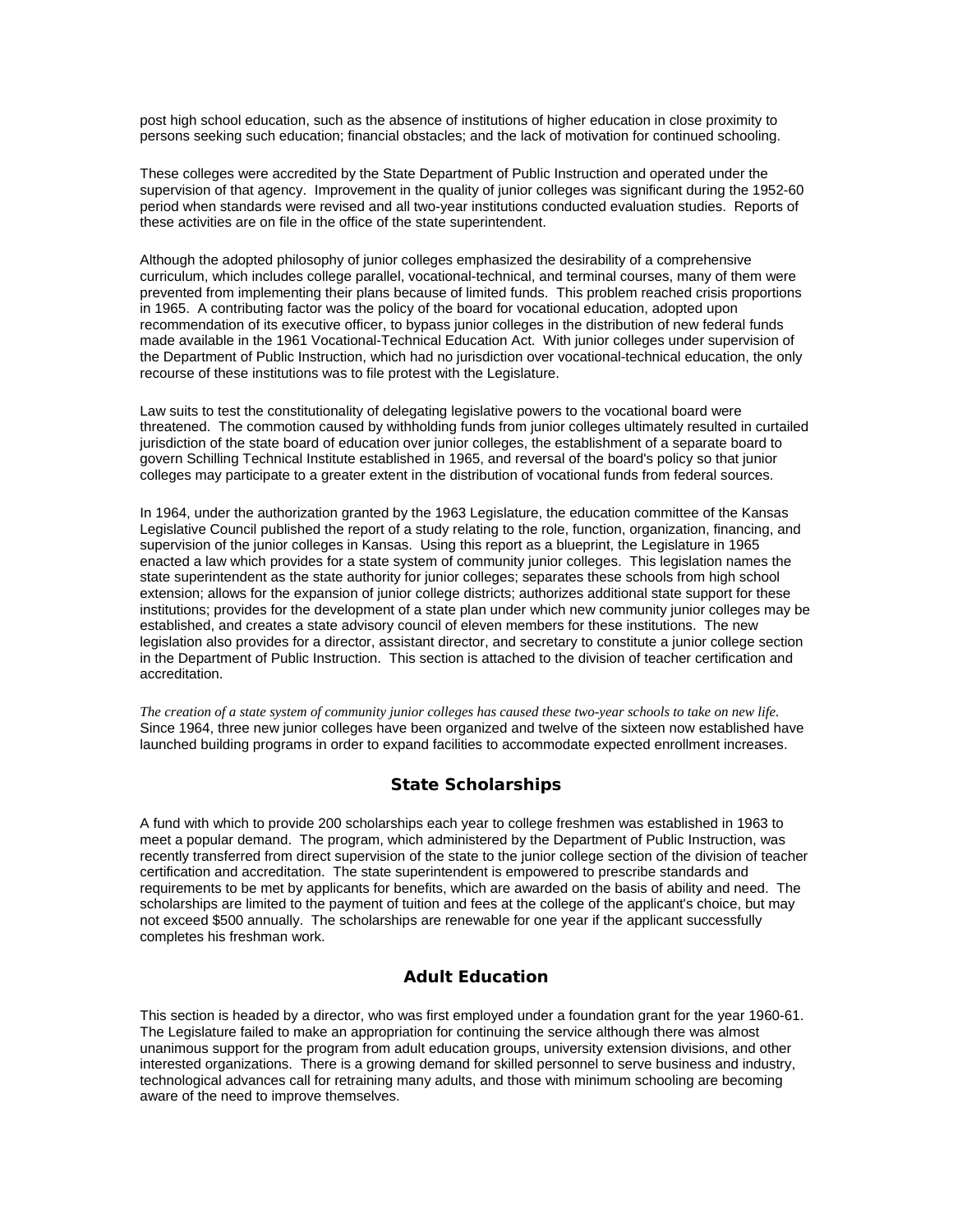With the availability of federal funds under the Adult Basic Education Act and authorization by the 1965 Legislature to establish an adult education section, the Department again is in a position to provide services in this field. Under a 90-10 percent finance agreement with the US Office of Education, the director and his assistant divide their time between the adult basic education program and the services launched in 1960 under the foundation grant.

Fourteen programs in basic education were conducted during 1965-66 with 1100 adults enrolled under the direction of 75 teachers, who received special preparation for the task in training programs authorized by the federal act. Total expenditures for these activities during the first year of operation were \$132,000. Projected enrollment for 1966-1967 is 2,000 with an anticipated expenditure of \$285,000.

The adult education section is in charge of a program under which the Department of Public Instruction meets the needs of adults, who have not graduated from high school, by issuing annually some 1200 certificates of academic equivalency to adults who qualify by making the required score on the General Educational Development Tests which are administered at centers strategically located in the state. These certificates are accepted in lieu of high school diplomas by most employers, and to meet college entrance requirements by some institutions.

This section also administers a law which requires private commercial and trade schools to qualify for permits in order to solicit students in the state. More than 150 such institutions have been granted permits since the law was revised in 1961 to include all categories of private schools operated for profit.

# **Federal State Relations**

Among organizations that have consistently opposed federal support of education are chambers of commerce - that is until the Kansas Legislation in 1963 authorized the establishment of area-vocational schools financed in part with federal funds provided by Congress under Public Law 88-210, the Vocational Education Act of 1963. In the face of their historic opposition to accepting federal money for schools there developed among these organizations a spirited competition to locate in their communities the twenty areavocational schools originally planned for the state. The scramble among chambers of commerce to bring federal money to their own cities was amusing to educators who long had sought support from Washington for their educational programs. In fact many of these groups almost literally climbed walls to obtain benefits that would accrue with the establishment of federally subsidized area-vocational schools in their midst.

Then, with Congressional enactment of Public Law 89-10, the Elementary Secondary Act of 1965, the traditional Kansas opposition to federal support of education faded away although a small group of law makers, early in 1966, unsuccessfully sought legislation that would have deprived Kansas schools of such aid. Kansas had been receiving federal funds provided under Titles III, V, and X, of the National Defense Education Act since Congress first made appropriations under that authorization. In the beginning an insufficient number of projects were received from schools to use all of the money allocated to Kansas under Title III. Another bit of evidence that attitudes have changed was revealed when 1965-66 applications for the funds exceeded the Kansas allocation by more than 25%.

All guidance and counseling activities of the Department of Public Instruction, with the exc3eption of the salary of the director of the section administering these programs, are wholly supported by federal funds provided under Title V of the National Defense Education Act and, with funds provided under Title X of that act, much has been done to upgrade statistical services of the Department. This includes the development of an accounting system for schools and partial financing of studies that led to enactment of the 1965 school foundation finance act. A civil defense adult education program also is wholly supported with money from federal sources as are activities under Titles I and II of the Elementary-Secondary Education Act of 1965. School lunch programs have been federally subsidized since 1946. It is also the policy of the Department to make full use of Title V funds under Public Law 89-10 to upgrade its services. Most Department expansion since 1945 has been federally financed and at the present time approximately one-half of the Department's salary is derived from federal sources.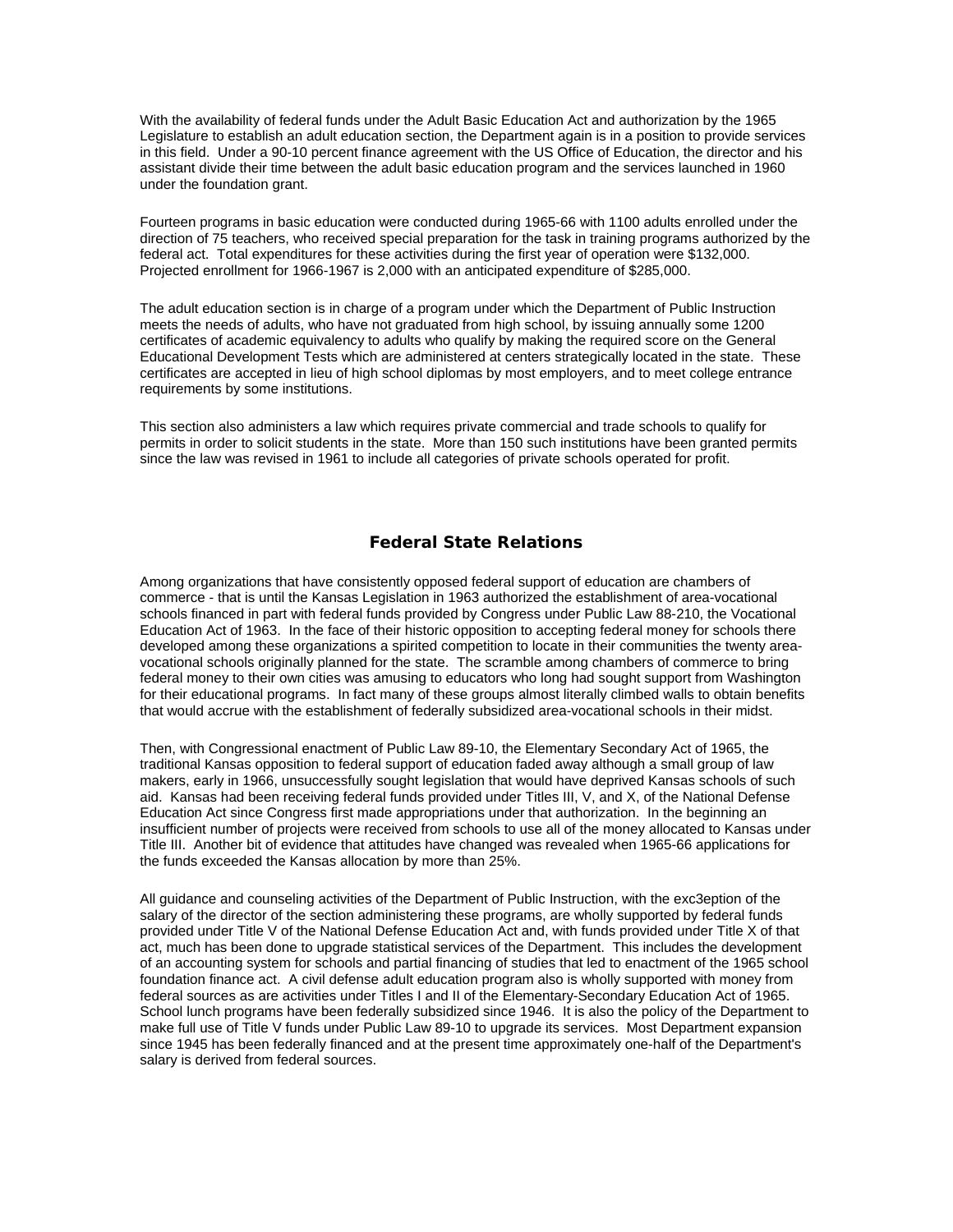The philosophy of the Kansas State Department of Public Instruction for many years has been to use whatever funds become available for the support of education. However, funds from any and all sources must have state legislative approval before they can be expended. Some federal funds, otherwise available for educational purposes, each year remain unused for want of such legislative action. A more serious handicap is the Congressional policy of appropriating previously authorized funds late in the fiscal year in which they are to be used. These delays make advance planning all but impossible at both state and local levels and place undue burdens on state departments of education and the schools they serve. Another major concern of state education agencies is the burgeoning number of administrative details prescribed by the federal agencies through which state departments of education must work. The Kansas Department of Public Instruction recognizes the need for an accounting to Congress but much of the red tape injected by federal agencies defies justification. Two situations illustrate this point:

1. All federal funds administered by the state must be expended under procedures established by state law, one provision of which is that employees who use their own automobiles in state authorized travel may be reimbursed, except when they travel in excess of 18,000 miles annually. Such persons are required to use state-owned vehicles. Some members of the civil defense adult education section of the Department, which is a 100% federally financed activity, travel in excess of 18,000 miles annually but a federal regulation prohibits the use of civil defense education funds for the purchase of automobiles. In order to resolve this impasse between Kansas law and federal regulations it is necessary to purchase automobiles from state funds and then make a charge against the federal money in this activity in order to reimburse the state at the allowed mileage rate for each mile traveled. These fiscal gymnastics multiply accounting problems in the Department of Public Instruction besides doubling travel costs from federal funds which could be reduced about 50% by allowing the state to pay for the automobiles used in this activity from federal funds.

2. A second horrible example involves the administration of federal funds used for upgrading the Department of Public Instruction under Title V of Public Law 89-10. Federal regulations require that separate projects for each improvement contemplated be submitted to the US Office of Education rather than develop one over-all plan to reach the desired goals, as is provided for the administration of many other federally supported programs. Writing up six or eight separate projects for the improvement of one department of education, together with separate accounting and evaluation for each involves endless, and in the opinion of many state officials, unnecessary clerical, statistical, and managerial work.

Another basic issue in federal-state relationships is the requirement that the state, in addition to maintaining an accounting system of its own as prescribed by state law, must account for the expenditure of federal funds under another system federally prescribed. This means that state agencies must maintain two accounting systems which are often not compatible. Kansas Department of Education officials note that most personnel with whom they cooperate in the US Office of Education understand these troublesome issues and are sympathetic with the viewpoints of state education agencies. However, there appears to be a lack of understanding, or perhaps acceptance, of the fact that education is a state function at policy making levels in the Office of Education and among others who help develop federal legislation affecting education.

Problems surrounding the use of federal funds for education are attainable to a number of factors. There has been a succession of US Commissioners of Education who have little or no first hand experience in public school administration. There also is growing evidence that staff members with such experience are relegated to secondary positions in the Office of Education with policy making left in the hands of persons, competent in their own fields of business, industry, higher education, and in other professions, but inexperienced in public school administration.

The Kansas Department of Public Instruction is in full accord with the principle of federal support for education but believes that the categorical aid approach has gotten out of hand at many points. As the federal government increases its support of education all of its agencies should recognize the role of the states in this field and trust state education agencies to be as effective and competent to handle funds from federal sources as in the administration of state funds.

State department of education officials look with a critical eye upon activities authorized under Title II of Public Law 89-10 because these programs which involve local school districts are administered directly by the US Office of Education in violation of the philosophy that education is a state function. Department officials also have reservations about the regional educational laboratories established under Title IV of the Elementary-Secondary Act of 1965, believing the stated objectives of these laboratories could be more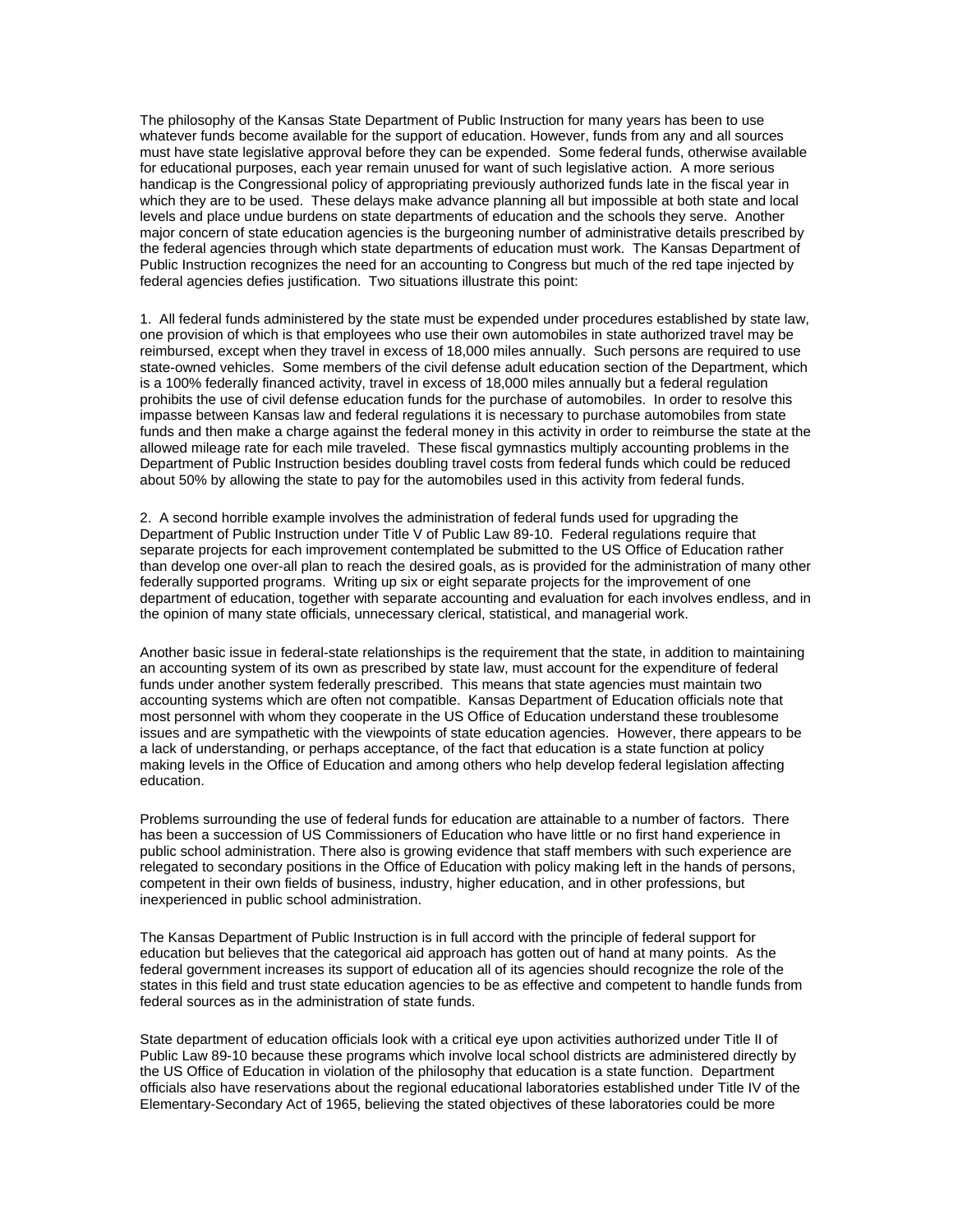effectively attained by state departments of education if comparable funds were made available to them and, at the same time, be consistent with the principal of state control of education.

### **APPENDIX**

*Kinds of Schools Districts in 1963 and Number of Each* 

Kind of District - Number Organized Cities of the First Class - 13 Cities of the Second Class - 84 Unified - 5 Common School, Elementary and High - 146 Common School, Elementary Only - 753 Common School, Grades 1-9 - 2 Common School, One Teacher - 330 County Board of Education - 1 Fort Leavenworth Board - 1 Johnson County Special - 11 Sedgwick County Special - 8 Rural High School, Regular - 267 Rural High School, Russell Plan - 12 Rural High School, Grades 7-12 - 3 Sedgwick County Special High School - 1 Community High School - 20 Closed Common School District - 169 Closed Rural High School Districts - 14

### *Kinds of Schools in 1967 and Number of Each*

Kind of District - Number Organized Unified under Special Legislation - 2 Greeley County Unit - 1 Unified under Acts of 1963 nd 1965 - 303 Non-Unified Districts: Rural High School - 7 Consolidated Unified District - 1 Consolidated COmmon School - 24 Consolidated Second Class Cities - 1 Total Districts in Kansas - 339

### *State Textbook Agencies*

Year - Name of Agency - Function

1897 - School Textbook Commission - Adopt textbooks, contract with publishers, set prices on textbooks

1913 - School Book Commission - Same as in 1897 and administer state printing of textbooks

1937 - State Board of Education (Professional) - Same as in 1913

1945 - State Board of Education (Lay) - Same as in 1913

1957 - Textbook Review Committee - Publish lists of suitable textbooks (Adoptions by local school districts)

1897-1945 agencies - State Superintendent ex-officio chairman 1957 agency - Appointed by State Superintendent with State Board of Education approval

*Expansion of Special Education Programs - 1965-66 to 1966-67* 

Program/Specialist - 1965/66 - 1966/67 Directors of Special Education - 9 - 11 School Psychologists - 54 - 73 Social Workers - 3 - 6 Speech - 126 - 127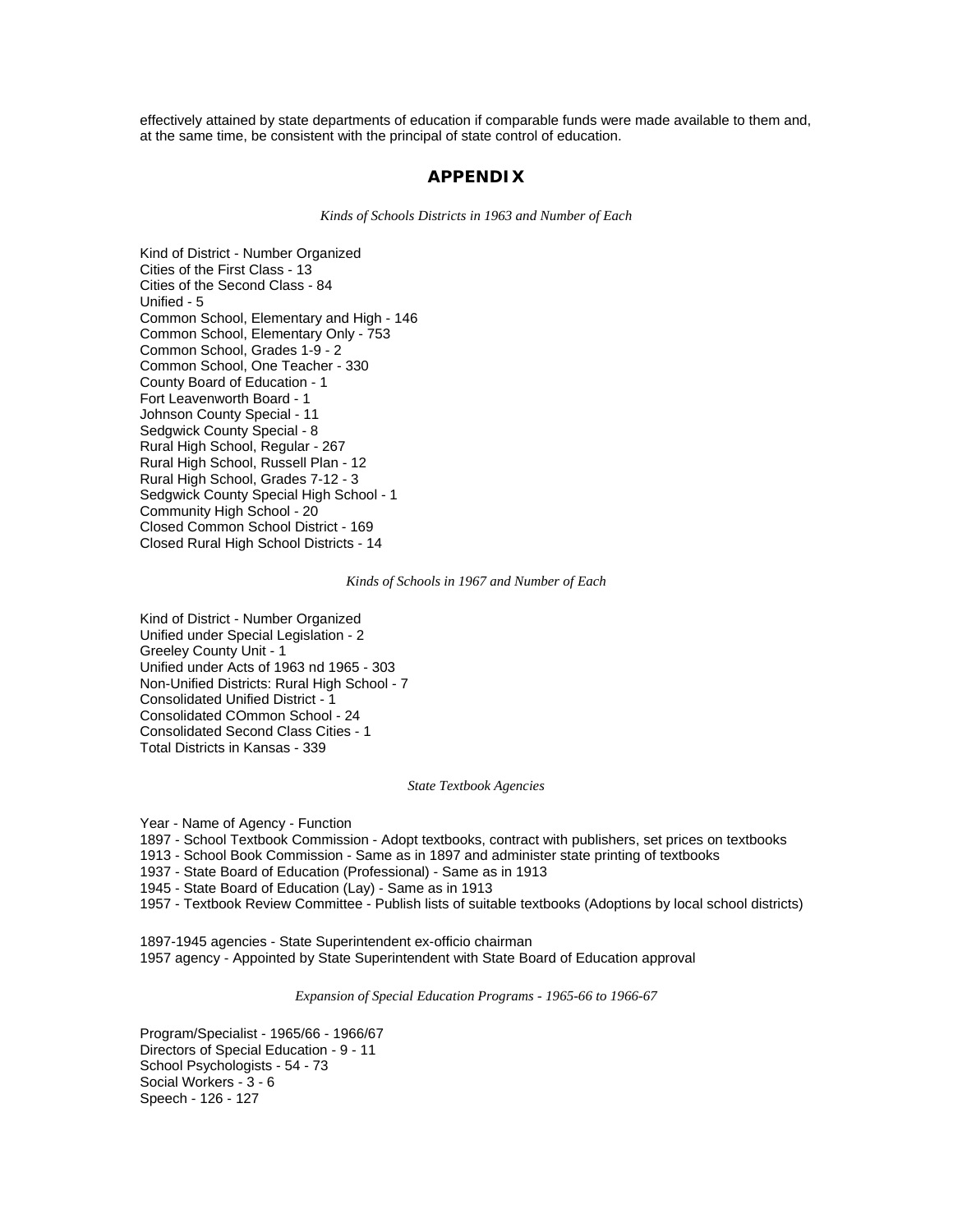Hearing - 5 - 10 Visually Impaired - 8 - 9 Physically Handicapped - 6 - 7 Orthopedically Handicapped - 11 - 12 Homebound and Hospital (Full Time) - 13 - 10 Educable Mentally Retarded - 241 - 260 Trainable Mentally Retarded - 21 - 28 Gifted - 20 - 21 Socially and Emotionally Maladjusted - 22 - 30 Neurologically Impaired - 1 - 2 Learning Disabilities - 0 - 9 Total: 540 - 615

#### *Teacher Certification Progress and Dates of Legislative Action*

Year - Action Taken

1858 - County Superintendents authorized to certify teachers

1863 - State Normal Schools authorized to certify teachers who meet requirements set by the institution

1873 - State Board of Education created and authorized to certify teachers upon examination

1876 - Boards of Education of cities of the first and second class authorized to certify teachers

1893 - State Board of Education authorized to substitute credit from approved colleges for examination in those subjects as qualification for certification of teachers

1899 - Graduates of the University of Kansas and other accredited institutions taking required courses could qualify to be certified by the State Board of Education

1909 - State Board of Education authorized to issue certificates to high school graduates completing high school normal training courses and passing a state examination

1915 - Legislature set Bachelor degree requirement for high school teachers

1937 - The State Board of Education and the three State Teachers Colleges given exclusive authority to certify teachers

1947 - The State Superintendent of Public Instruction given exclusive authority to certify teachers under rules and regulations approved by the State Board of Education and to graduates of Teachers Colleges with institutional recommendation

#### *Compulsory Attendance Laws*

Laws - Ages Applicable - Alternate Requirements 1874, chap. 123 - 8-14 - None 1903, chap. 123 - 8-15 - Complete 8th Grade 1919, chap. 272 - 8-16 - Complete 8th Grade 1923, chap. 182 - 7-16 - Complete 8th Grade 1965, chap. 409 - 7-16 - None

*Qualifications for Membership on State Board of Education* 

In appointing members to serve on the State Board of Education, the Governor: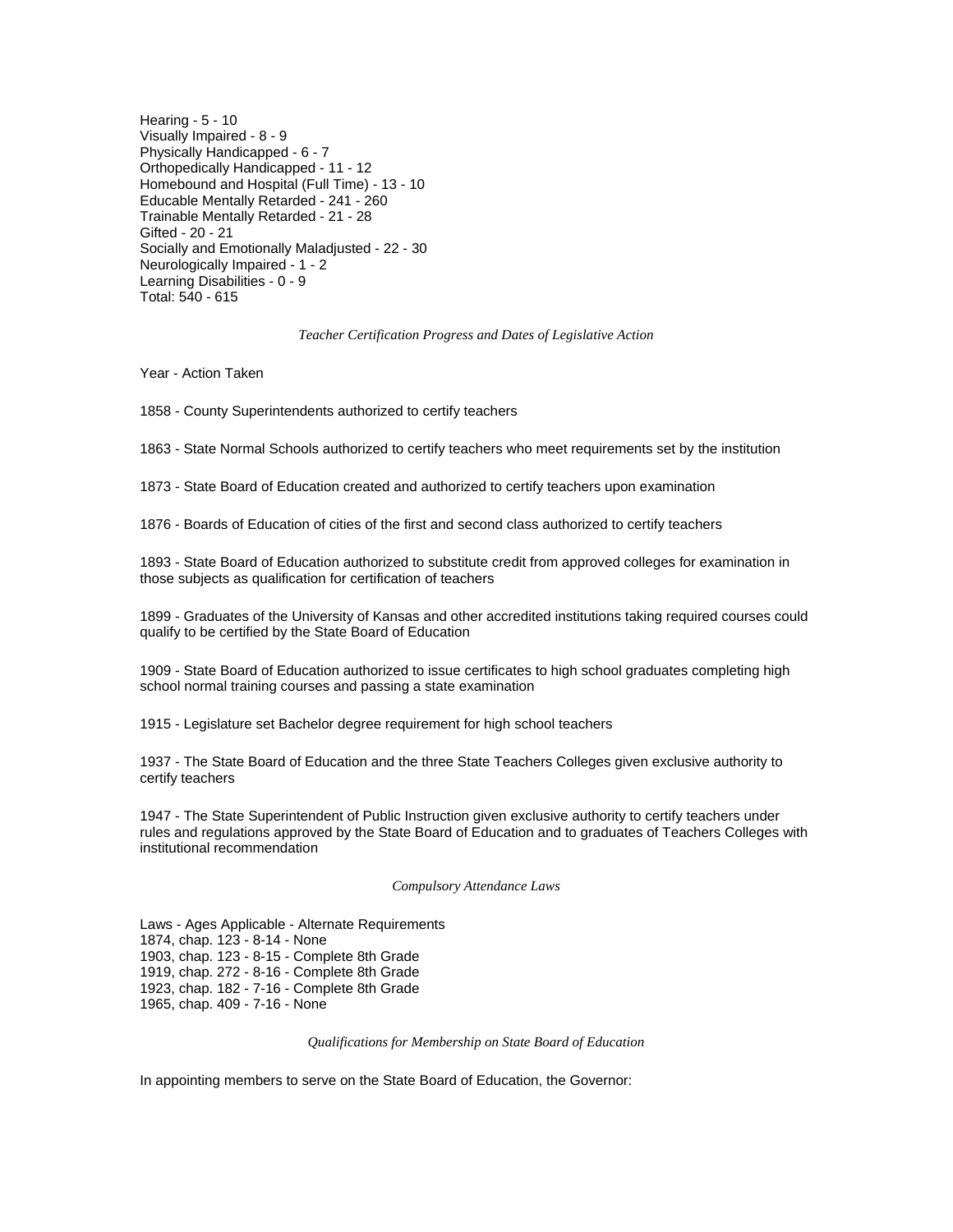Is prohibited from appointing anyone who is engaged in school work as teacher, principal, or superintendent.

Must appoint members of the two major political parties with not more than four at the same time from the same party.

May not appoint more than three members who are residents of territory governed by boards of education of school districts in cities of the first or second class.

Must appoint at least one member from each Congressional District.

May not appoint any of the seven members to serve more than two consecutive terms of three years each. *Laws of Kansas*, 1945, Chapter 282, Section 19.

### *Qualifications for State Superintendent of Public Instruction*

At the time of filing candidates for the office of State Superintendent of Public Instruction must:

Hold the highest type of teacher certificate prescribed by law.

Be a resident of Kansas for at least five years immediately preceding.

Be a graduate of an accredited college or university with at least thirty hours of post-graduate credit.

Have at least ten years teaching or administrative experience, of which at least five years shall have been in the public school systems of Kansas and active in such work within two years prior to the date of filing for such office. *Laws of Kansas*, 1945, Chapter 282, Section 5.

### *Territorial Superintendents*

Noteware, James H. - March 1858, to 4 October 1858 Greer, Samuel Wiley - October 1858 to January 1961 Douglass, John C. - January 1861 to February 1861

#### *State Superintendents of Public Instruction*

Griffith, William Riley, Marmaton. February 1861 to 12 February 1862 Thorp, Simeon Montgomery, Lawrence. Appointed vice Griffith; served 24 March 1862 to January 1863 Goodnow, Issac T., Manhattan. January 1963 to January 1867 MacVicar, Peter, Topeka. January 1867 to January 1871 McCarty, Hugh DeFrance, Leavenworth. January 1871 to January 1875 Fraser, John, Lawrence. January 1875 to January 1877 Lemmon, Allen Bosley, Winfield. January 1877 to January 1881 Speer, Henry Clay, Junction City. January 1881 to January 1885 Lawhead, Joseph Hadden, Fort Scott. January 1885 to January 1885 Winans, George Wesley, Junction City. January 1889 to January 1893 Gaines, Henry Newton, Salina. January 1893 to January 1895 Stanley, Edmund, Lawrence. January 1895 to January 1897 Stryker, William, Great Bend. January 1897 to January 1899 Nelson, Frank, Lindsborg. January 1899 to January 1903 Dayhoff, Insley L., Hutchinson. January 1903 to January 1907 Fairchild, Edward E., Ellsworth. January 1907 to November 1912 (resigned) Ross, Wilbert Davidson, Oskaloosa. Appointed 19 November 1912; elected 1912, 1914 and 1916, to December 1918 Wooster, Miss L. E., Salina. January 1919 to January 1923 Miley, Jess W., Girard. January 1923 to January 1927 Allen, Geo A., Jr., Frankfort. January 1927 to 12 December 1932 (deceased) Markham, W. T., Yates Center. 12 December 1932, appointed vice Allen, elected 1934, 1936 to December